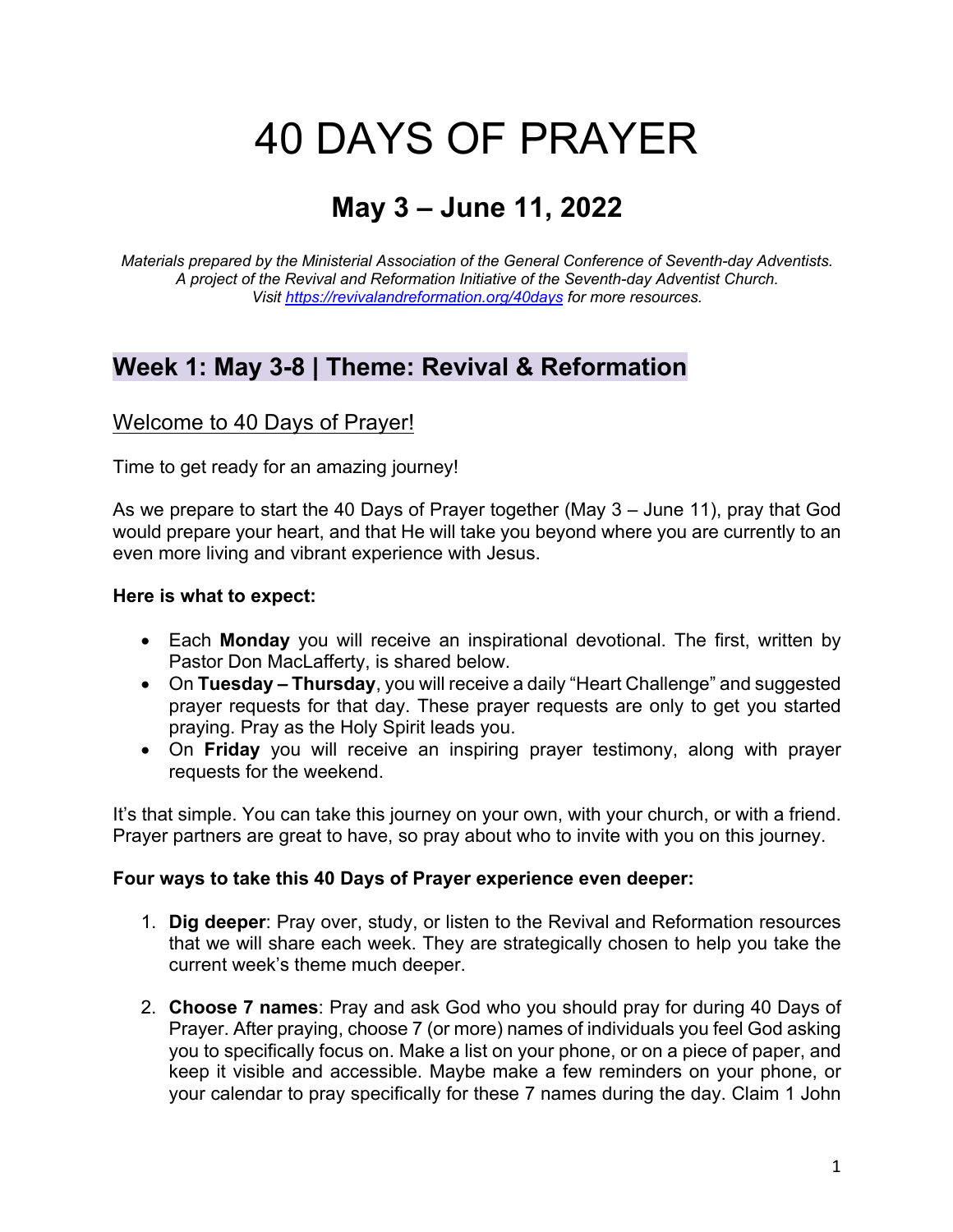5:14-16 as you pray for them each day and watch what God will do in answer to your fervent prayers.

- 3. **Pray with others**: Join the online 24-hour prayer room for at least 30 minutes a day with other believers during this 40 Days of Prayer: https://247unitedprayer.org
- 4. **Fast to feast**: Pray about the possibility of setting aside some things during the 40 days so that you can more clearly hear God's call and respond to His voice. We're not advising you to fast from food, but perhaps you might be impressed to turn off the Television, get off social media, step away from secular entertainment, rich desserts, or some other activity that you feel God convicting you to surrender during this time. Remember, we don't earn God's favor by abstinence in any form, but as one has said, "We fast from the world so we can feast on Jesus."

Is feasting on Jesus your true heart's desire? If so, God has something special in store for you during this coming 40 Days of Prayer.

For today, ask God what He's wanting from you during the 40 Days of Prayer as you read the following inspirational challenge, "God Still Calls."

Prayers for your journey,

*The Revival and Reformation Team*

# Pre-Launch - May 2 - Devotional Thought

### **"God Still Calls"**

#### By Don MacLafferty

God is always calling His people to Himself. The Bible is filled with stories of those who have responded to the call and of those who have rejected the call.

God called and Adam and Eve hid themselves. (Genesis 3:9,10)

God called and Noah built an ark for a flood the world said would never come. (Genesis 6:14-22)

God called and Abram and Sarai left their family, home, and country. (Genesis 12:1-4)

God called and Jacob wrestled and cried out, "I will not let You go unless You bless me." (Genesis 32:26)

God called and Moses first gave excuses, and then told Pharaoh "Let My people go." (Exodus 8:20-32)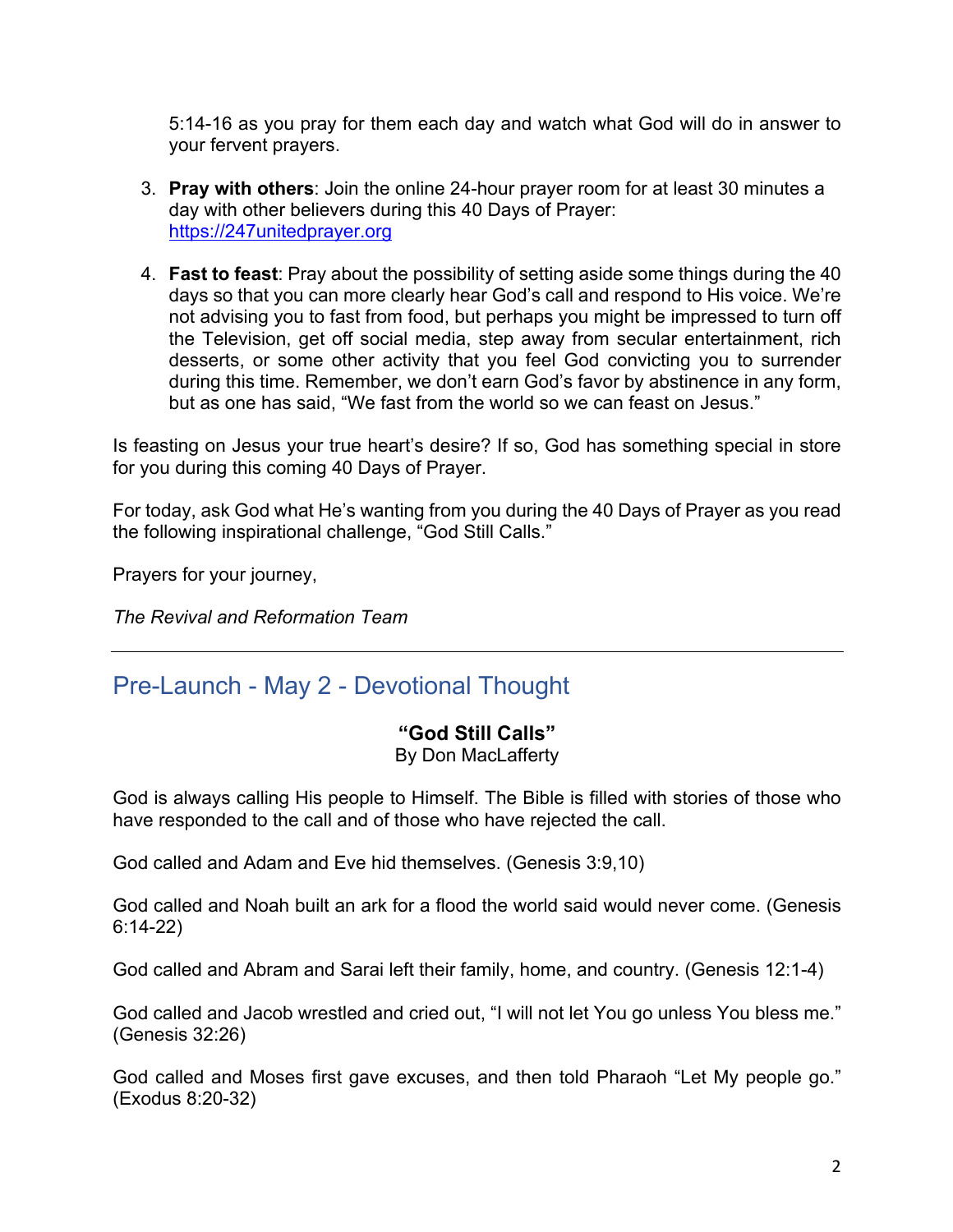God called and Joshua fell on his face, and then marched around Jericho thirteen times. (Joshua 5:14-6:15)

God called and Gideon destroyed Baal's altar, blew the trumpet, and routed the Midianites. (Judges 6:27-7:22)

God called and Samuel ran to Eli three times before answering, "Speak, for Your servant is listening." (1 Samuel 3:10)

God called and Elijah confronted Israel on Mount Carmel, rebuilt God's altar, and prayed for fire. (1 Kings 18:21-38)

God called and Jonah ran away, was swallowed by a fish, and then called Nineveh to judgment. (Jonah 1-4)

God called and Isaiah whispered in awe, "Here am I, send me!" (Isaiah 6:8)

God called and Philip ran up to the Ethiopian's chariot and made a disciple for Christ. (Acts 8:29,30)

God called and Saul of Tarsus asked, "Who are You, Lord?", fasted three days, then proclaimed the One he had hated as "the Son of God." (Acts 9:5-9, 20)

God called and Ananias laid his hands on the man who had come to persecute him and said, "Brother Saul, the Lord Jesus…has sent me so that you may regain your sight and be filled with the Holy Spirit." (Acts 9:10-17)

God called and Peter risked both ministry and reputation to preach Jesus to the gospel thirsty Cornelius. (Acts 10:9-48)

God called and John fell at Jesus' feet like a dead man. (Revelation 1:17)

In Jesus' last love letter, He calls out to His last day people from the outside - looking in to where He longs to be in our hearts: "Behold, I stand at the door and knock; if anyone hears My voice and opens the door, I will come in to him and will dine with him, and he with Me" (Revelation 3:20)

This is His call to all—children, teens, and adults now. If we are waiting for another call, it will soon be too late. He calls you and me with all the love of our Father God, His love as Savior and Lord, and the love of the Holy Spirit.

This is His call for personal revival and personal witnessing. Down through the ages He has always called His people. Now there is an increasing intensity in His voice, for He says, "I am coming quickly…" (Revelation 22:7) He has been preparing a place in Heaven so we can be where He is. (John 14:3)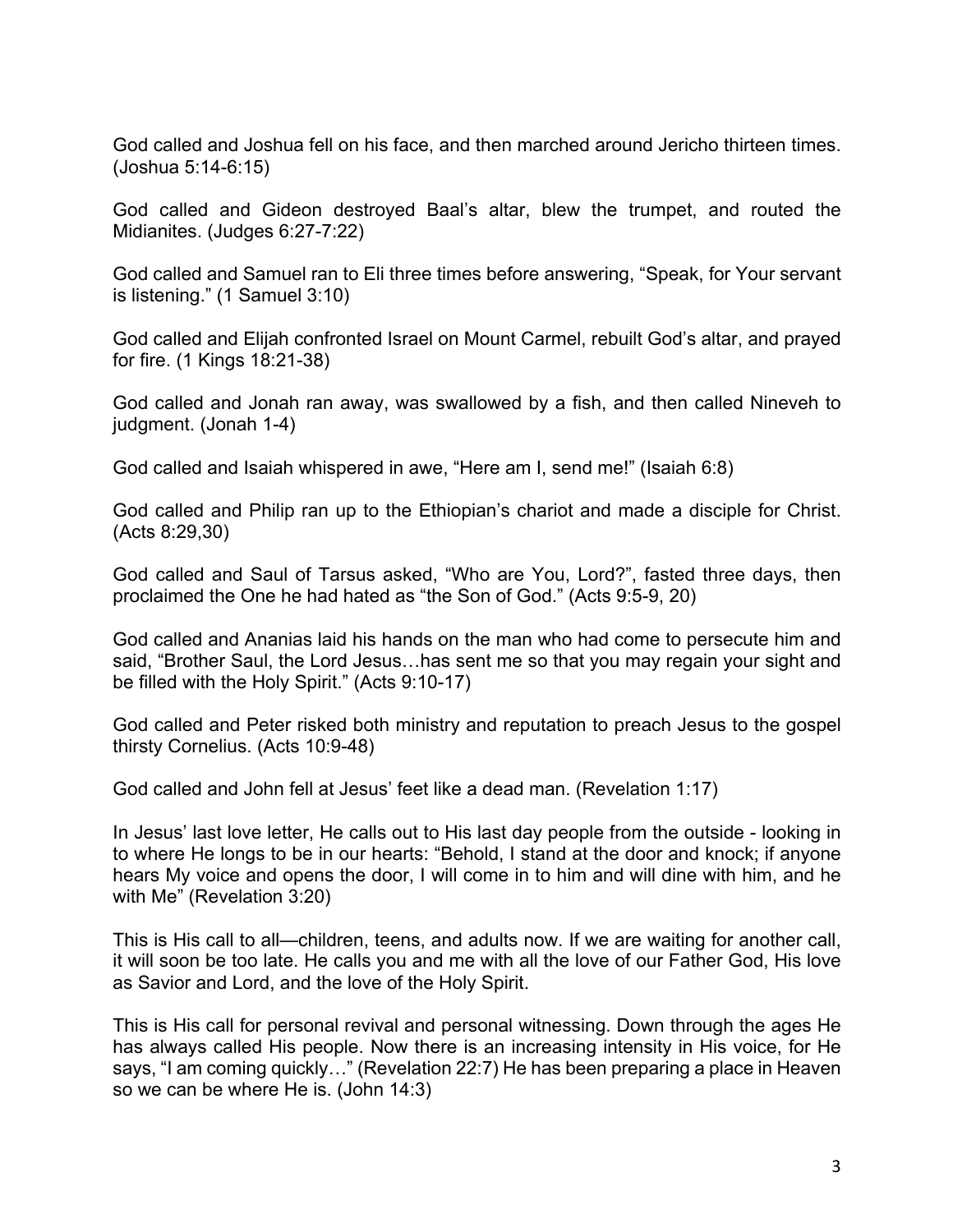Time is running out. This is no time to respond to His call by hiding like Adam and Eve. This is no time to be confused with His voice like Samuel "who did not yet know the Lord" (I Samuel 3:7). This is no time to run the wrong way like Jonah.

Now is the time to fall on our face like the apostle John before Jesus Christ, to return to Him, and to come back to the altar and worship Him as King of Kings and Lord of Lords.

God still calls, and today He's calling *you!*

*Don MacLafferty is founder/president of In Discipleship. God has moved on Don and his wife April's heart to call young and old to a daily revival with Jesus through the power of the Holy Spirit. They mobilize churches and schools to partner in equipping parents to disciple their children and prepare them for mission.*

#### **Heart Challenge**

There is a reason you read the words above. God is orchestrating events in your life to have specific opportunities to hear His call. His call has come to you today. It is a call to step into a deep living experience of personal revival with Him. It is a call to follow Jesus wherever He leads. Are you ready to answer that call?

Are you ready to follow His call today to an even deeper, vibrant, living, experience with Him and His Word?

#### **10 Prayer Requests – As You Prepare Your Heart for 40 Days of Prayer**

- Pray that God would prepare your heart for what He is about to do.
- Pray that you will recognize God's personal and loving call in your life.
- Pray that God's Word would become more living and real.
- Pray you would hear His voice speaking personally to your heart each day.
- Pray that prayer would truly become the essential breath of your soul.
- Pray over Psalms 139:23-24.
- Pray that God would give you courage and strength to remove any distractions in your life that might keep you from hearing His voice during these 40 Days of Prayer.
- Pray that the Holy Spirit would give you a deeper, living, vibrant walk with Jesus.
- Pray about who you can invite to join you in prayer during this 40 Days of Prayer.
- Pray about what 7 names to pick for 40 Days of Prayer.

#### **Resources to Go Deeper**

Clearing the Way for the Holy Spirit – PDF Resource

#### **Join 24/7 United in Prayer**

Join other believers from around the world praying together on Zoom during the 40 Days of Prayer: https://247unitedprayer.org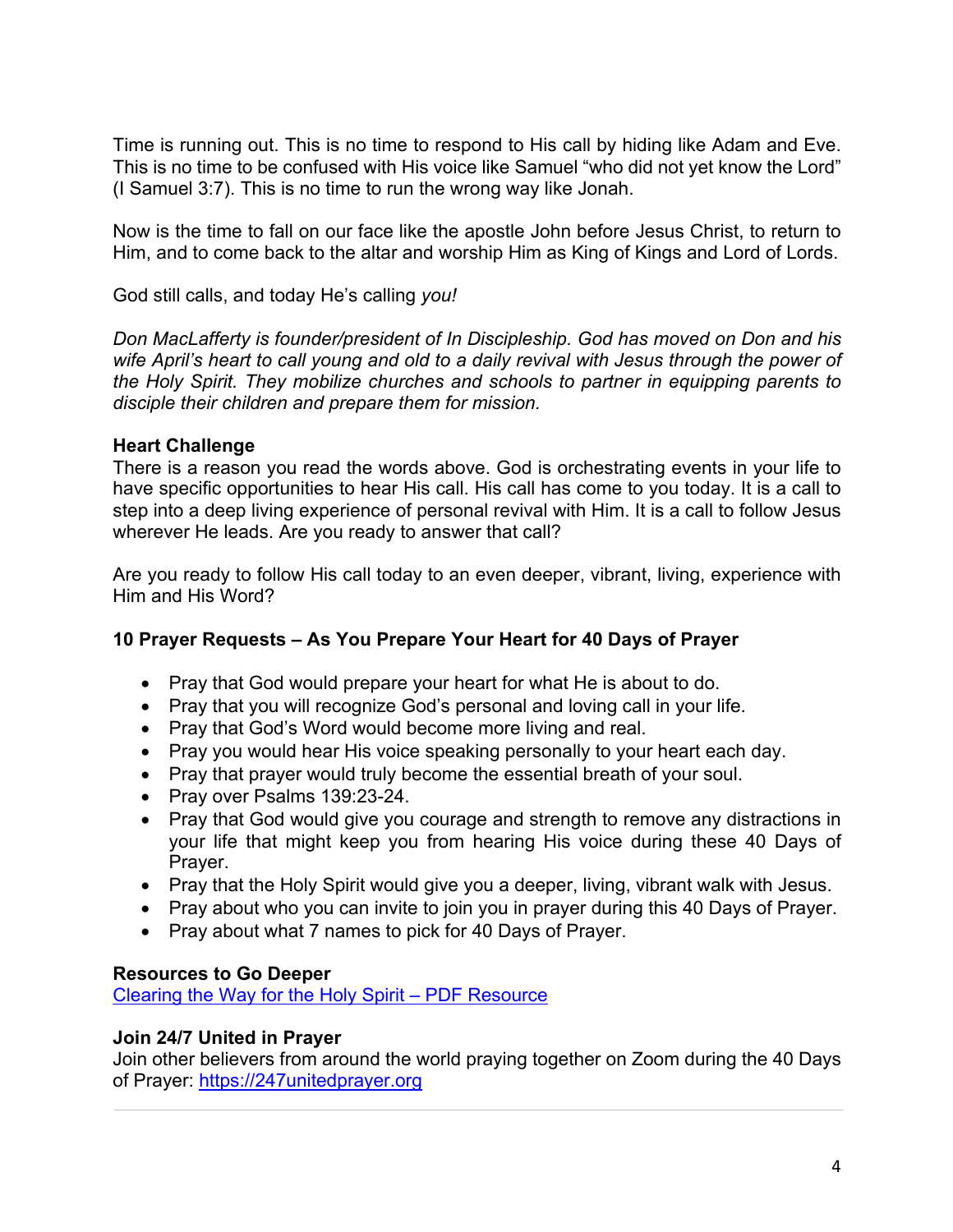# Day 1 (May 3)

# **A Revival of True Godliness**

*Will you not revive us again, that your people may rejoice in you?* – Psalm 85:6

*A revival of true godliness among us is the greatest and most urgent of all our needs. To seek this should be our first work. There must be earnest effort to obtain the blessing of the Lord, not because God is not willing to bestow His blessing upon us, but because we are unprepared to receive it. Our heavenly Father is more willing to give His Holy Spirit to them that ask Him, than are earthly parents to give good gifts to their children. But it is our work, by confession, humiliation, repentance, and earnest prayer, to fulfill the conditions upon which God has promised to grant us His blessing. A revival need be expected only in answer to prayer.* – 1 SM, p. 121

#### **Heart Challenge**

God is the only source of true revival. Revival is our most urgent need. Do you sense your need for a true revival? Have you realized its urgency? Do you believe that the Father is more than willing to give you the Holy Spirit? No matter where you are or how dead you may be feeling, take heart and believe His promise. The powerful truth is, that our God has resurrection power. He can revive us again, jump-starting our spiritual life back again.

Will you plead for personal revival today?

#### **Prayer Requests**

- Pray for personal revival and don't let go until God answers.
- Pray that if there's anything hindering God from doing a deeper work in your life that He will reveal that.
- Pray for your list of 7 names, by name.
- Pray for the Holy Spirit to give you specific opportunities today to witness.
- Pray for the Holy Spirit to guide the mission of our worldwide church.

### **Join 24/7 United in Prayer**

Join other believers from around the world praying together on Zoom during the 40 Days of Prayer: https://247unitedprayer.org

# Day 2 (May 4)

### **Humility - Seeking - Turning**

*If my people who are called by my name humble themselves, and pray and seek my face and turn from their wicked ways, then I will hear from heaven and will forgive their sin and heal their land.* – 2 Chronicles 7:14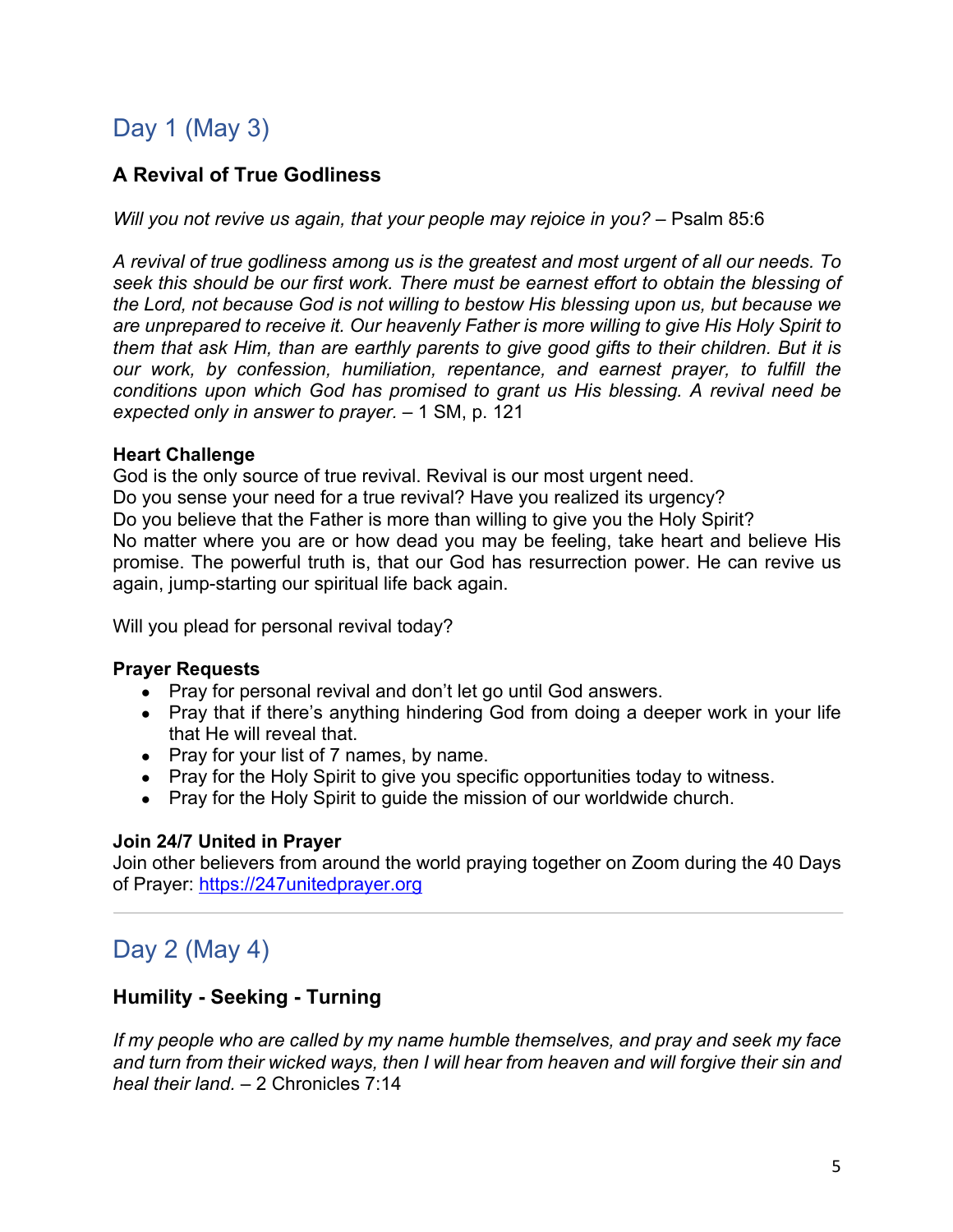*Repentance, humility, a broken heart, and a contrite spirit are the offerings that God accepts.* – Review and Herald, 12/19/1899

#### **Heart Challenge**

Sin is so grievous and terrible, that nothing that we can ever do, no amount of good deeds, can ever undo the chasm that sin has caused. But God, in His infinite mercy, is not asking us to do what we cannot do for ourselves. He accepts the simple humble admission that we need Him. Do you feel your need for God's forgiveness? For His healing? You can have it, today! Simply turn to Jesus right now in prayer and confess your need. Then choose to trust in His all-sufficient grace to empower your walk as you turn from wickedness and turn to His righteousness.

#### **Prayer Requests**

- Pray for God to make evident your great need of His grace.
- Pray that God will help you trust His power to gain the victory in your personal daily struggles with sin.
- Pray for the Holy Spirit to be poured out on your pastor and church.
- Pray for a spirit of prayer to saturate the hearts of all in positions of leadership.
- Pray that God will mend any broken relationships in your life that need to be restored and give you a heart of repentance and true humility if you wounded another.

#### **Join 24/7 United in Prayer**

Join other believers from around the world praying together on Zoom during the 40 Days of Prayer: https://247unitedprayer.org

# Day 3 (May 5)

### **Revival and Reformation – A Blended Experience**

*Behold, I stand at the door and knock. If anyone hears my voice and opens the door, I will come in to him and eat with him, and he with me.* – Revelation 3:20

*A revival and a reformation must take place, under the ministration of the Holy Spirit. Revival and reformation are two different things. Revival signifies a renewal of spiritual life, a quickening of the powers of mind and heart, a resurrection from spiritual death. Reformation signifies a reorganization, a change in ideas and theories, habits and practices. Reformation will not bring forth the good fruit of righteousness unless it is connected with the revival of the Spirit. Revival and reformation are to do their appointed work, and in doing this work they must blend.* – 1 SM, p.128

#### **Heart Challenge**

The transformation of our lives into individuals who reveal the love of Jesus is the work of a lifetime. This work takes place as the Holy Spirit brings spiritual life to us. God's resurrection power revives us and, as a result, our hunger for Jesus increases. But it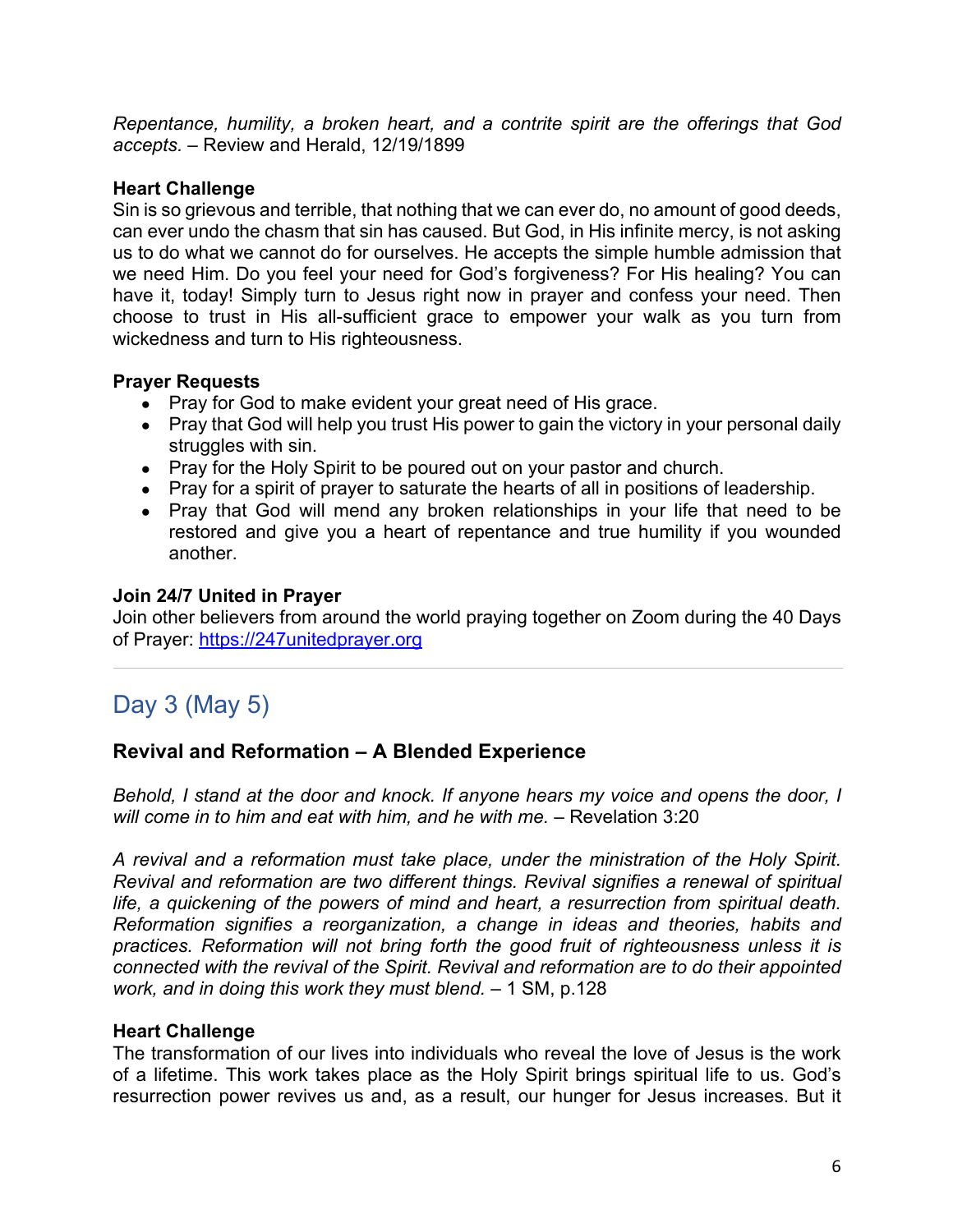doesn't end there. The beauty of revival is that it is ongoing and leads to a reformation of every aspect of our lives, every thought, and every behavior.

Do you sometimes long more for revival than reformation? Are you scared that if you surrender a belief, thought pattern, indulgence, or behavior, that it would take away the pleasure in life? That it would make your life less exciting?

Remember, the same God who you know as the forgiving, loving, kind, and gracious Father, that same God also desires to bring genuine reformation in your life. Will you trust His perfect will today? Will you invite Jesus, not just to the door of your heart, but to come inside, to make Himself at home, to spend quality time with you, helping you rearrange your life, declutter your heart, fix what is broken, and clean out the dirt, dust, and grime that sin has created?

#### **Prayer Requests**

- Pray for God to give you a heart that is willing to live in complete obedience to His will. Pray for victory over those specific sins that you still struggle with.
- Pray for any young people and believers you know who are struggling from addiction, depression, or other mental health issues.
- Prayer for our church members in Eastern Europe, that God would intervene and be glorified in this ongoing painful crisis.
- Pray for believers who are facing religious persecution right now, such as in Asia and the Middle East.
- Pray for your list of 7 names.

### **Join 24/7 United in Prayer**

Join other believers from around the world praying together on Zoom during the 40 Days of Prayer: https://247unitedprayer.org

# Day 4 (May 6) Testimony - Jerry Page

# **"40 Days of Prayer and My Brother Alan"**

By Jerry Page

My older brother, Alan, was very wild as a young person, ending up separated from the Lord and church most of his life. His self-centered life eventually cost him his first marriage to divorce. His health care career had made him a lot of money, but then he lost most of it. Occasionally he tried to become more involved with the church, but his lifestyle and habits always drew him back into a life without the Lord. Our family, including our parents, all prayed for Alan for years to wholly give his life to Jesus.

In the fall of 2010, my young pastoral son, Zac, and his wife, Leah, decided to make Alan one of seven people to focus on during a 40 Days of Prayer emphasis at Andrews University. About that time, I also felt deeply impressed to strongly plead for his salvation. Amazing things began to happen as God allowed circumstances in Alan's life.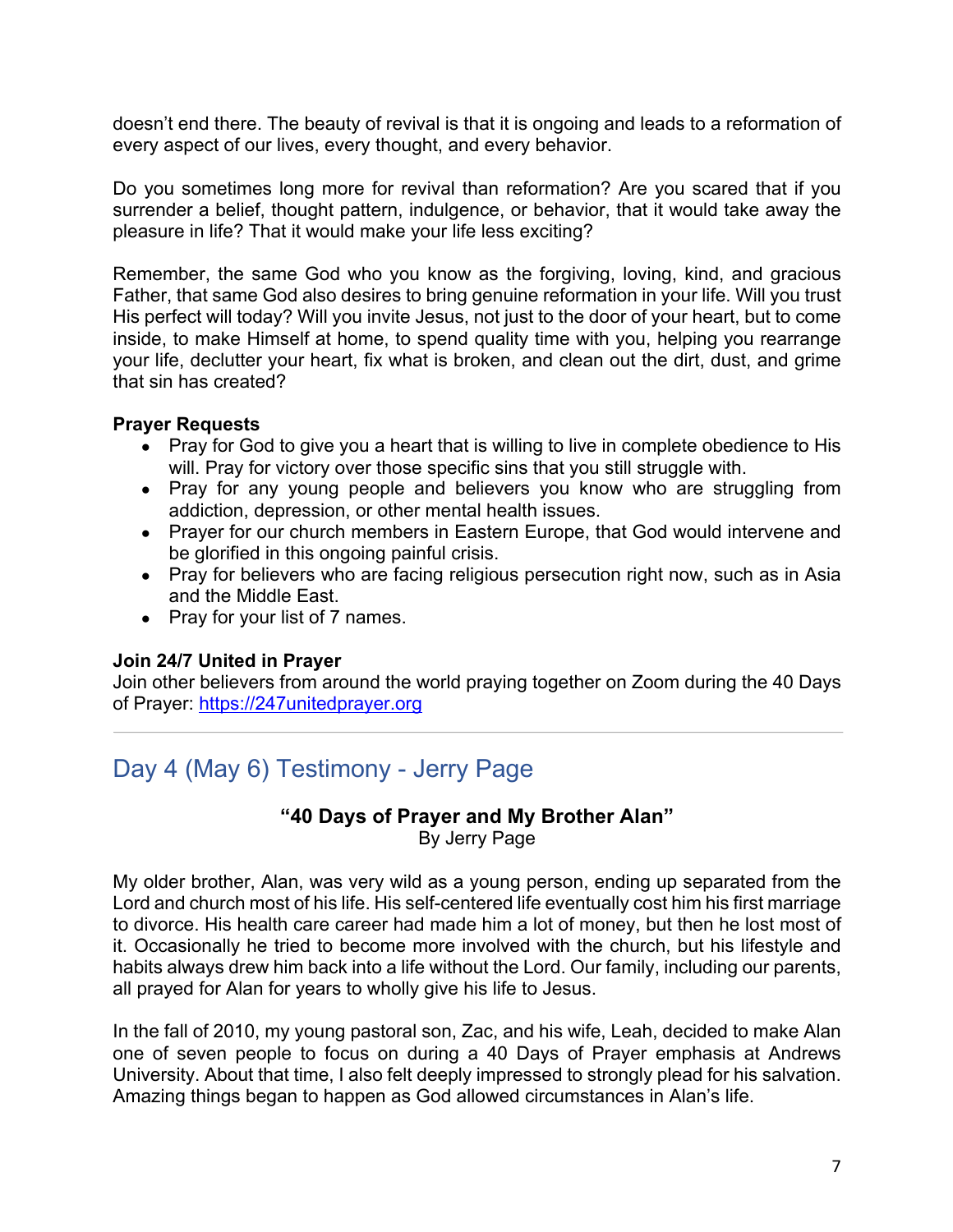Major traumas began to attack Alan. His second wife left him, and his diabetes grew worse, leading to the amputation of a leg. Everything seemed to be going wrong for him. But one day while lying in a hospital bed, Alan finally reached out to Jesus and said, "I give my life totally to you". We all praised the Lord.

His precious daughter, Christy, helped Alan work on building his relationship back up with God and the church. He became on fire witnessing to others and giving out literature for a while. But, as you know, Satan's forces don't give up easily when they see one of their captives finding God. He began slipping into his old habits, and was up and down, finally feeling he was too bad to be saved and giving up on his spiritual journey again.

Alan told me one day he felt that he just could not make needed changes and would not be able to live forever with the Lord. I shared again scripture verses about the power of our Lord to save us and urged him not to give up. I said, "Your family will not settle for that, and we are going to intensely keep praying for you. Jesus can save you!"

Christy kept taking him to a small church plant where they loved Alan and he enjoyed their fellowship. She talked him into going to a diabetes recovery seminar. He laughingly told us that he got rid of all the junk food in his refrigerator like they said, and there was nothing left!

On Friday evening a local church evangelist began a evangelistic series and this small church plant participated. Christy took Alan to the first meeting that night. At the ending appeal the evangelist urged people to mark their card if they wanted to be in heaven with Jesus. She said Alan marked his commitment in large letters – "Surrendered and covered by Jesus' righteousness again!"

That night Alan was found on his kitchen floor dead from a massive stroke. What a God we serve. He found a way to save my brother Alan at the very last minute of his life! Alan was 75 when he died; our family and others had prayed for him his entire life!

Have you been praying for someone for years and not seen them come to Jesus yet? Never, never give up!

As I conducted Alan's memorial service and listened to the joyful praises of two divorced wives, two loving daughters, many extended family relatives, partying friends, and work associates, my heart was so full of joy and praise to Jesus for His power to save anyone willing, at any time! My dear parents had passed away many years before Alan finally came back to Jesus. What a surprise that will be on that resurrection morning as they hug Alan and begin forever with Jesus together!

I urge you to really utilize these 40 Days of Prayer. Just imagine what our infinite God can do for you and through you as you urgently lift prayer requests to Him! He is "able to do exceedingly abundantly above all that we ask or think, according to the power that works in us!" (Ephesians 3:20, NKJV).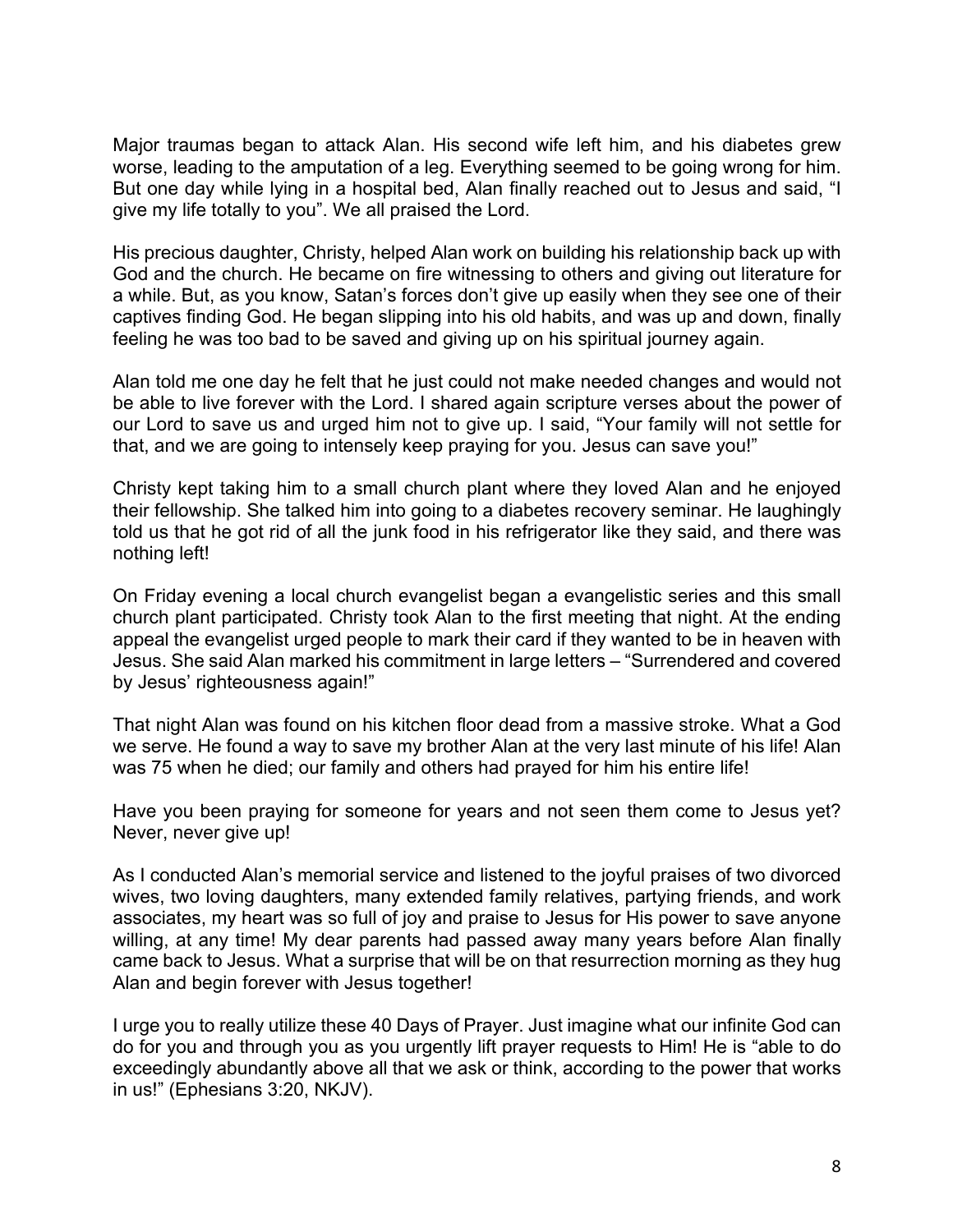*Jerry Page is Ministerial Secretary for the General Conference of Seventh-day Adventists.* 

#### **Heart Challenge**

Is there someone in your life who is stuck in deep darkness? Or maybe someone you know who walked away from God, or who never seems to be able to stick with Jesus? There is hope for that person, even if all seems hopeless. And we should never give up praying, interceding, and laboring for the salvation of these precious individuals.

Who comes to your mind as you reflected upon today's testimony? What names may need your daily and continual intercession?

#### **Prayer Requests**

- Pray that God will teach you how to "stand in the gap" for those in need during these 40 days of Prayer.
- Pray for your list of 7 specific people and pray about any specific needs you know.
- Pray for provision for those who have recently lost their homes or loved ones through fire, flood, sickness or any other natural disasters.
- Pray for any missionaries you know, who are away from their home or family, that they may be filled with joy in their ministry.

# Day 5 (May 7) Prayer Requests Sabbath:

- Pray for a special Sabbath blessing today, and that God would speak to you in a personal way.
- Pray for those 7 names on your list.
- Pray for your neighbors who do not know God.
- Pray for more spirit filled and consecrated workers in God's vineyard.
- Pray how God might be asking you to work more specifically in His service.

# Day 6 (May 8) Prayer Requests Sunday:

- Pray for the upcoming General Conference Session (June 6-11) in St. Louis, USA
- Pray for opportunities to personally mentor and disciple new believers.
- Pray for God's will for the upcoming church elections and appointment of new leaders.
- Pray for the onsite prayer room at the General Conference session, and the online virtual prayer room, that many would attend.
- Pray for the 7 names on your prayer list.

### **Resources to Go Deeper**

Experiencing God through Prayer and Praise, Principles of Intercessory Prayer, and More – Collection by Jerry and Janet Page

### **Join 24/7 United in Prayer**

Join other believers from around the world praying together on Zoom during the 40 Days of Prayer: https://247unitedprayer.org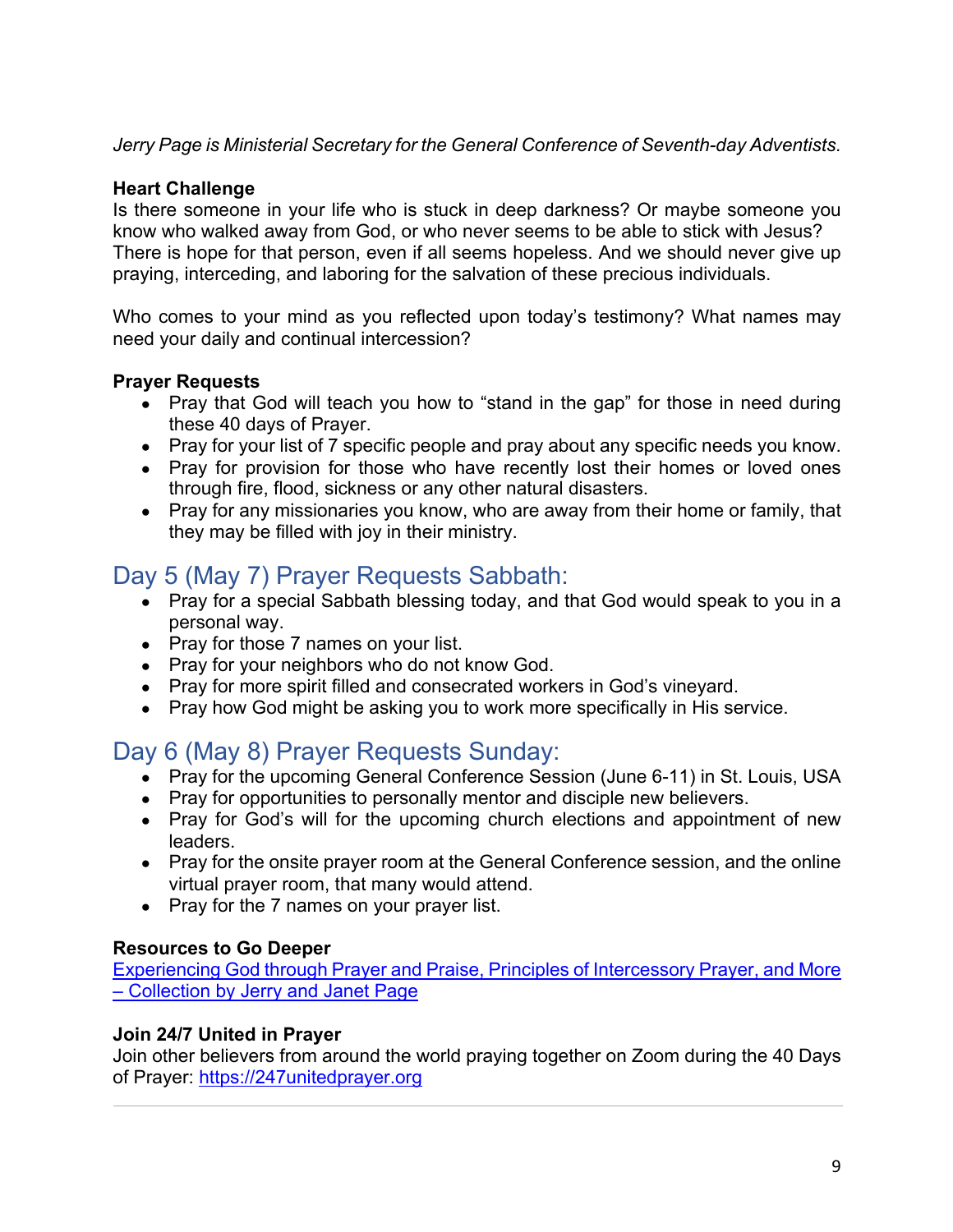# **Week 2: May 9-15 | Theme: Mission - Get Involved**

Day 7 (May 9) Devotional Thought - Ted Wilson

#### **"Mission – Get Involved!"**

By Ted N. C. Wilson

We are living in a time of unprecedented change. God asks His remnant people, the Seventh-day Adventist Church, to prepare the way of the Lord, to receive the power of the Holy Spirit through the latter rain, and to be involved in His mission.

It is time for the final loud cry. . .the proclamation of the first, second, and third angels' messages. Each of us is called to partner with the Heavenly Sower, Jesus Christ, in participating in the mission of the church to proclaim God's last message of love, righteousness, redemption, and the prophetic warning heralding Christ's soon return.

Total Member Involvement means everyone doing something for the Lord! Everyone a sower, everyone involved in mission, everyone saying, "Yes, Lord, I will go and proclaim your Word!" As our 2022 General Conference Session theme says, "Jesus is Coming! Get involved!"

The gospel of Mark, chapter 4, records Jesus speaking to thousands by the Sea of Galilee. Around them on the plain and hillsides beyond, the listeners could see sowers and reapers busily casting seed and harvesting the early grain.

Using the scene as an illustration, Jesus said, "'Listen! Behold, a sower went out to sow. And it happened, as he sowed, that some seed fell by the wayside; and the birds of the air came and devoured it. Some fell on stony ground, where it did not have much earth; and immediately it sprang up because it had no depth of earth. But when the sun was up it was scorched, and because it had no root it withered away. And some seed fell among thorns; and the thorns grew up and choked it, and it yielded no crop. But other seed fell on good ground and yielded a crop that sprang up, increased and produced: some thirty-fold, some sixty, and some a hundred.' And He said to them, 'He who has ears to hear, let him hear.'" (Mark 4:3-9, NKJV)

"The sower sows the word" (Mark 4:14). Matthew 13:37 indicates that the Sower of good seed is the Son of Man, Jesus Christ. In that wonderful volume, *Christ's Object Lessons*, page 36, Ellen White says, "His servants in like manner must go forth to sow." It is our privilege, as followers of Christ in these last days of earth's history, to partner with Him in His mission by sowing seeds of truth.

The passage continues. "And these are the ones by the wayside where the word is sown. When they hear, Satan comes immediately and takes away the word that was sown in their hearts" (v. 15). The precious Word of God falls on the ears of inattentive hearers like a hard pathway that has no depth.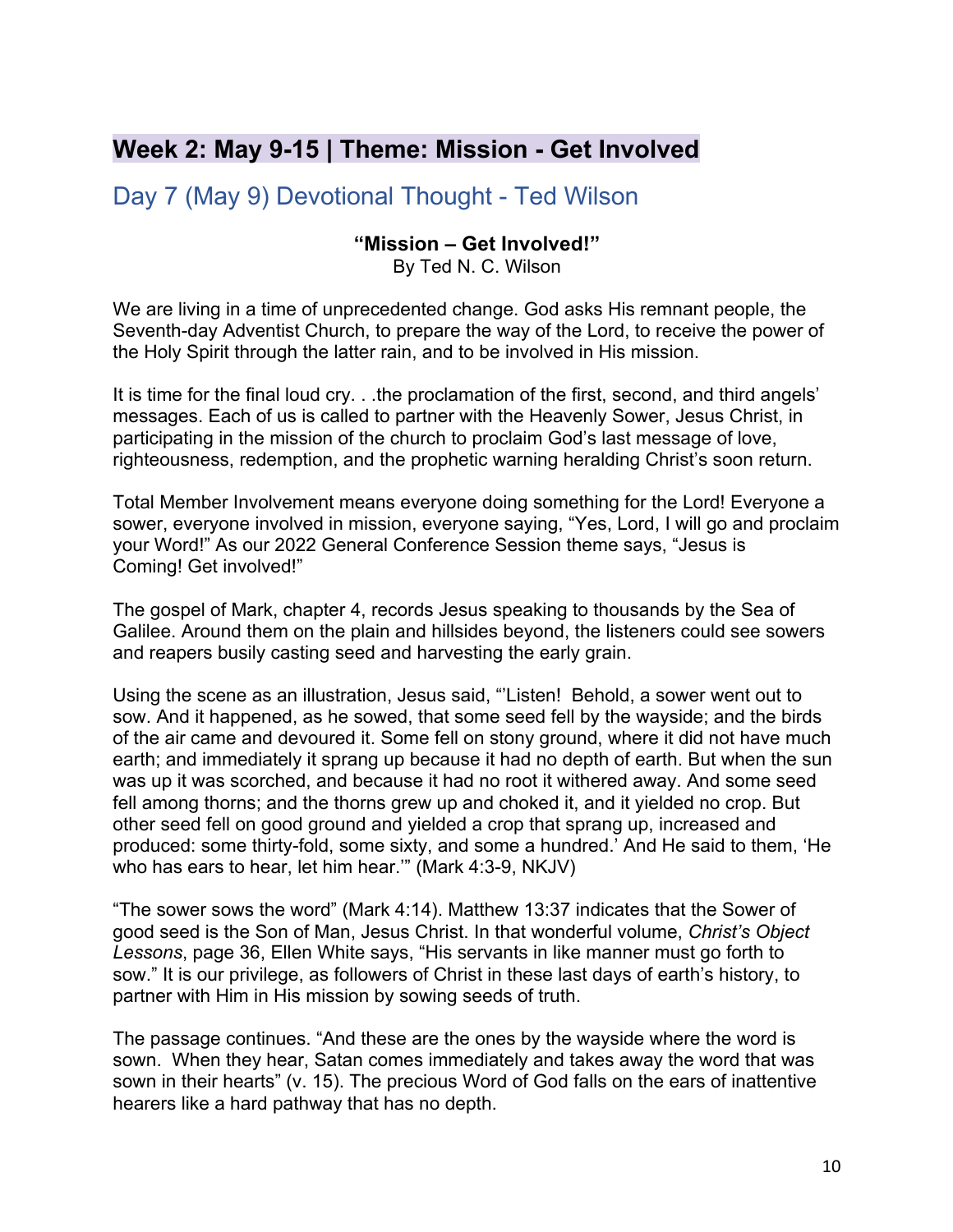Verses 16-17 say, "These likewise are the ones sown on stony ground who, when they hear the word, immediately receive it with gladness; and they have no root in themselves, and so endure only for a time. Afterward, when tribulation or persecution arises for the word's sake, immediately, they stumble."

This seed cannot find deep soil to grow. Since the roots do not go deep into the soil of communion with Christ every day, persecution and temptation take their toll. "Many feel a sense of estrangement from God, a realization of their bondage to self and sin; they make efforts for reform; but they do not crucify self" (*Christ's Object Lessons*, p. 48). Stay close to God and resist being a "stony-ground" hearer.

"Now these are the ones sown among thorns; they are the ones who hear the word, and the cares of this world, the deceitfulness of riches, and the desires for other things entering in choke the word, and it becomes unfruitful" (vs. 18, 19). Again from *Christ's Object Lessons*: "Grace can thrive only in the heart that is being constantly prepared for the precious seeds of truth" (p. 50). Stay close to the Lord through a study of the Bible, the Spirit of Prophecy and constant prayer.

"But these are the ones sown on good ground, those who hear the word, accept it, and bear fruit; some thirtyfold, some sixty, and some a hundred" (v. 20). God intends that all of us will be "good-ground hearers" trusting implicitly in the righteousness of Christ, and saying, "Lord, I Will Go" sow Your Word. Everyone has a part to play in God's last great mission of warning and hope.

"Jesus is coming! Get involved!"

*Ted N.C. Wilson is the President of the General Conference of Seventh-day Adventist.*

#### **Heart Challenge**

Every sermon we hear, every Scripture we read, God is sowing seeds. Often it is very encouraging, at times it can be challenging, but we can rest assured, that God's powerful Word will do its intended work in our hearts and lives if we let Him, that is if we receive the Word, digest it, keep it, and do it.

The purpose of receiving God's word and letting it transform our lives is so that we can share its good news message with the people around us. The Divine Sower makes us co-laborers with Him. Will you open your heart to receive His seeds today? Will you join His mission to share His seeds with whoever He brings across your path?

- Pray for a fresh understanding of God's Word and for an open heart so that the Word can reshape your personal beliefs and values.
- Pray for our brothers and sisters in Shanghai.
- Pray for courage for our church members in Russia and the Ukraine.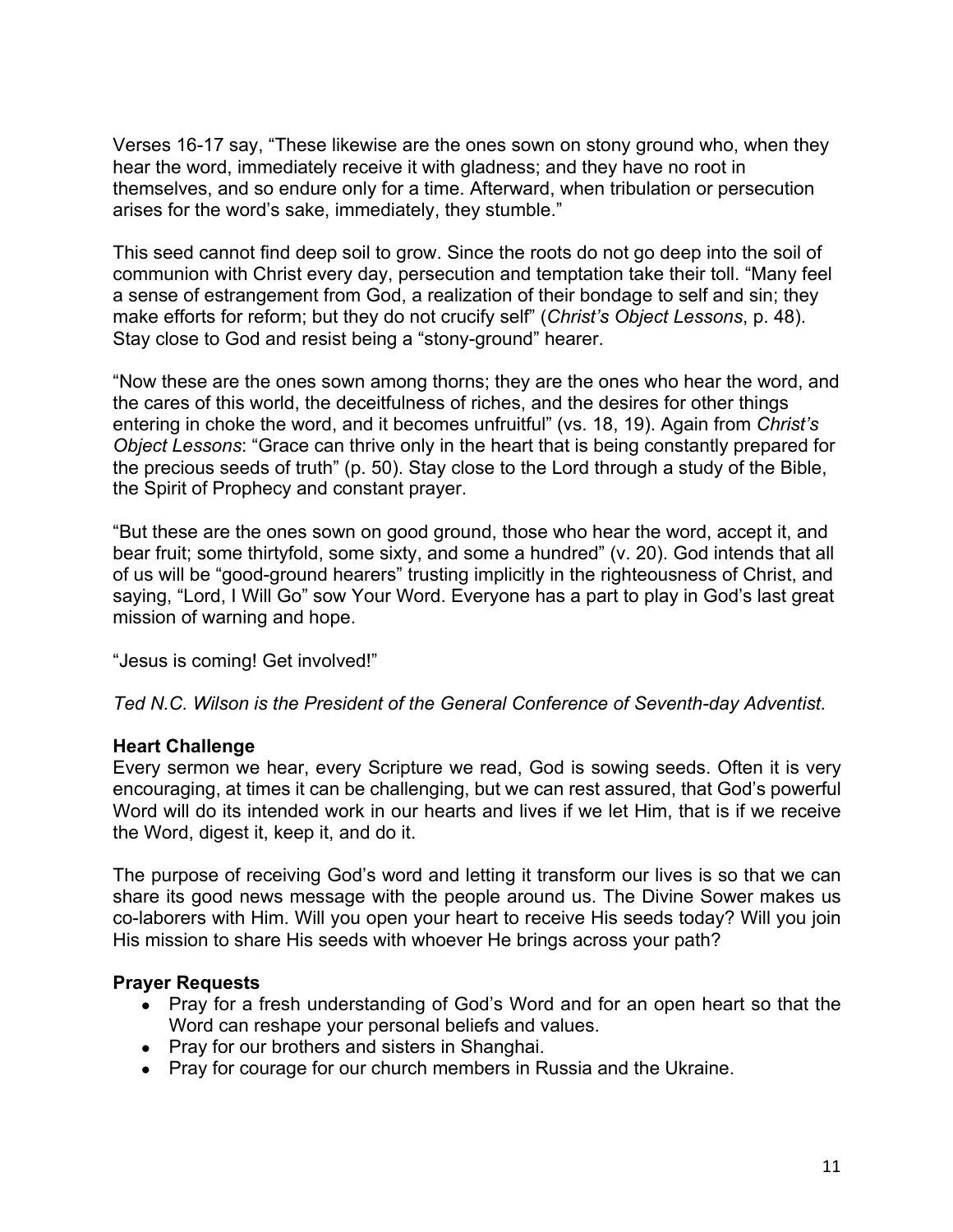- Pray for a children's book and magazine that have recently been written specifically for the Ukrainian people, that these special resources will be timely and reach many hearts for the kingdom.
- Pray that the appeal "Jesus is Coming! Get Involved!" will take urgent priority in your daily life.

#### **Resources to Go Deeper**

How to Be Part of Total Member Involvement

#### **Join 24/7 United in Prayer**

Join other believers from around the world praying together on Zoom during the 40 Days of Prayer: https://247unitedprayer.org

# Day 8 (May 10)

### **You Are The Light**

*You are the light of the world. A city set on a hill cannot be hidden. Nor do people light a lamp and put it under a basket, but on a stand, and it gives light to all in the house. In the same way, let your light shine before others, so that they may see your good works and give glory to your Father who is in heaven.* – Matthew 5:14-16

*Humanity has in itself no light. Apart from Christ we are like an unkindled taper, . . . But when we turn toward the Sun of Righteousness, when we come in touch with Christ, the whole soul is aglow with the brightness of the divine presence. Christ's followers are to be more than a light in the midst of men. They are the light of the world . . . Angels of glory wait to communicate through you heaven's light and power to souls that are ready to perish.* – Thoughts From the Mount of Blessing, p. 40

#### **Heart Challenge**

Did you read the quote shared above? Maybe read it again. Do you realize that angels are waiting to work through you to reach lost people? Isn't this amazing?

You are invited not only to be filled with the Holy Spirit for your personal sanctification, but to actively participate in sharing the truth, love, and righteousness of Jesus to a world whose time is running out.

Think about your family, your friends, your neighbors, your co-workers. Ask God to show you who needs the light of Jesus in their life? Who should you pray for and also specifically contact this week?

- Pray with urgency for the 7 names on your list.
- Pray for God to help you see the needs of the people you are praying for and for wisdom in how to help them.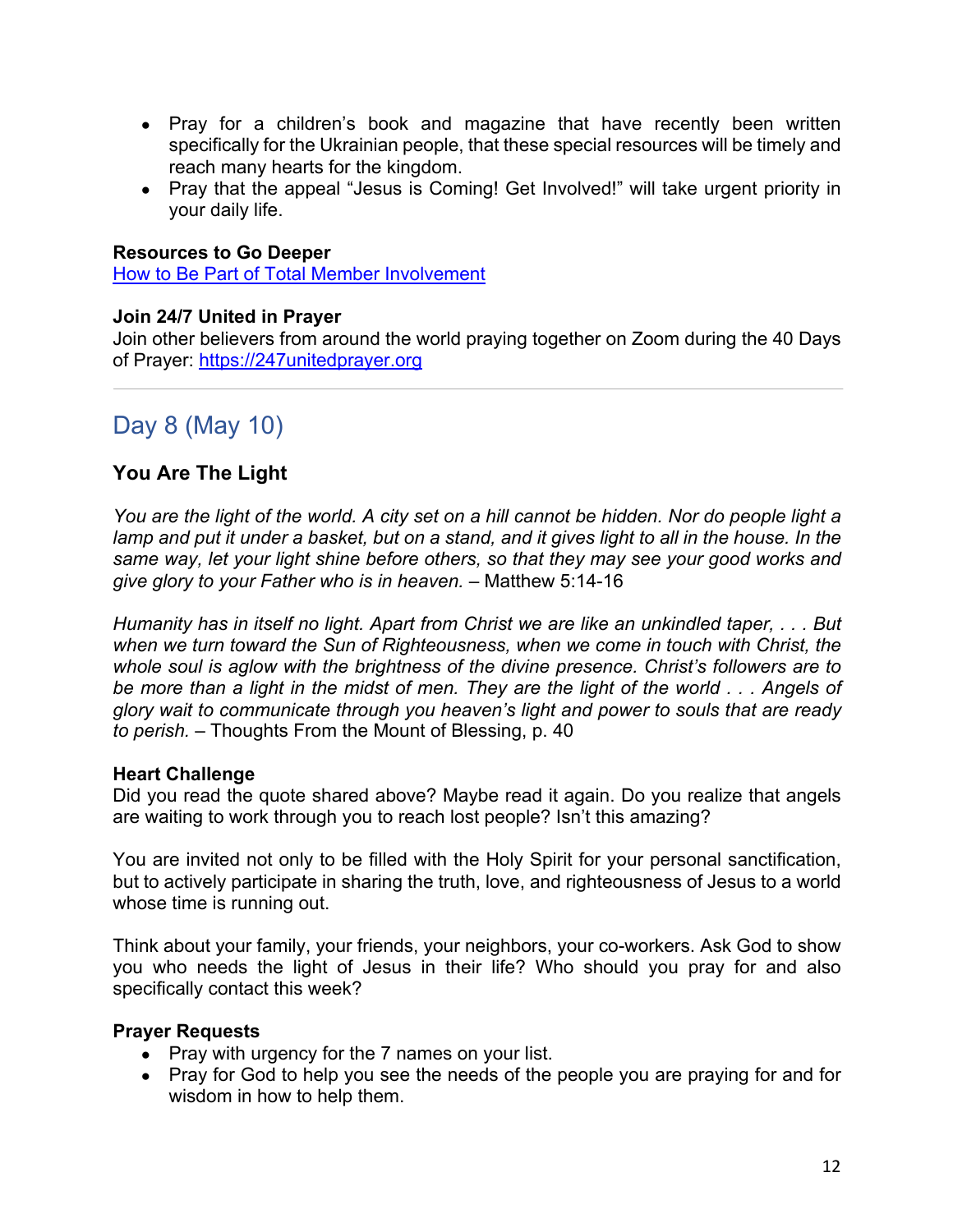- Pray for the Adventist medical institutions in your area, and around the world, to be a light for His glory in reaching those who need healing and encouragement.
- Pray for the believers struggling in Sudan as economic turmoil and erratic rains drive up prices and reduce harvests.
- Pray that God will break the chains that hold so many people in spiritual bondage.

#### **Join 24/7 United in Prayer**

Join other believers from around the world praying together on Zoom during the 40 Days of Prayer: https://247unitedprayer.org

# Day 9 (May 11)

### **Reaching Your Family**

*But if anyone does not provide for his relatives, and especially for members of his household, he has denied the faith and is worse than an unbeliever.* – 1 Timothy 5:8

*". . . you must be earnest, firm, and decided to do your duty in your family, and take them with you if possible. You should spare no effort to prevail upon them to accompany you on your heavenward journey."* – The Adventist Home, p. 352

#### **Heart Challenge**

We all have immediate or extended family members who have not yet fallen in love with Jesus and decided to live faithfully for Him. Or maybe they once followed Jesus and they have now walked away. Maybe some are atheists or have other reasons for their decision. Or maybe they have never had a chance to fully hear, understand and see the gospel in words and actions.

You have a responsibility to do all that is within your power to gently, kindly, and with much wisdom and love reach out to those family members, showing them that you care, and at the right time pointing them to the truth and love of Jesus.

Will you prayerfully do this important work of intercession and ministry to your nonbelieving/non-Adventist/backslidden family members? Will you commit to be more intentional in your outreach to them?

- Pray for your family. Are there some members you have struggles with? Pray for them specifically, and for yourself, as you seek ways to minister to them, pointing them to Jesus through your words and actions.
- Pray for the backslidden members of your churches and congregations.
- Pray that God will give your children (or your spiritual children) strength to stand against Satan's attacks and deceptions. Claim Isa. 49:25 as you pray.
- Pray for the safety and preservation of the faith of your children. Pray that they will catch a fire to be involved in personal mission.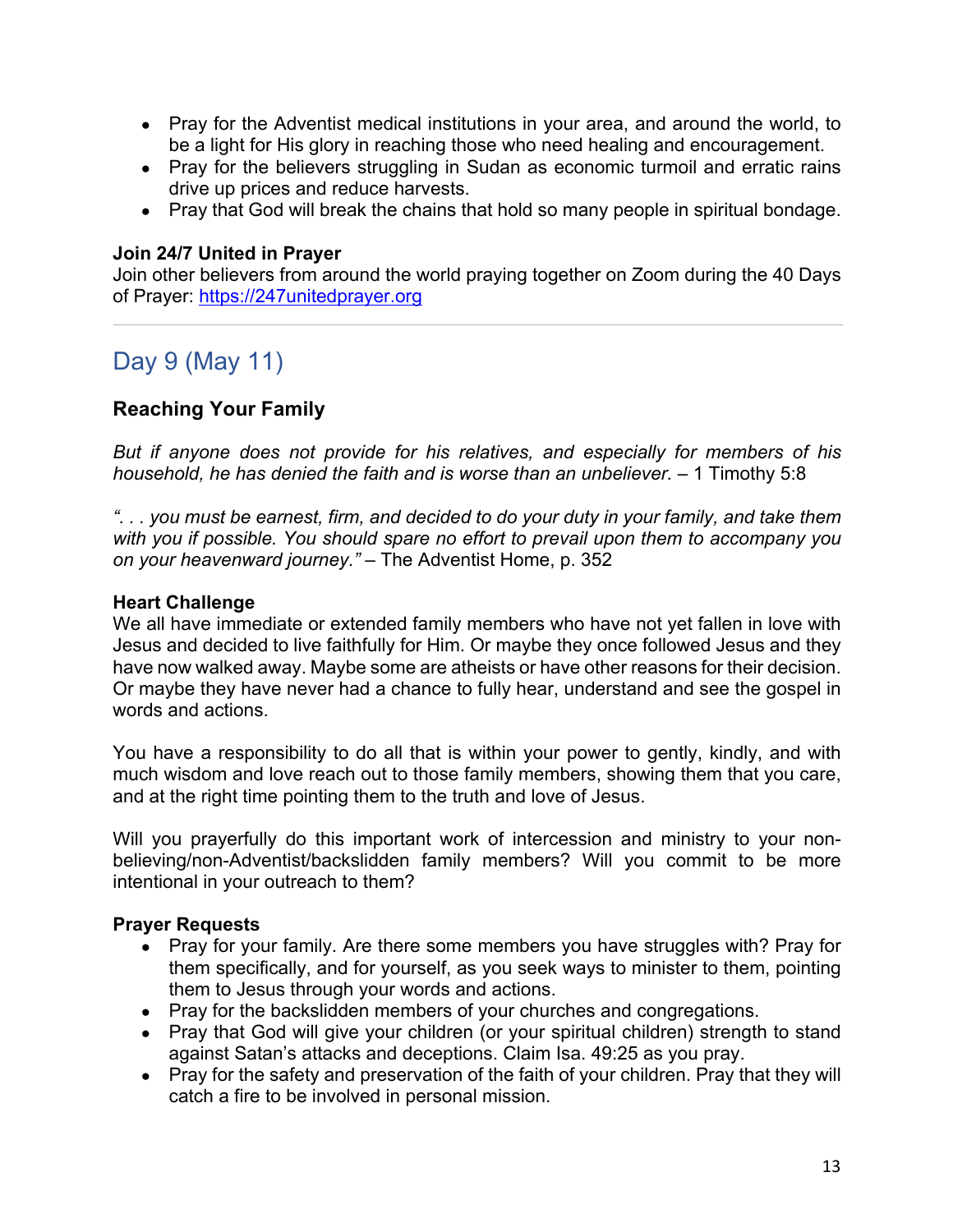• Pray that God's spirit will be poured out in a mighty way on the family members of every General Conference leader and staff member.

#### **Join 24/7 United in Prayer**

Join other believers from around the world praying together on Zoom during the 40 Days of Prayer: https://247unitedprayer.org

# Day 10 (May 12)

### **Reaching Your City**

*But seek the welfare of the city where I have sent you into exile, and pray to the Lord on its behalf.* – Jeremiah 29:7

*"The importance of making our way in the great cities is still kept before me. For many years the Lord has been urging upon us this duty, and yet we see but comparatively little accomplished in our great centers of population. If we do not take up this work in a determined manner, Satan will multiply difficulties which will not be easy to surmount. We are far behind in doing the work that should have been done in these long-neglected cities. The work will now be more difficult than it would have been a few years ago. But if we take up the work in the name of the Lord, barriers will be broken down, and decided victories will be ours."* – Ministry to the Cities, p. 25.

#### **Heart Challenge**

The majority of the world lives in cities. While we are to ask God to show us when to move to the countryside, we are also not to neglect the work in the cities. Billions are trapped without hope in the addictions, noise, distractions, and the lifestyle of the cities.

Pray for God to give you a burden for ministry to the cities. Maybe He is calling you to start a "center of influence" or a ministry-minded business in order to reach lost souls in the cities of the world? Or maybe He is calling you and your church to engage in a holistic outreach through various ministries to the people of your city?

Why not ask God to show you how to best minister to the people of your city or village?

- Pray for the welfare of your own city. Pray that the gospel will shine bright through you and your church in your city.
- Pray for the mayor of your city/town/village, and for other community leaders. Pray for their salvation and for God to give them wisdom for good leadership.
- Pray for the cities that have no Adventist presence—that God will raise up laborers for the harvest.
- Pray for the Global urban centers, Mission to the Cities and Centers of Influence located in unreached cities around the world. Pray that many will be brought to Jesus.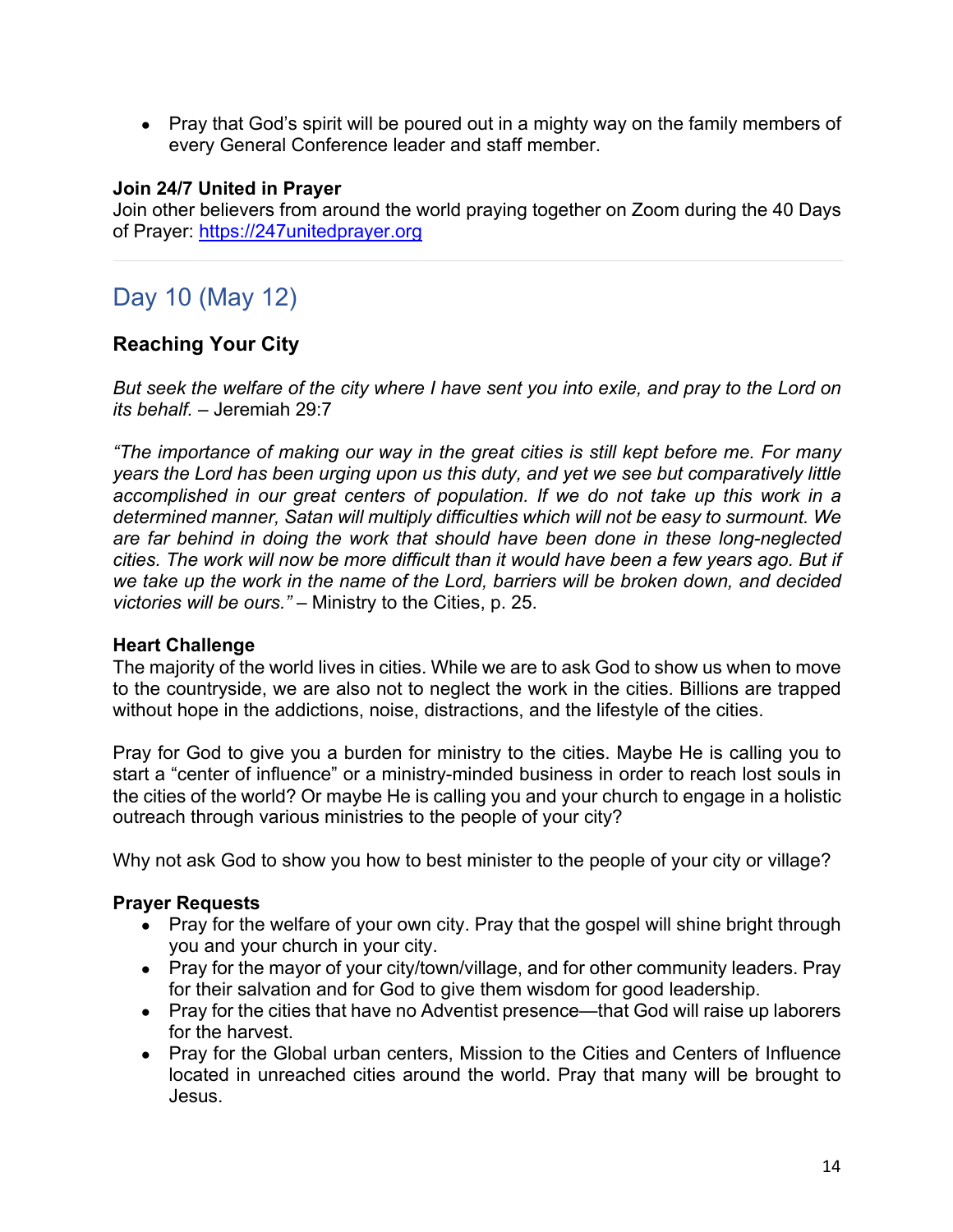• Pray for the leadership in these centers to have wisdom to fulfill their mission for the advancement of God's Kingdom.

#### **Join 24/7 United in Prayer**

Join other believers from around the world praying together on Zoom during the 40 Days of Prayer: https://247unitedprayer.org

# Day 11 (May 13) Testimony - Sebastien Braxton

# **"Smelling Like an Angel"**

By Sebastien Braxton

As I knocked on the door, a small-framed, middle-aged woman opened it slightly to greet me. I began explaining that I was going door-to-door selling Christian literature. She quickly interrupted me and asked if I could come back tomorrow. She appeared emotionally disturbed. I leaned upon my own experience and replied, "Ma'am, we don't usually come back. So, if you're not interested, it's perfectly fine. We have some sample books I can offer you for about ten to twenty dollars . . ." Again, she dismissed my comment and requested I come back the next day. I acquiesced and promised to return. The door rapidly closed.

Despite my stubborn resistance to the Spirit, I returned to her home. Before I could even finish knocking, the door opened, and she invited me inside to wait in the kitchen. I was so utterly convinced that this would be a waste of time that I did not even bring all my books inside with me. I soon regretted that decision. Sitting in plain sight was a blank bank check, already signed. This meant that she was ready to purchase the books; she just needed to know the price. I began apologizing to the Spirit for my lack of faith. Upon her return, she noticed the display I created on her countertop and said, "I will purchase every book you have if you can answer me one question." In shock, I said, "Of course, anything!"

"Are you an angel?" she asked.

I shook my head. "No ma'am, I am not an angel."

"Are you sure you're not an angel?" she asked suspiciously, squinting.

"Yes, I am positive. You can ask my mother. She'll tell you," I said with a slight chuckle. I then asked curiously, "Why would you ask me that?"

Her response changed my entire understanding of how involved God had been in bringing us together. The woman told me that one year prior, she had a dream in which she dialogued with an angel whose face she could not see due to its brightness. When she woke up, thinking it was just a dream, she sat up and realized that the same angel was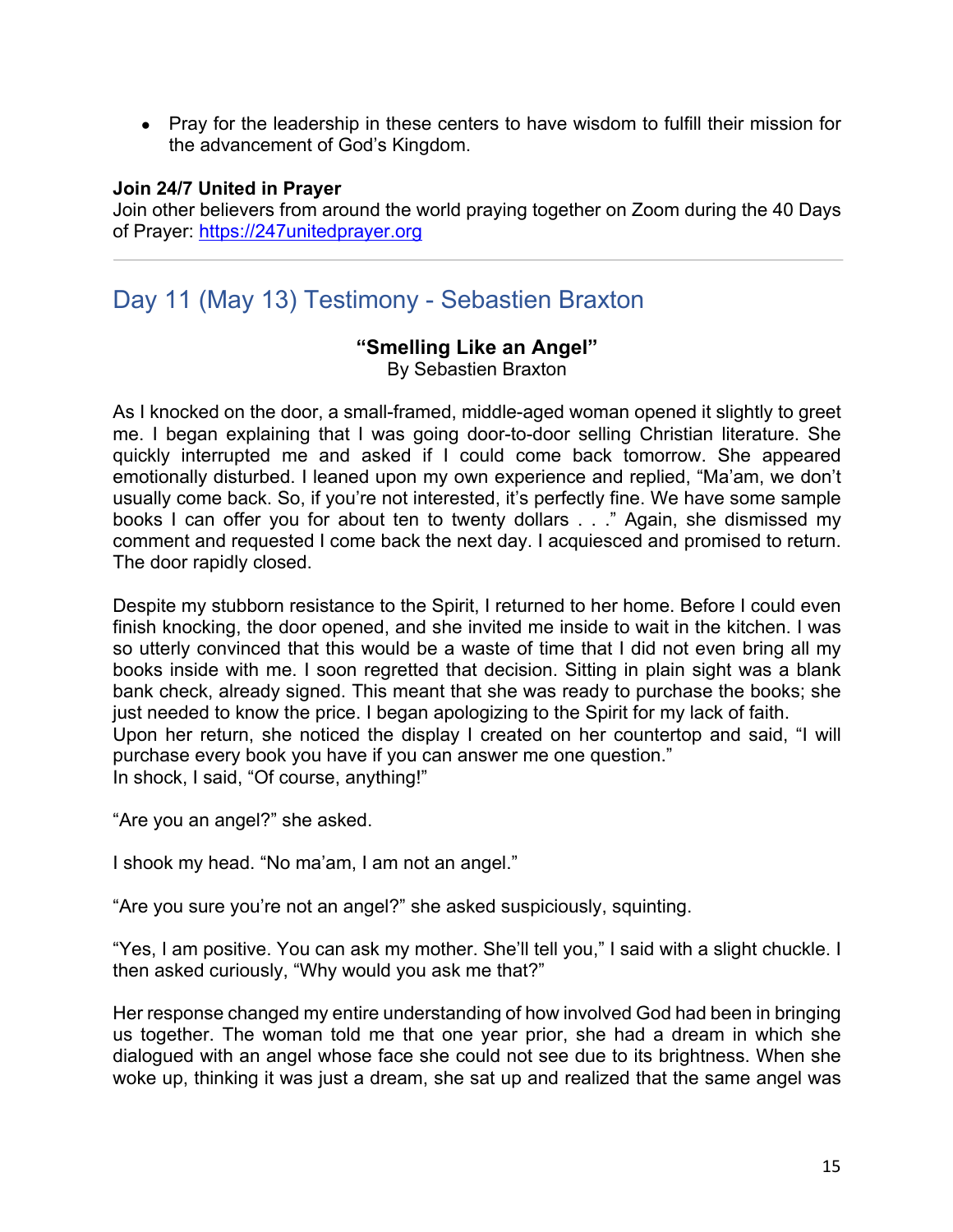at the foot of her bed! The angel rapidly flew out the window, and as quickly as she could, she ran to the window to catch a glimpse of him—but to no avail.

As she pulled her head back inside the window, an overpowering smell rested in the room. The smell was pleasant but unfamiliar. She began a search for the source of the smell. She smelled every perfume, cologne, herb, essence, air freshener, any scent she could find. None of them matched. Until I showed up at her door. The woman told me, "You had the smell! I was so overwhelmed that I panicked and asked if you could come back tomorrow. I figured, if you were an angel from God, you would come back. You wouldn't lie."

And to think I almost did not return! I nearly missed an opportunity to be a part of a miracle of God by losing my heart for souls in the routine of service.

She went on to say, "Even right now, you still have the smell." We prayed together and embraced, and she requested Bible studies.

Like a modern-day Cornelius experience (Acts 10), God is preparing someone right now for you. I believe God left that scent over a year before for her to confirm the heavenly authority of whoever bore it again. Thankfully, God is no respecter of persons, and He will gladly give the same experience to anyone willing to offer themselves for the salvation of others. If you are willing to submit to the leading of the Holy Spirit and make yourself available to heaven, then you will "smell like an angel" to a soul God has been preparing to receive His grace and salvation.

*Sebastien Braxton is a UX Designer, international speaker and a serial entrepreneur. He is the CEO and co-founder for Luminate, a mobile app that curates audio mediational experiences through the writings of Ellen White. He is the founder of Fiat Lux, a creative design agency that consults with faith-based organizations to leverage technology for the gospel.*

#### **Heart Challenge**

When we make ourselves available to be used by God, He will orchestrate divine appointments that are not only a blessing to the person we minister to, but they also encourage us in our walk with Christ. Nothing is as thrilling as walking with Jesus and knowing He is working on our behalf as we join Him in His work.

When was the last time you prayed for God to give you divine appointments? Why not surrender your time, your fears, yourself, to Christ right now, and ask Him to use you to reach somebody for Him today?

- Pray for specific divine appointments today and this weekend.
- Pray that God would give you a personal Bible study contact and take away any fear in your heart of studying with others.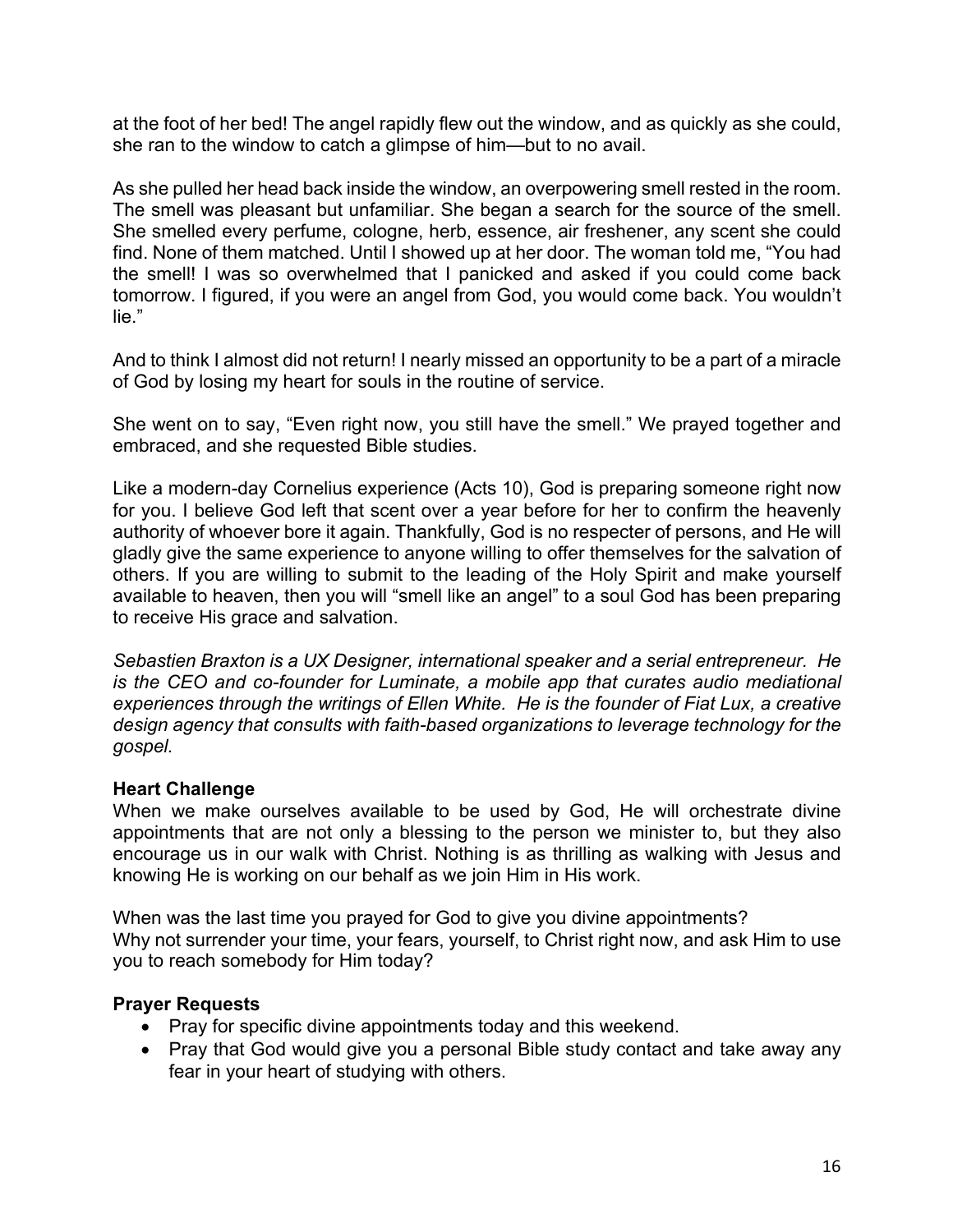- Pray for our brothers and sisters in China, who are struggling under religious oppression.
- Pray for believers affected by flooding in Durban South Africa, and in the Philippines.
- Pray for those 7 names on your list. Pray for ways to reach out to them.

# Day 12 (May 14) Prayer Requests Sabbath

- $\bullet$  Pray for wisdom for the church leaders at the upcoming General Conference Session in St. Louis, USA (June 5-11, 2022).
- Pray for the Ukrainian people, and specially for church members in areas that are affected by the conflict. Pray that they will be a bright light to the hurting people around them.
- Pray for the Holy Spirit to be poured out upon the literature ministries around the world. Pray that this will be a door way that will lead many to accept Christ Jesus.
- Pray for the displaced Afghan Refugees.
- Pray for God's intervention on the rising fuel and food prices, especially in Peru where there is a state of emergency. Pray that God will supply the needs of His people according to His riches and glory.

# Day 13 (May 15) Prayer Requests Sunday

- Pray for the 7 people on your list.
- Pray for those who were cared for in the Pathways to Health event in April in Indianapolis. Pray for seeds to take root.
- Pray that God will prepare His church and leaders for the outpouring of the Holy Spirit.
- Pray for the prayer room at the General Conference session that many will be blessed, that answerers will be received, and that all will be revived when they come to pray.
- Pray for the ongoing 24-hour prayer room where many are already meeting to pray via zoom during 40 Days of Prayer. https://247unitedprayer.org

#### **Resources to Go Deeper**

Here's Your Church Back – Message by Sebastien Braxton

### **Join 24/7 United in Prayer**

Join other believers from around the world praying together on Zoom during the 40 Days of Prayer: https://247unitedprayer.org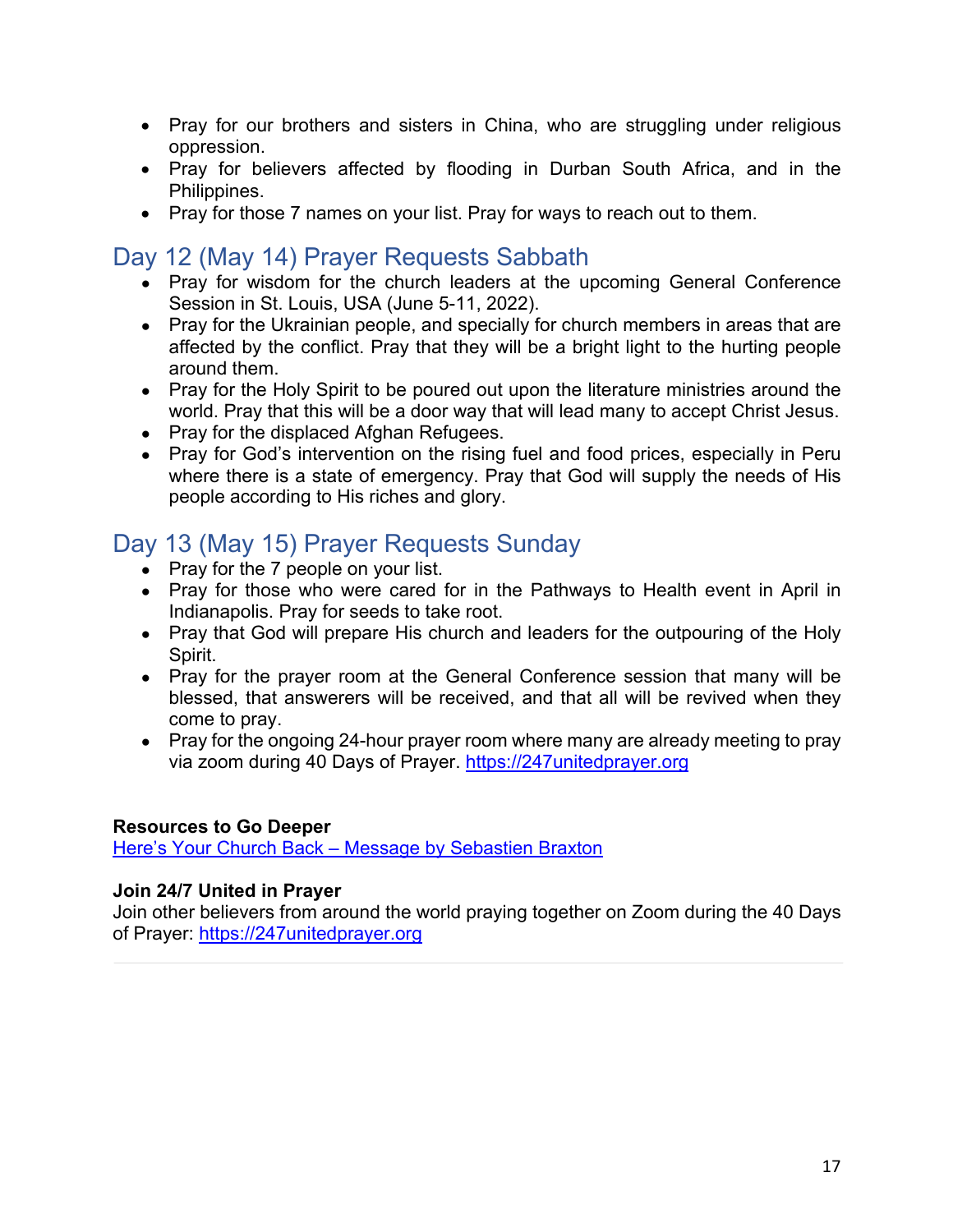# **Week 3: May 16-22 | Theme: The Word**

# Day 14 (May 16) - Devotional Thought - Sikhu Daco

# **"The Power of The Word"**

By Sikhu Daco

It had been a full day of teaching ministry and Jesus was exhausted. His hearers had not realized it, but the One who spoke to them that day was the Word that created all things in the beginning. The power of His words could only be unleashed in the lives of those who chose to exercise faith in the Life-Giver, however. The Commander of Heaven's host, now wearied from His labors, committed Himself to the care of His disciples to ferry Him to the other side of the lake. "And when they had sent away the multitude, they took him even as he was in the ship" (Mark 4:36).

A storm suddenly arose as the disciples crossed over, and despite their experience navigating those very waters, they found it impossible to control their situation. For all their efforts, human wisdom has reached its extremity and finally, realizing that Jesus was in the ship with them, they cried out to Him, "Lord, save us: we perish" (Matt. 8:25).

It was at Jesus' command that they set sail to the other side of the lake, yet they seemed to forget that He was even in the ship with them. They were in that storm because they had chosen to obey Christ's command but they behaved as though it was entirely up to them to ensure the fulfillment of the instruction. Having begun the journey with Christ, in obedience to His word, they now resorted to human strength to accomplish what His word had enjoined.

In response to the Word of God speaking to their lives, many have begun their Christian journey. It is all too easy to then resort to their own strength in an attempt to complete the journey. God never intended for it to be so. "As ye have therefore received Christ Jesus the Lord, so walk ye in him" (Col. 2:6). The power to sustain our Christian experience is the same power that transformed us in the first place and it is rooted in God's Word. The disciples would have been spared much anxiety had they remembered that if His Word commanded you, His Word will keep you.

Arising from His peaceful slumber in the midst of that great storm, Jesus declared, "Peace, be still." The wind ceased, and there was a great calm (Mark 4:39). Of course the elements obeyed His word! Had He not cast out demons (Mark 1:23-27, 39), healed the sick (Mark 1:30-34; 2:3-12; 3:1-5), and cured a leper (Mark 1:40-42) already?! Had the disciples not been "astonished at his doctrine: for he taught them as one that had authority, and not as the scribes" (Mark 1:22)? But they had not realized just how powerful His Word was!

When Jesus spoke, His words created reality. All that He commands in His word, He, in essence, promises to accomplish in the lives of all who exercise faith in Him. So it is said, "As the will of man cooperates with the will of God, it becomes omnipotent. Whatever is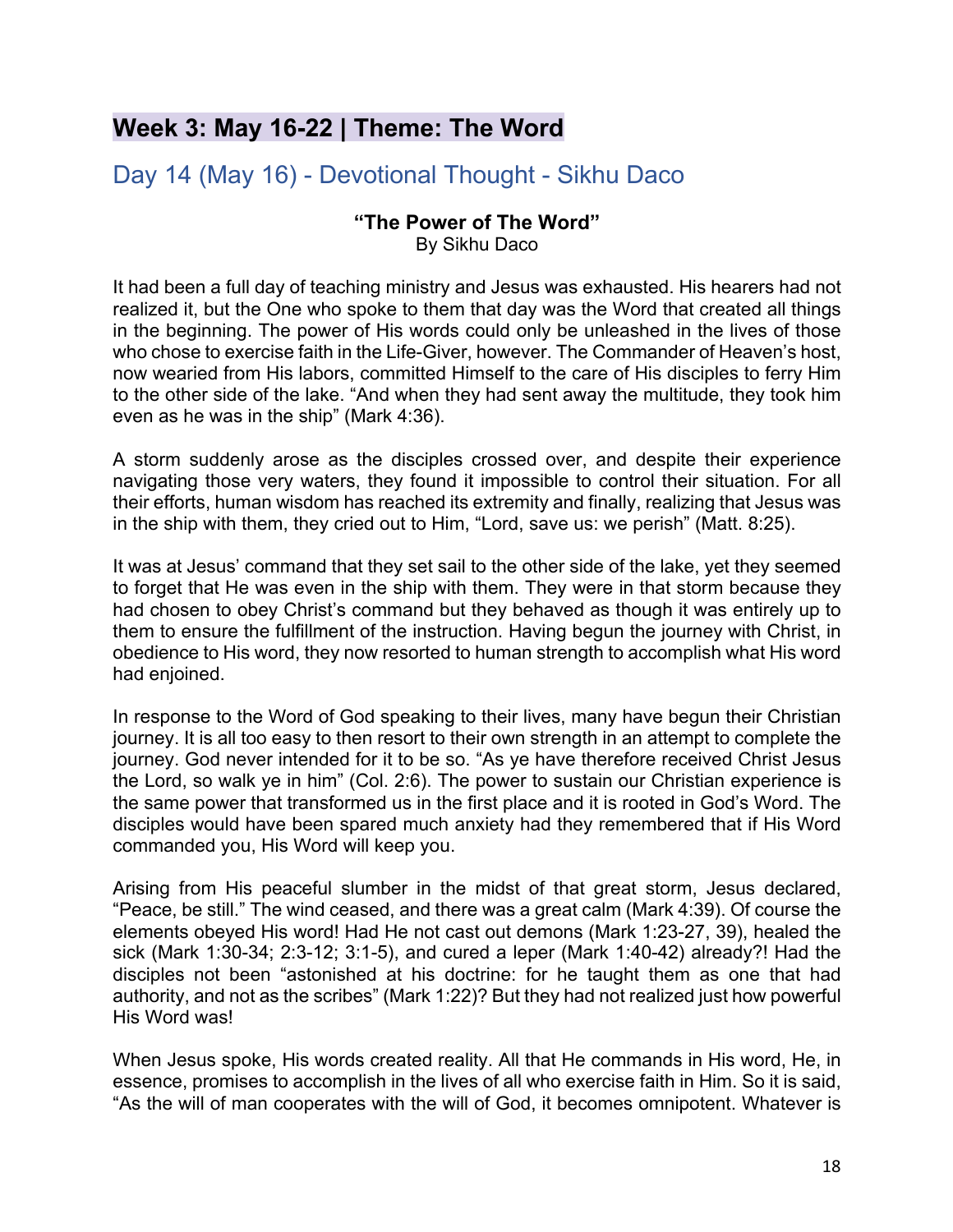to be done at His command, may be accomplished in His strength. All His biddings are enablings" (*Christ's Object Lessons*, pp. 331-333). What remains is for us to decide if we will permit His Word to do its work in our lives?

*Sikhu Daco is a panelist on the Hope Channel TV show inVerse, which discusses the Bible study guide by the same name. She has a Masters in Religion from Andrews University Theological Seminary.*

#### **Heart Challenge**

As human beings we naturally believe in our own opinions and worldview before considering outside information. Pride can lead us into being unable to see and hear relevant information which has the potential to change us. But when we surrender our lives to Jesus, the Spirit will lead us to question our personal ideas, opinions, and beliefs by shining upon them the light of God's truth as revealed in His Word. One major key to spiritual growth is to the let this light truly shine on us and guide our way by spending regular quality time in the reading, study, and praying of God's Word - the Bible.

When was the last time you really took unrushed uninterrupted time to dive into God's Word and let its phenomenal truths bring light into your life?

Why not cut down on time you spend on your devices, and carve out, regular time for deeper Bible study. It doesn't matter how much you read and study. The key is to truly chew on a passage/story until its personally life-changing, and light-bringing principles are internalized, and ready to be put into practice.

### **Prayer Requests**

- Pray for victory over the digital distractions on your phone or computer.
- Pray to be quarded against the dangerous influences of the occult that often streams through media.
- Pray for our world church family to have strength by God's power to break any strongholds/addictions/distractions so we can become the mighty army God has promised.
- Pray for wisdom how to make personal and daily family worship a priority.
- Pray for those 7 names on your list, that these individuals would discover victory and the joy of time with Jesus.

### **Resources to Go Deeper**

Unplugged: Disconnect to Reconnect by Frank Hasel

### **Join 24/7 United in Prayer**

Join other believers from around the world praying together on Zoom during the 40 Days of Prayer: https://247unitedprayer.org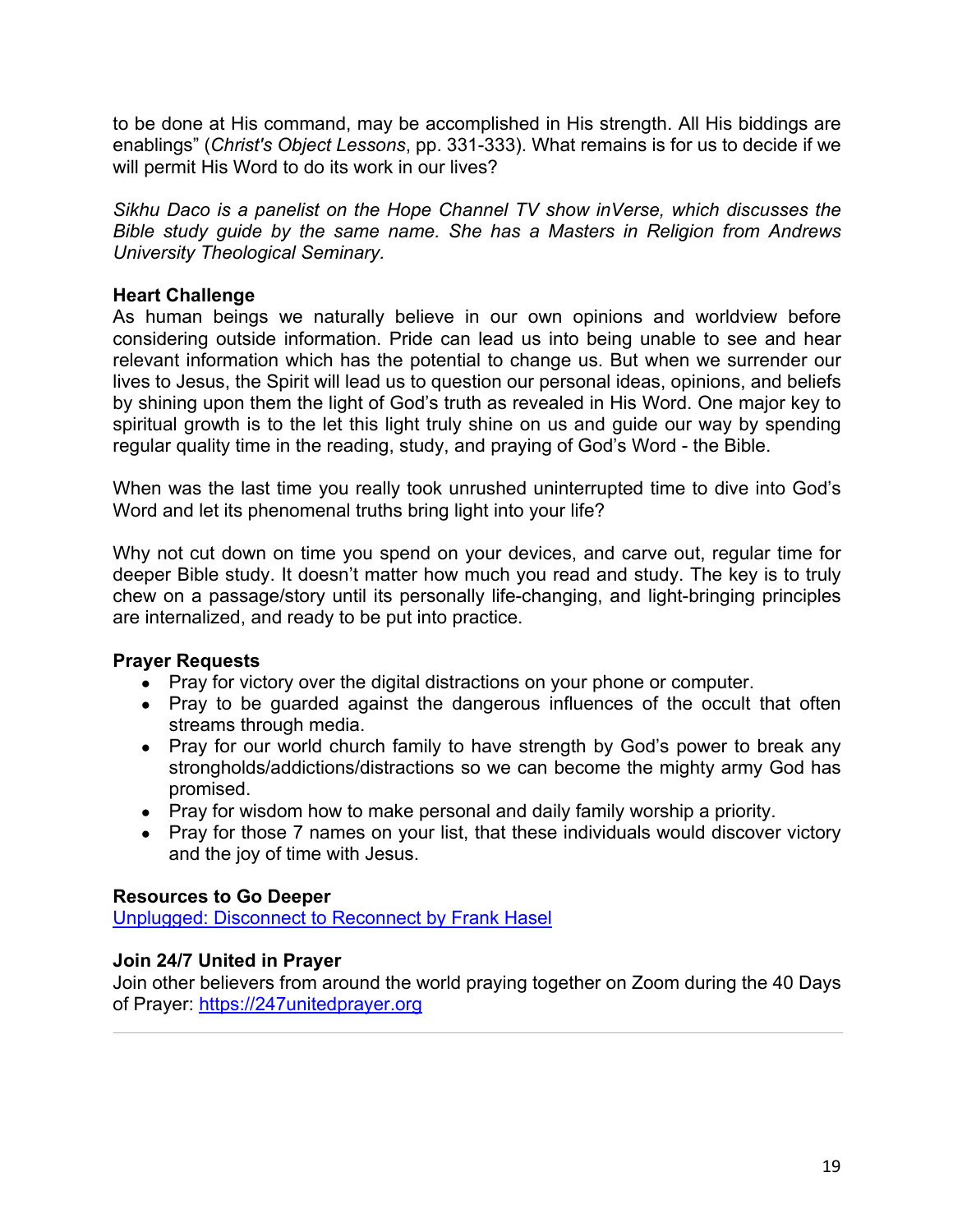# Day 15 (May 17)

### **The Word - A Sword**

*For the word of God is living and active, sharper than any two-edged sword, piercing to the division of soul and of spirit, of joints and of marrow, and discerning the thoughts and intentions of the heart.* – Hebrews 4:12

*The Bible may be studied as a branch of human science would be, but its beauty, the evidence of its power to save the soul that believes, is a lesson that is never thus learned. If the practice of the Word is not brought into the life, then the sword of the Spirit has not wounded the natural heart. It has been shielded in poetic fancy. Sentimentalism has so wrapped it about that the heart has not sufficiently felt the keenness of its edge, piercing and cutting away the sinful shrines where self is worshipped.* – Our High Calling, 203

#### **Heart Challenge**

The Bible is full of hope. It contains everything we need. The good news of salvation is clearly presented to the reader. But all these wonderful elements of the Word are of no use if they are not moving from our mind to our heart and into our actions. Taking hold of the promises in the Word will enable you to put into practice what is written. This process can be painful at times, but rest assured, it is for your benefit and will lead to an everdeepening appreciation of your Friend Jesus and His Truth. Is it your desire, today, to let God's word penetrate your heart, cut out what is destroying you, and heal your life?

#### **Prayer Requests**

- Pray for God to speak clearly to you in His Word today.
- Pray for strong convictions and a willing heart to receive the sharp sword of the Word, even if it cuts.
- Pray for efficiency and Holy Spirit power for all those who are translating the Bible and the Spirit of Prophecy into many languages.
- Pray that God will help us each become literature evangelist and that we will share "Glow Tracts" or a word in season to those who are weary.
- Pray for our schools and educational institutions to be true to God's Word and His mission for our young people.

#### **Join 24/7 United in Prayer**

Join other believers from around the world praying together on Zoom during the 40 Days of Prayer: https://247unitedprayer.org

Day 16 (May 18)

**The Word – Life-giving**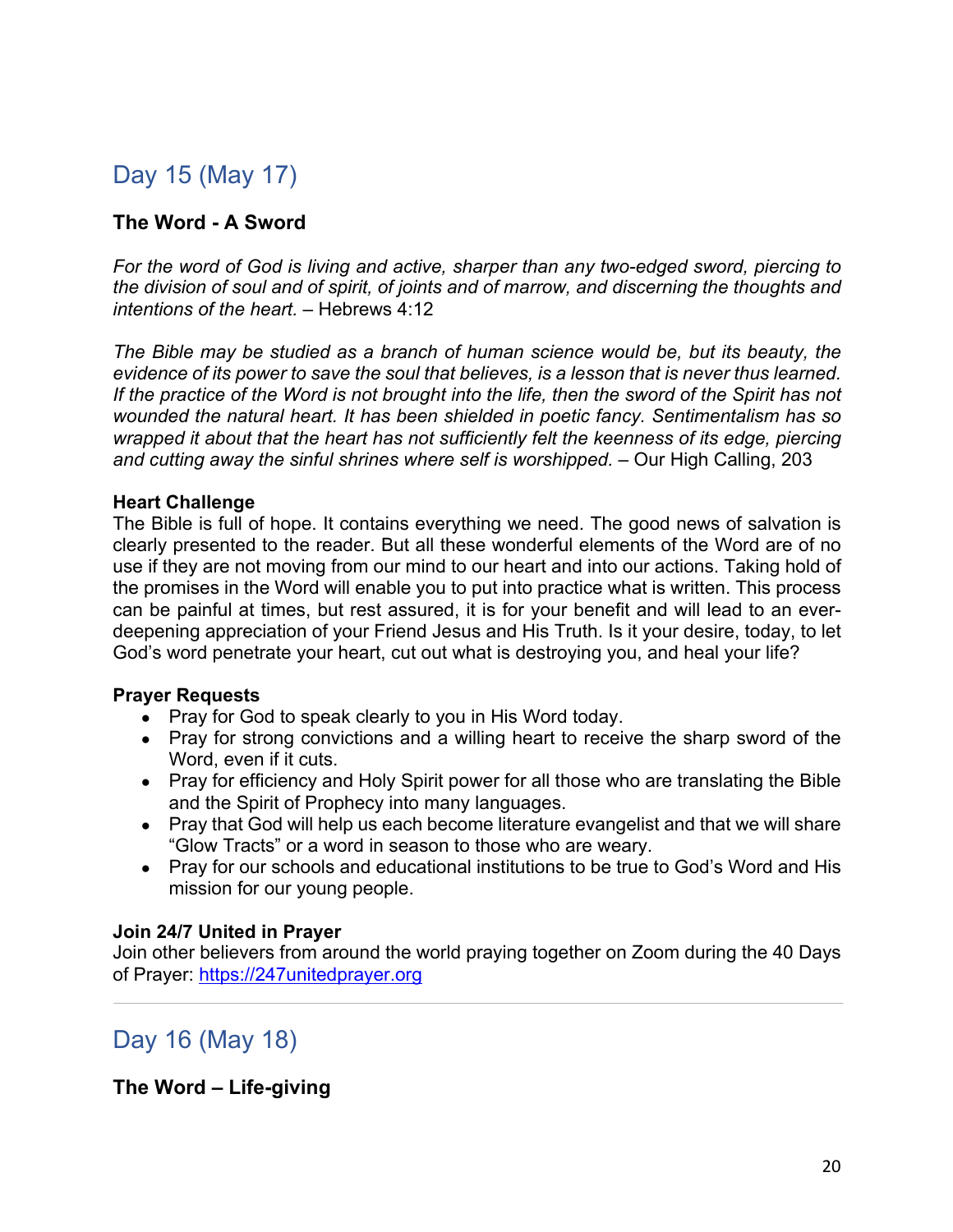*All Scripture is breathed out by God and profitable for teaching, for reproof, for correction, and for training in righteousness.* – 2 Timothy 3:16

*The life of God, which gives life to the world, is in His word. It was by His word that Jesus healed disease and cast out demons. By His word He stilled the sea and raised the dead; and the people bore witness that His word was with power. He spoke the word of God as He had spoken it to all the Old Testament writers. The whole Bible is a manifestation of Christ. It is our only source of power.* – Gospel Workers, 250

#### **Heart Challenge**

Isn't it incredible that the Bible - God's Word - is so much more than just a collection of ancient writings? It is inspired, meaning, God was directly involved in helping the faithful authors put their God-breathed thoughts to "paper." Inculcated into these words is His life-giving, and life-changing power to revive, restore, and redeem. But it is only activated by faith.

Do you truly believe what God says in His Word? When was the last time you took God at His Word and trusted that what He promised He would do, He will do, even when your feelings tell you otherwise? Will you let God's Word revive and restore your soul, today?

#### **Prayer Requests**

- Pray for strength to have faith in God's promises and not be dragged down by your feelings of doubt or fear.
- Pray the promises of God's Word over the 7 people on your list.
- Pray that Jesus' love and the truths of His Word would find entrance into those countries where there is no Adventist presence.
- Pray for believers that are experiencing great religious persecution especially in Russia, China and the Middle East Countries.
- Pray for those who have chosen to be baptized since the conflicts started in Eastern Europe. Pray those decisions will be permanent.

### **Join 24/7 United in Prayer**

Join other believers from around the world praying together on Zoom during the 40 Days of Prayer: https://247unitedprayer.org

# Day 17 - May 19

### **The Word – A Light**

*Your word is a lamp to my feet, and a light to my path.* – Psalm 119:105

*He who receives the first ray of light sent him, and walks in it, bringing his actions into harmony with God's Word, will receive more light. He who walks in the light as it comes, not waiting to have every doubt removed, every mystery solved, will follow on to know the*  Lord. For him the light will shine brighter and brighter unto the perfect day. His path will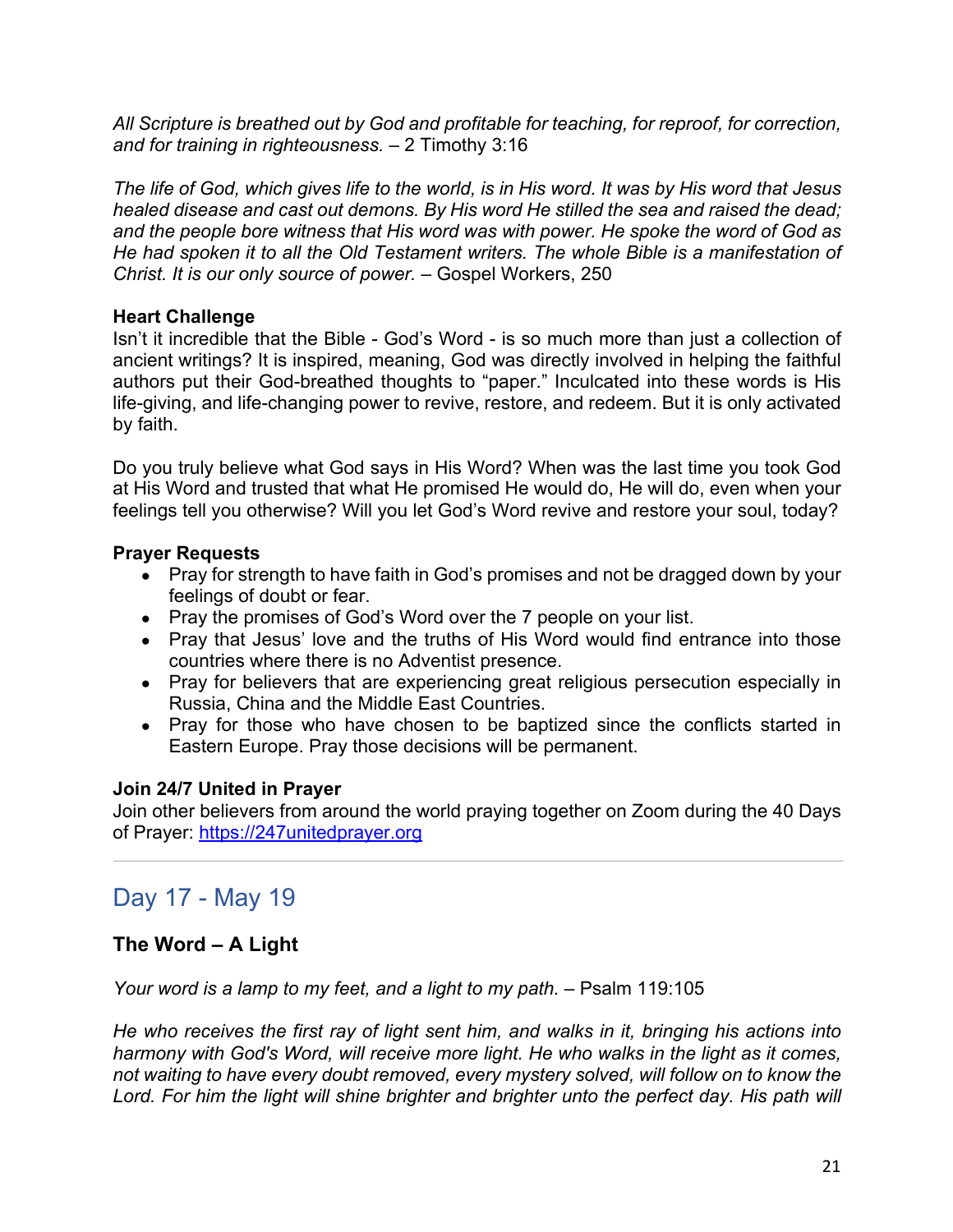*be illuminated as he advances. God's Word will be a lamp to his feet and a light to his path.* – Signs of the Times, 9/17/1902

#### **Heart Challenge**

Do you remember that day when you gave your heart and life to Jesus? Or that time a sermon spoke to your heart? Or that time when reading a story or passage in the Bible truly convicted you?

God's Word is powerful. Creator - level powerful. Yet we seem to struggle to let it do its work in our lives. We resort to trusting in our own abilities, intelligence, convictions, instead of trusting the Bible's promises and also relying on the Divine Wordsmith behind them - the Almighty Creator God, Who is more willing than you could ever imagine to bring to fruition the complete fulfillment of His promises in your life. Will you let Him complete this work in your life? Will you take hold of His Word anew today, believe it, and permit it to do what it says He would do? Will you allow His Word to truly be a light to your path?

#### **Prayer Requests**

- Pray for the 7 people on your list.
- Pray for God to help you gain deeper insight from His Word that you could share with those 7 people you are praying for.
- Pray and claim specific promises from the Bible to strengthen your prayers.
- Pray that we as a church will study the word of God and pray like never before so that the Latter Rain will come.
- Pray for Myanmar as clashes between junta still surges. Pray for a hedge of protection around believers and that they may remain steadfast in faith amidst the turmoil and strife.

### **Join 24/7 United in Prayer**

Join other believers from around the world praying together on Zoom during the 40 Days of Prayer: https://247unitedprayer.org

# Day 18 (May 20) Testimony - Israel Ramos

### **"The Charge to Preach the Word"**

By Israel Ramos

I was a high school student literature evangelist in Maine. We typically had Fridays off as personal days, but our sister program composed of older students selling more expensive books had some people who worked on Friday to make extra money. Enjoying an opportunity to spend time with the more popular crowd, I decided to tag along. I canvassed one door, trying to prove I was worth the company, while my partner tried to sell at every other door. After a few successful hours in the field, we made our way back home. That's when I heard the legendary sermon that changed the rest of my life.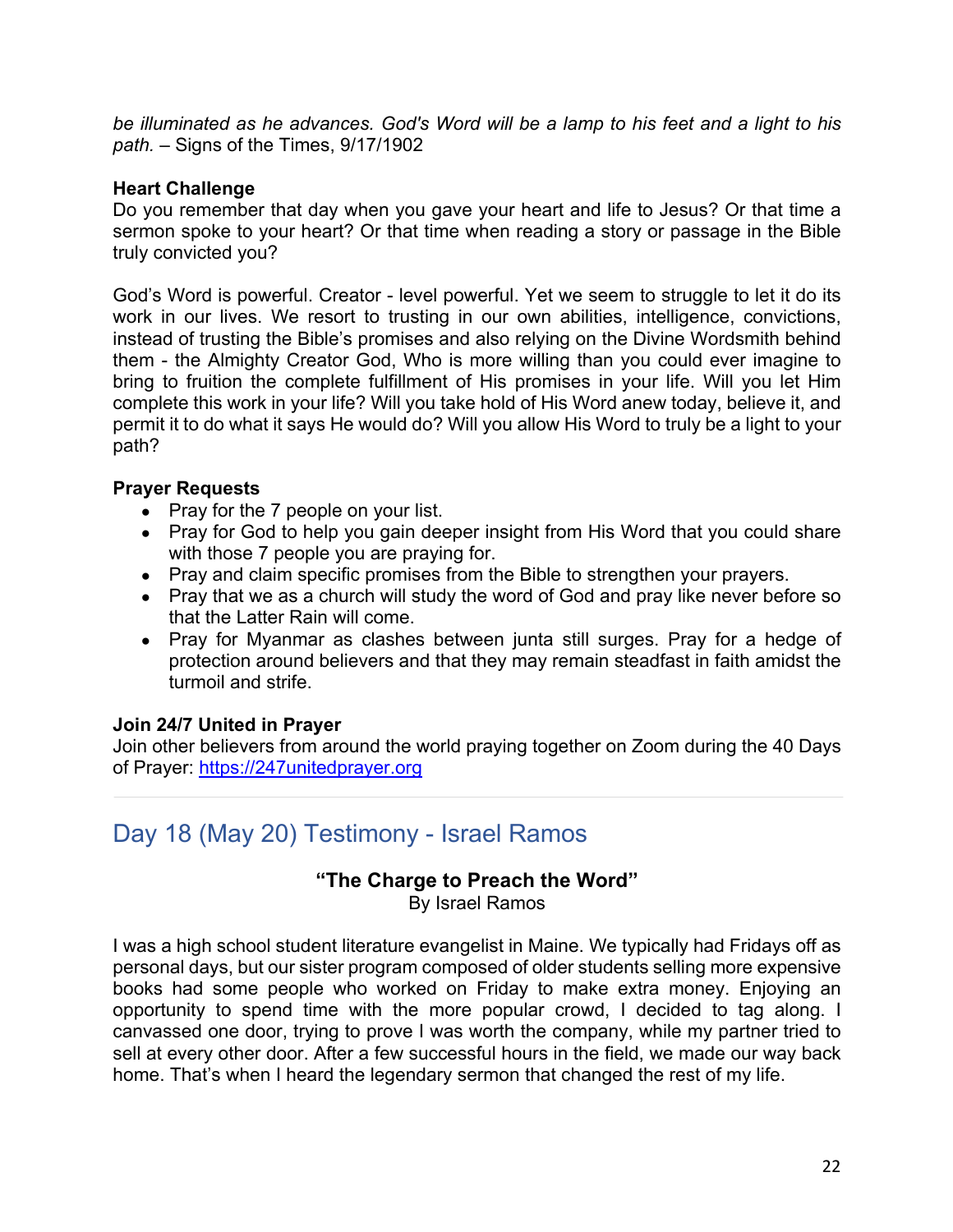The late C.D. Brooks was on the radio with the surround sound of the car's speakers turned up to full volume. The occasion for the sermon was the ordination of two ministers to the work of the gospel. The message's inspiration was taken from 2 Timothy 4:1-4 the words of an old Paul to a young Timothy: "I charge thee therefore before God, and the Lord Jesus Christ, who shall judge the quick and the dead at his appearing and his kingdom; preach the word."

I had just concluded my sophomore year in high school and already felt God's call to be a minister. Still in the process of discovering who I really was, my personality awkwardly shifted between timidity and crassness, insecurity and over confidence. Until that time, I was not one to listen to sermons on the radio. In fact, I had only recently become a real Christian, leaving behind a life of choices that had blunted my mind and ruined my spiritual experience.

As the booming voice of the preacher began to break down that text, my mind—along with the windows in the car—seemed as though they were about to explode. "Preach the word!" was charge, followed by strong warnings against pastors that do anything else.

Two things happened from that day forward. First, I developed a passion for the Word of God like never before. Second, I committed myself to the proclamation of the same.

When that summer ended, I returned to academy for my junior year. For our required speech class, I decided to use that sermon as my inspiration. I wasn't concerned with plagiarism at the time, and tried to recall as much of the sermon I had heard just a few months before. The only thing that I could remember was the haunting solemnity of Paul's charge to Timothy: "Preach the word!"

In all honesty, the presentation did not make sense. It failed to take into consideration that fact that no one in the audience was on a path towards pastoral ministry. We were, after all, a bunch of high school students simply trying to fulfill a required assignment to successfully complete a course—a course which was not very popular due to its terrifying requirement to speak in public.

Besides not understanding the needs of my audience, I did not take into account my own abilities as a speaker. Inspired by Brooks' style, I scripted a sermon full of exclamation points, envisioning myself speaking at the top of my voice to my colleagues as though I, too, was inspiring them at their ordinations. My delivery did not match my intention.

I do not recall the grade I received on my speech. I simply remember a few pieces of advice from the school principal reminding me to not fumble with my Bible, followed by these encouraging words, "God is going to use you someday to do something special for Him."

Those words required faith. I was a struggling student in every subject and the deep passion of my heart to give my life in service to God had yet to surface into a life of commitment. As much as I tried, I could not understand the Bible for myself. For an entire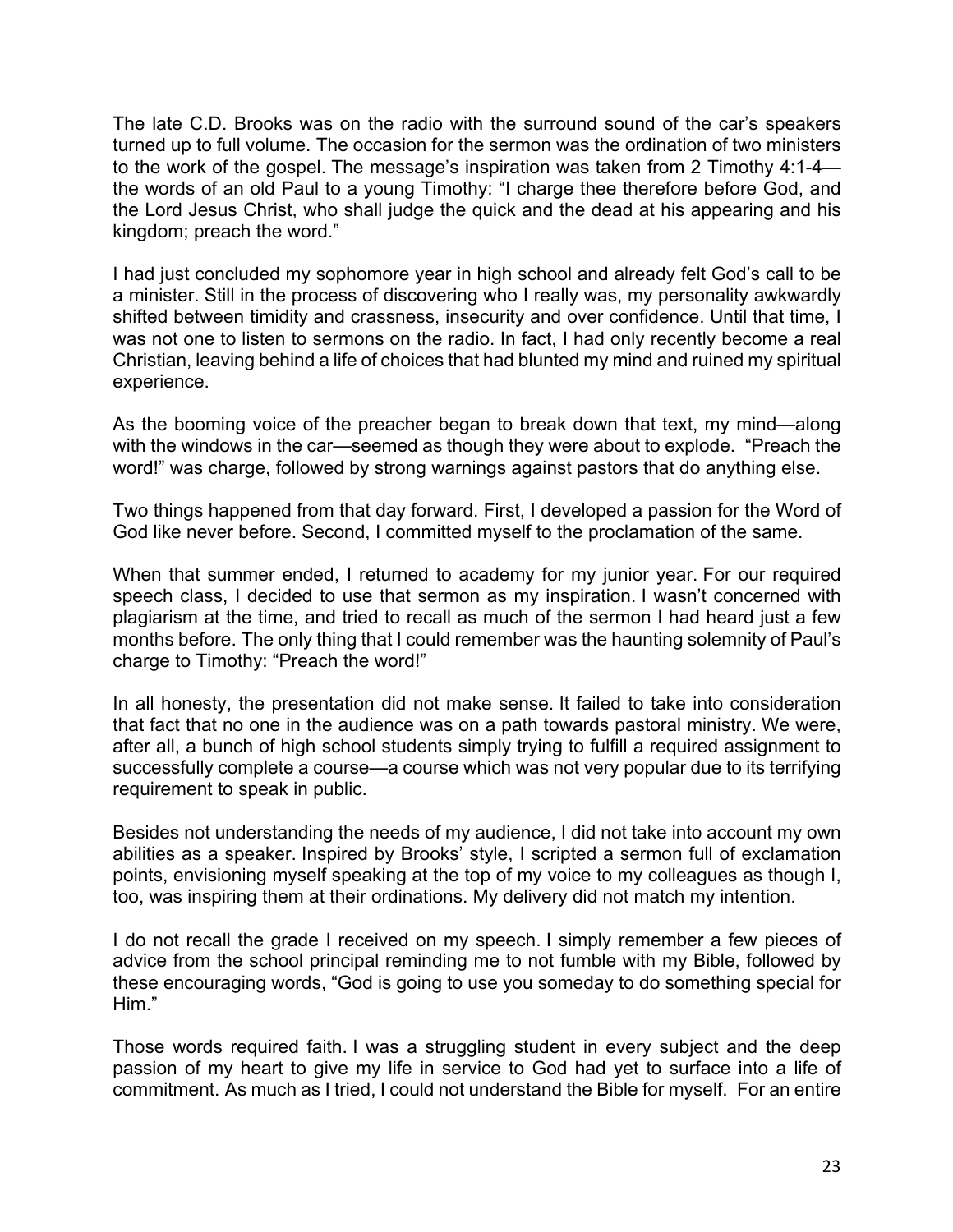year, the only Bible passage I studied for my devotional time in the morning was 2 Timothy 4:1-4.

Nearly fifteen years later, the same passage was read to me at my ordination service. It has been twenty-five years since that day that I preached to myself, and those pressing words from Paul still serve as an encouragement and a warning to fulfill my ministry.

*Israel Ramos is the director and coordinator of public campus ministry in the Michigan Conference and Lake Union, respectively. His wife Judy is an educator and together they have three sons with whom they enjoy sharing life.*

#### **Heart Challenge**

Whether you are a pastor or not, every believer is called to share the life-transforming messages of the Bible. In whatever form we share our faith with others, in preaching, teaching, writing, singing, in acts of service, or any other creative way, it is vital that *what* we share is filled with, and faithful to, the Word of God; In alignments with its directions and God's character of love.

The Word of God is powerful. Its preaching impacts lives for eternity. Will you answer the call of Paul and 'preach the Word' through your words and actions?

#### **Prayer Requests**

- Pray for boldness to preach the Word in words and actions today. Pray for more young people to be called to preach the Word.
- Pray about any questions you have in the Bible. Ask God to help you find answers and clarity regarding those questions.
- Pray for your local pastors. Pray that God would sustain them, protect them, and most importantly, fill them with an even more abundant outpouring of the Holy Spirit
- Pray for protection of our young people from the ever-increasing addictions to technology and screen time.
- Pray for the 7 people on your list by name. Continue to claim God's promises.

# Day 19 (May 21) Prayer Requests Sabbath

- Pray for the upcoming General Conference Session in St. Louis, USA (June 6-11, 2022).
- Pray that we would have an "Upper Room experience" as the disciples had at Pentecost during session, and that we would be empowered to reach the entire world for Jesus as they did.
- Pray that the special prayer times in the meetings will be deeply meaningful and helpful for all in attendance.
- Pray for unity in every meeting based on respect for God's Word, humble prayer, the Holy Spirit's power.
- Pray for full engagement in the mission of the church in proclaiming the three angels' messages of Revelation 14 and the fourth angel of Revelation 18.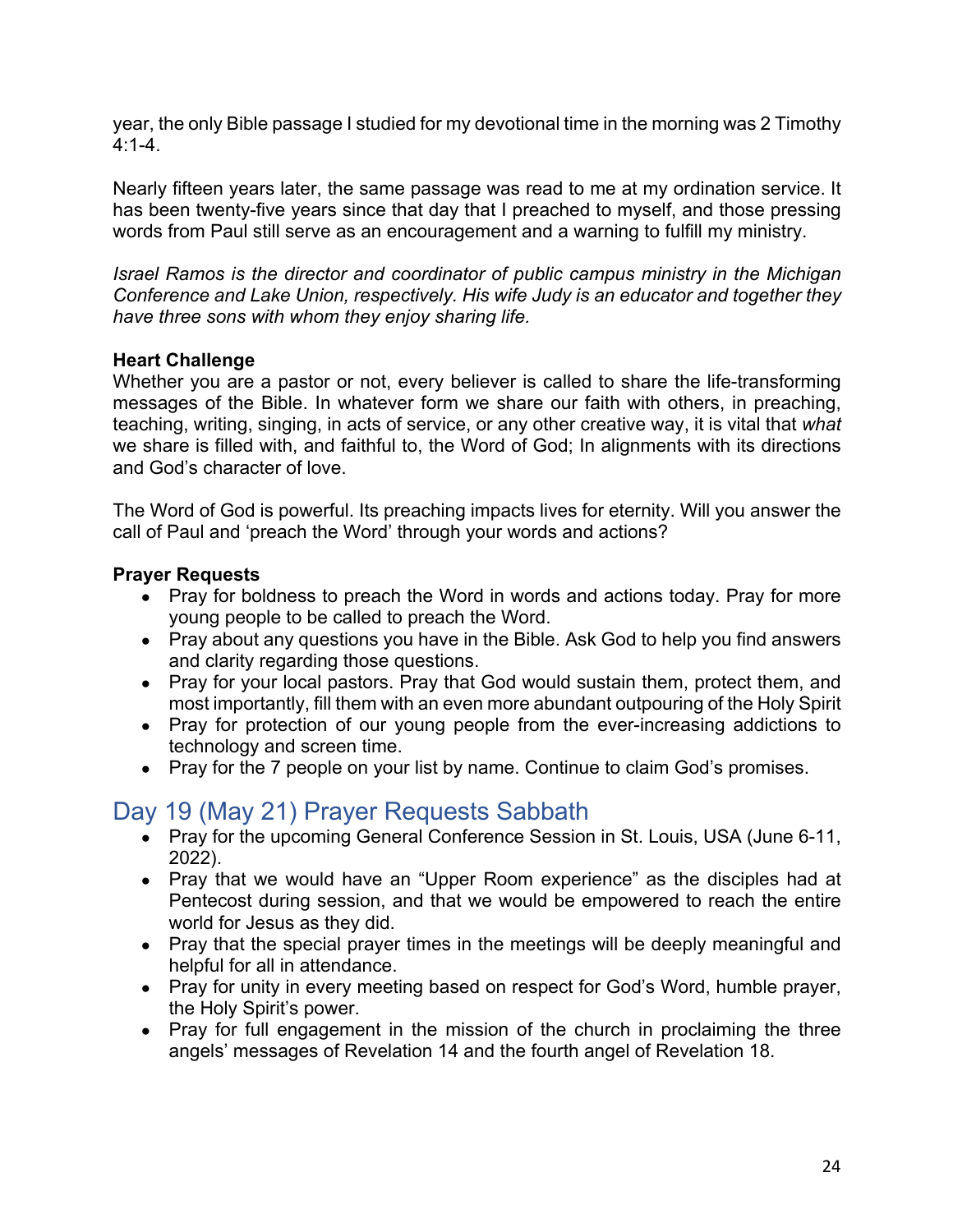# Day 20 (May 22) Prayer Requests Sunday

- Pray for God to speak to you in His Word today.
- Pray for God to help you be consistent this coming week in your daily devotions.
- Pray for that God would re-ignite fresh passion in the hearts of His people—fresh passion for His Word, for prayer, and for mission.
- Pray that it won't just be business as usual at this General Conference session, but a *spiritual revival* that will empower us to reach this world for Jesus.
- Pray for the youth and young adults that will be in attendance at the General Conference meetings, that they will see Jesus displayed and long to follow and know Him more.

#### **Resources to Go Deeper**

Evangelism - Preaching Sermons and Resources

#### **Join 24/7 United in Prayer**

Join other believers from around the world praying together on Zoom during the 40 Days of Prayer: https://247unitedprayer.org

# **Week 4: May 23-29 | Theme: Christ Our Righteousness**

# Day 21 (May 23) Devotional Thought - Frank Fournier

### **"Get Up and Glow"**

By Frank Fournier

Soon the "earth will be lightened" with the glorious attributes of God's character. A multitude of reclaimed sinners will, in the power of God, "rise and shine" drawing the "forces of the gentiles" into the arms of an ever-welcoming Father. (Rev. 18:1; Isa. 60: 1- 5.)

We are told that the Holy Spirit's influence in the last days will be so compelling that the world will be gripped by an overwhelming sense of conviction. Selfless Christians will be seen rushing from person-to-person, house-to-house, speaking words given them directly from heaven. Thousands, perhaps millions, will respond. Their lips will resonate with a new song for in all of God's host they see no man, but Jesus only.

In a Sabbath School discussion not long ago, one of our members remarked that a carnal person wishes to be somebody. They long to be recognized for something. But all such hope is misplaced. Jesus said, "Without Me you can do nothing." Therefore, anything we accomplish is accomplished by the power of God in us. To take the credit for what God alone can do is an insult to Him and is detrimental to us spiritually. Jesus only is our salvation; He alone is our glory, our righteousness, our all and in all.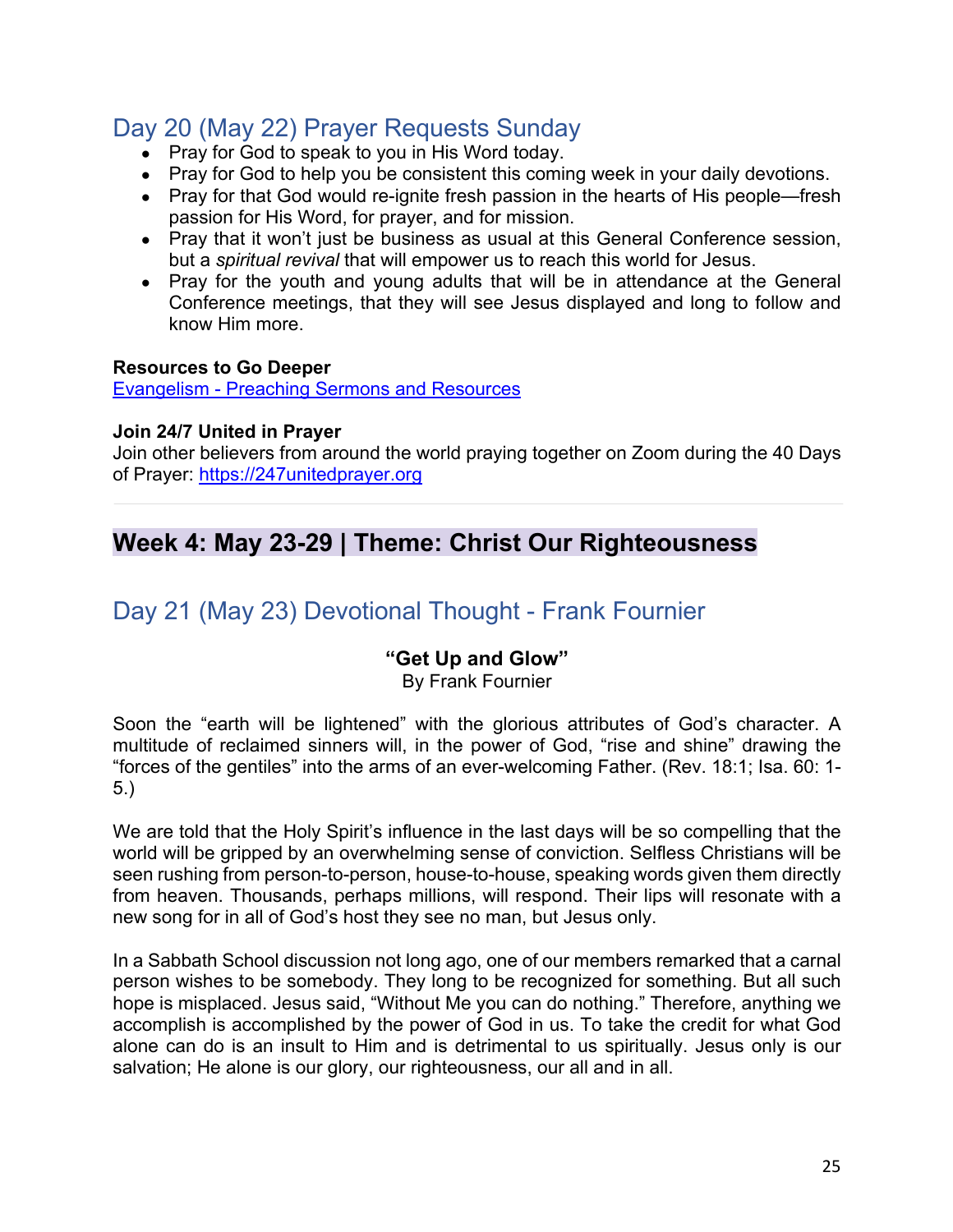For a long time, God has been poised to manifest Himself, His love, His wisdom, and power to a dying world, if only His people afforded Him a conduit through which He could work! Instead, by self-sufficiency, we "have limited the Holy one of Israel" (Ps. 78:41). Were we in touch with reality, we would not for a moment feel so "rich and increased with good, in need of nothing" (Rev. 3:17).

"I saw," says the prophet, "that the strength of the children of God is in their humility. When they are little in their own eyes, Jesus will be to them their strength and their righteousness and God will prosper their labors" (*Testimonies for the Church*, vol. 3, p. 307).

"To this man will I look," says God, "even to him that is poor (in his own eyes), and of a contrite spirit, and trembles at my word" (Isa. 66:2b).

"For thus saith the high and lofty One that inhabits eternity, whose name is Holy, I dwell in the high and holy place, with him also that is of a contrite and humble spirit, to revive the spirit of the humble, and to revive the heart of the contrite ones" (Isa. 57:15).

According to Ellen White, "The human agent who works most effectually has the greatest sense of his own weakness and his unworthiness, and he casts his helpless soul upon Christ. This is the character that God calls contrite. . . Here is our source of power" (1*888 Material*, p. 1458).

Must we wait until "every earthly support is cut off"? (*Desires of Ages*, p. 121) Do we need to be reduced to abject poverty before we feel our need of God's helping hand? Are we waiting for the final persecution to humble our hearts? Do we need to hear the words "Behold the Bridegroom cometh" before we rise to the occasion?

Jesus is coming soon. Arouse, people of God!

Honoring God before the world will not get easier. Our hearts will never be more receptive to Christ's righteousness than they are now. We must now humble our hearts based on our need and claim God's power based on His promises.

God's command to us today is:

"Arise, shine; for thy light is come, The glory of the Lord is risen upon thee. For, behold, the darkness shall cover the earth, Gross darkness the people, But the Lord shall arise upon thee, His glory shall be seen upon thee..." (And, as a result) "The abundance of the sea shall be converted unto thee, And the forces of the Gentiles shall come unto . . . the brightness of thy rising." Isaiah 60:1-5 (emphasis supplied)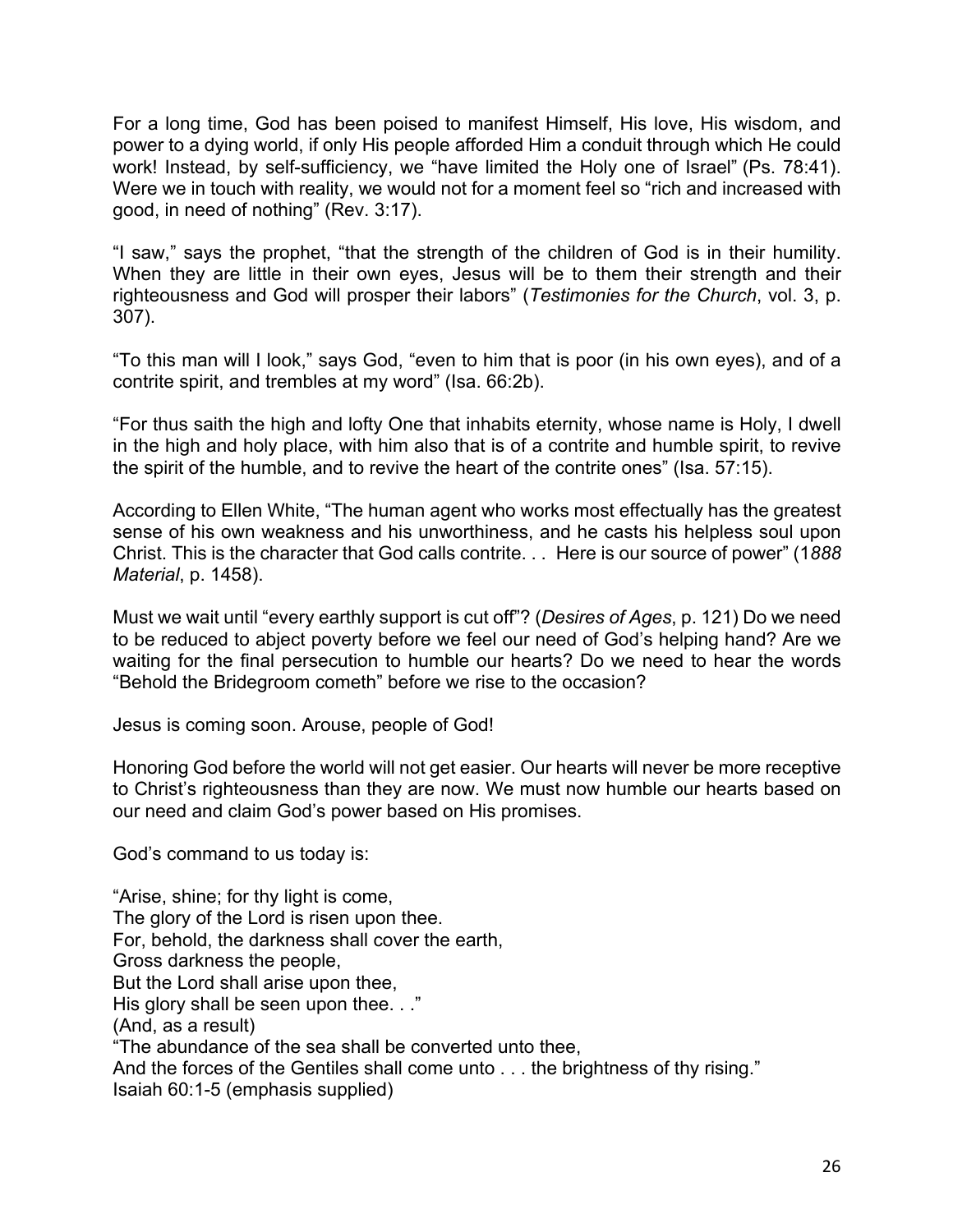*Frank Fournier is the pastor for Eden Valley Church at Eden Valley Institute in Loveland, Colorado.*

#### **Heart Challenge**

Humility is the key to success in the Christian life, for as we recognize our great need, we throw ourselves upon the One who has all the righteousness we need, and He will give us victory. Don't you desire victory over self, sin, and power in soul-winning? Don't you desire to receive the outpouring of the Holy Spirit on a daily basis? Don't you wish for Jesus to truly live in and through you, revealing His character of love, self-sacrifice and grace to all you come in contact with? What hinders you today in living under the righteousness of Christ? Is there self-righteousness in your life? What fears might you be holding on to when it comes to boldly and kindly sharing His love and truth with the people in your sphere of influence?

Be of good courage, Jesus will help you, if you reach out in your great need (John 6:37). He is more than willing to shine His glory through your life, starting today. Why not ask for Him to be glorified in your life, right now?

#### **Prayer Requests**

- Pray for a clearer understanding among believers of "righteousness by faith."
- Pray for humility of heart and the gift of surrender.
- Pray for courage to share God's Word with people around you through offering Bible studies, and through teaching and preaching.
- Pray for boldness in sharing God's love and truth through your unique gifts.
- Pray that as we recognize the nearness of Jesus coming we would all take time to seek Him with all our hearts and dig deeply in His Word.

#### **Resources to Go Deeper**

Righteousness of Christ Made Simple – From Pigpen to Salvation – Series by Frank **Fournier** 

#### **Join 24/7 United in Prayer**

Join other believers from around the world praying together on Zoom during the 40 Days of Prayer: https://247unitedprayer.org

# Day 22 (May 24)

### **The Science of All Sciences**

*For in him all the fullness of God was pleased to dwell, and through him to reconcile to himself all things, whether on earth or in heaven, making peace by the blood of his cross.* – Colossians 1:19-20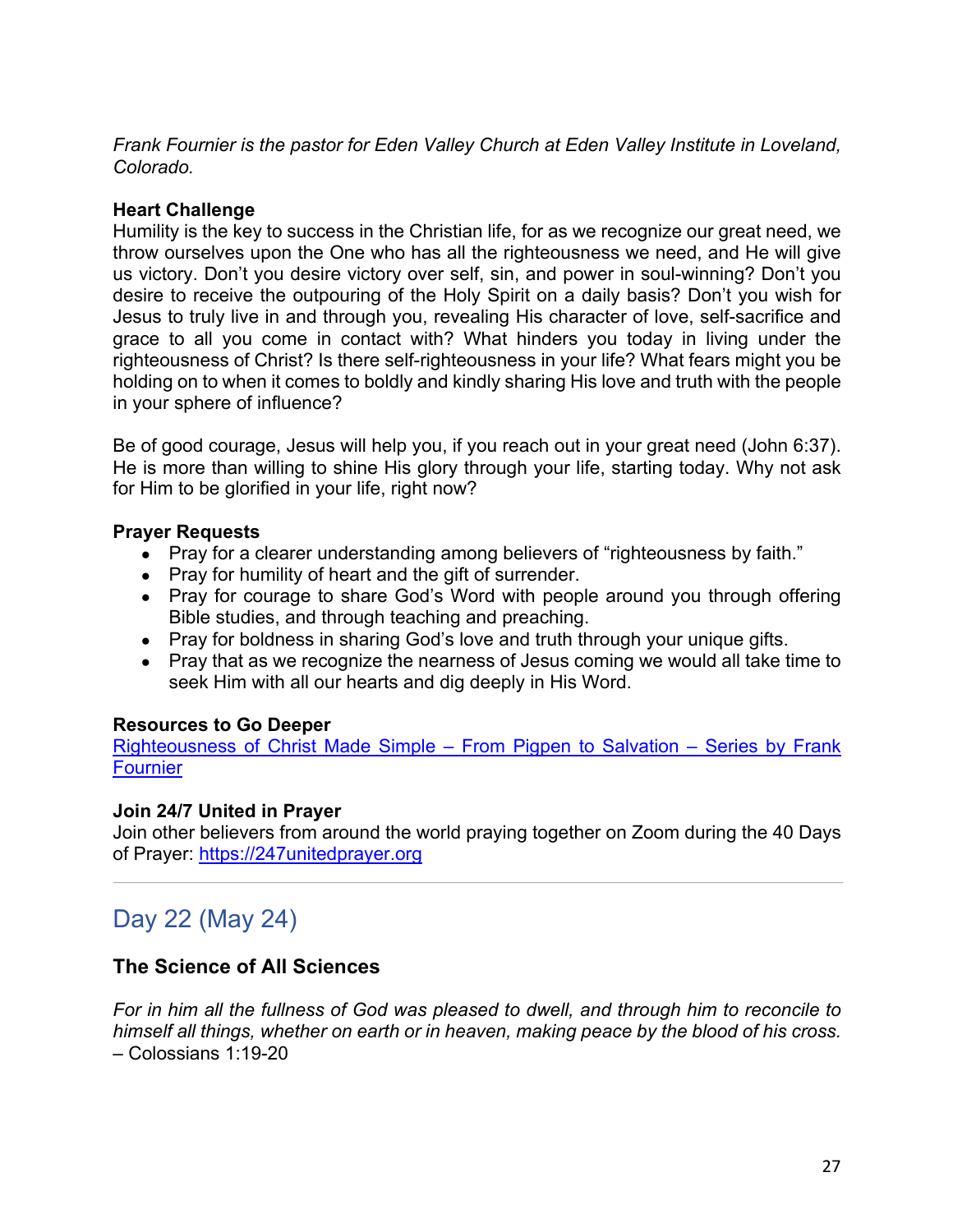*The science of redemption is the science of all sciences; the science that is the study of the angels and of all the intelligences of the unfallen worlds; the science that engages the attention of our Lord and Saviour; the science that enters into the purpose brooded in the mind of the Infinite—"kept in silence through times eternal" (Romans 16:25, R.V.); the science that will be the study of God's redeemed throughout endless ages. This is the highest study in which it is possible for man to engage. As no other study can, it will quicken the mind and uplift the soul.* – Education, 126

#### **Heart Challenge**

Do you have a degree? Did you go to school? Have you learned a skill? All these things are good, but nothing can compare to the study of the science of salvation. It is easy to say, 'Oh, I know John 3:16' and claim that you understand salvation. And while, yes, salvation can be outlined in simple terms, yet there is a depth in its study, that requires a deeper look. Diving into this study, thinking through the things that Jesus accomplished through His life, death, and resurrection, and appreciating how it relates to the great controversy theme, the sanctuary, the judgment, and most importantly, to our everyday lives; all this will help you to fall in love with Jesus increasingly more as you go deeper and deeper.

Will you choose today to engage in this science of all sciences? Will you set aside time for the most important study of all eternity, how to win souls for God's Kingdom?

#### **Prayer Requests**

- Pray for a deeper appreciation of the work of salvation which Jesus accomplished for you.
- Pray for a clearer understanding of what truly happened at the cross.
- Pray for the multitudes who do not understand the wonderful truth of Christ Our Righteousness and the gospel of salvation that is all from Him, not of our human works.
- Pray for your immediate and extended family. Pray for their salvation and for opportunities to share with them your faith, God's word, and the love of Christ.
- Pray for those who are struggling with addictions to find victory.
- Pray for your 7 names on your list. Pray for an opportunity to interact with them and invite them to church or your home or a meeting.

### **Join 24/7 United in Prayer**

Join other believers from around the world praying together on Zoom during the 40 Days of Prayer: https://247unitedprayer.org

# Day 23 (May 25)

### **What is Righteousness?**

*Blessed are those who hunger and thirst for righteousness, for they shall be satisfied.* – Matthew 5:6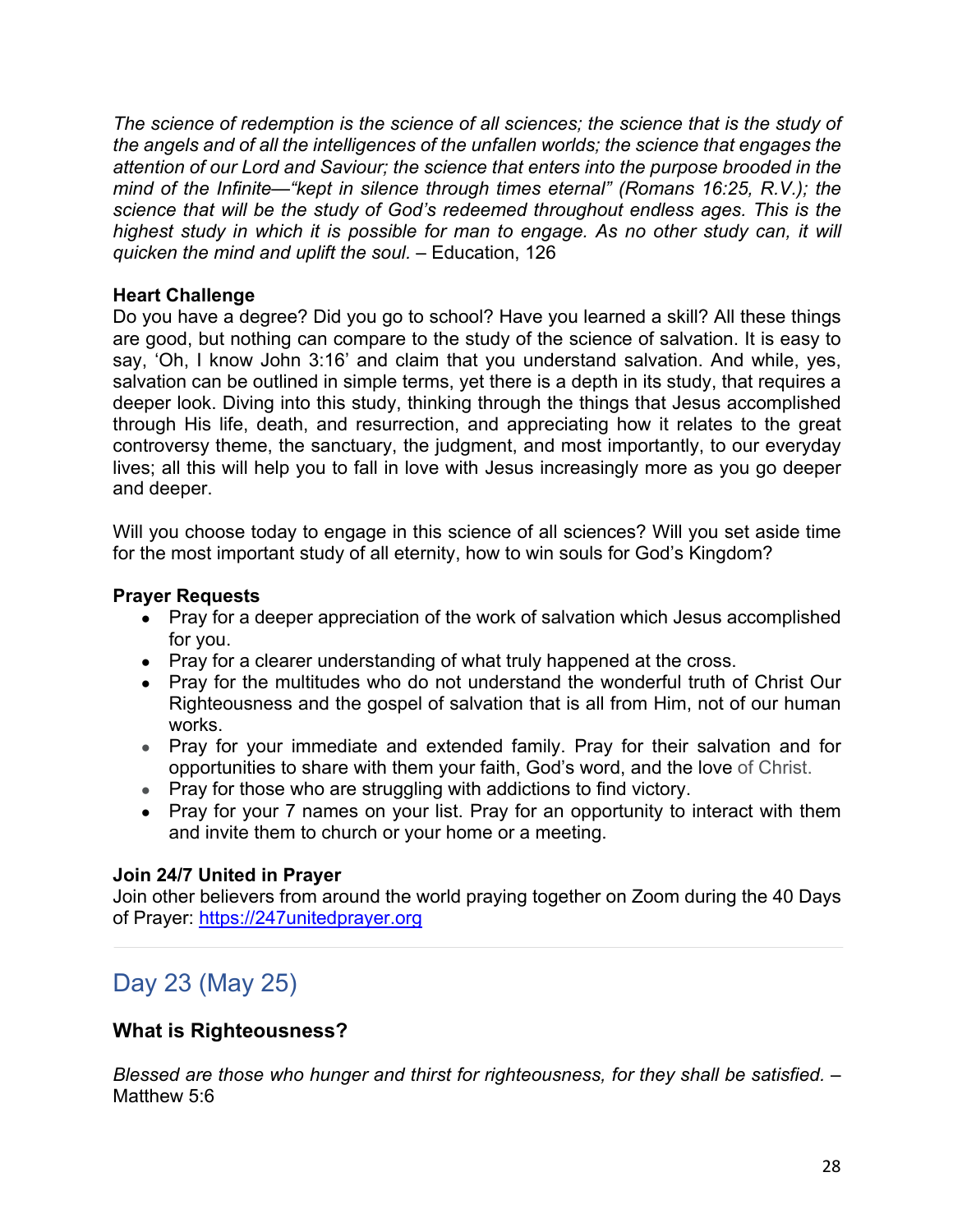*Righteousness is holiness, likeness to God, and 'God is love.' 1 John 4:16. It is conformity to the law of God, for 'all Thy commandments are righteousness' (Psalm 119:172), and 'love is the fulfilling of the law' (Romans 13:10). Righteousness is love, and love is the*  light and the life of God. The righteousness of God is embodied in Christ. We receive *righteousness by receiving Him.* – Thoughts from The Mount of Blessing, p. 18

#### **Heart Challenge**

Do you hunger and thirst for Christ's righteousness?

His life of perfectly selfless love and His substitutional death provides you with a twofold gift of justifying grace: 1.) His imputed righteousness, which is the promise that you are covered by His perfect life through faith in that promise. 2.) His imparted righteousness, which is the promise that He will transform you from a being of selfishness, into a being that reflects the selfless love of Jesus, through a living faith in that very promise.

This twofold gift will fulfill you; it will truly satisfy you; it will save you! This gift is given to you in Jesus. Freely. Why not accept it today and start living a happy and Jesus-filled life in the awareness of this amazing reality of God's redemptive love?

#### **Prayer Requests**

- Pray that God would help you stop believing the lies of Satan that make you think you are not worthy of His love.
- Pray and ask God to impute and impart His righteousness to you.
- Pray that the non-Christian staff who work during the General Conference session will sense God's love and presence in the delegates and it will lead them to want to know more about Seventh-day Adventist.
- Pray for all the logistical details at the General Conference session to go smoothly.
- Pray for those in the 10/40 window who have never heard this wonderful truth and have a distorted concept of God's love and character.

#### **Join 24/7 United in Prayer**

Join other believers from around the world praying together on Zoom during the 40 Days of Prayer: https://247unitedprayer.org

# Day 24 (May 26)

### **The Matchless Charms of Jesus**

*Indeed, I count everything as loss because of the surpassing worth of knowing Christ Jesus my Lord. For his sake I have suffered the loss of all things and count them as rubbish, in order that I may gain Christ and be found in him, not having a righteousness of my own that comes from the law, but that which comes through faith in Christ, the righteousness from God that depends on faith.* – Philippians 3:8-9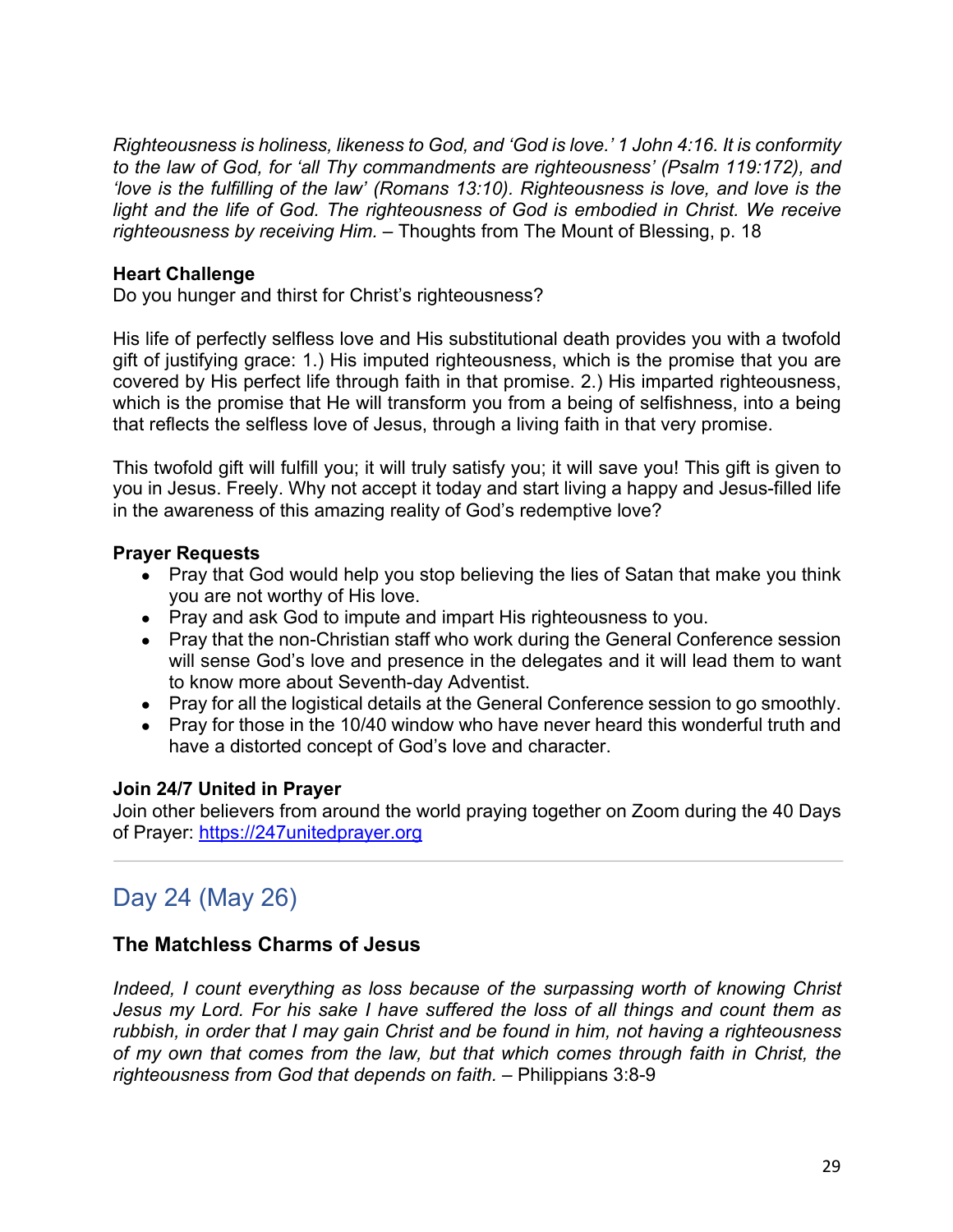*As the student of the Bible beholds the Redeemer, there is awakened in the soul the mysterious power of faith, adoration, and love. Upon the vision of Christ the gaze is fixed,*  and the beholder grows into the likeness of that which he adores.  $-$  Education, 192.

*You should search the Bible; for it tells you of Jesus. As you read the Bible, you will see the matchless charms of Jesus. You will fall in love with the Man of Calvary.* – LS, 293

### **Heart Challenge**

Does your heart long to understand the "matchless charms of Jesus" – to know and love Jesus above all? Are you wondering how to have such a relationship with Him? Have courage! Fix your gaze upon Him. Prayerfully study the scenes of His life and death. Realize the profound gift of His sacrifice and the reality that He did this for you, personally. Reflect on the fact that He loves you, and values you even more than His own eternal life. Believe that His forgiveness was provided for *you*, and His righteousness is enough. Meditate upon these things, and let the matchless charms of Jesus melt your heart today.

### **Prayer Requests**

- Pray as you study God's Word that His Spirit would reveal to your heart the matchless charms of Jesus and take us ever deeper into the joy of knowing Jesus personally.
- Pray that God would reveal any idols in your life that might distract you from seeing the beauty of Jesus clearly.
- Pray for God to help share His love with those around you in practical and specific ways.
- Pray that God will bring to the forefront godly, teachable and humble leaders for the future; leaders that will provide Christ-centered leadership as His church fulfills its heaven-born mandate to the world.
- Pray that General Conference session delegates will earnestly pray for God's will to be accomplished, and then surrender to His will, whatever that is.

### **Join 24/7 United in Prayer**

Join other believers from around the world praying together on Zoom during the 40 Days of Prayer: https://247unitedprayer.org

# Day 25 (May 27) Testimony - Andy Im

#### **"He Who Has Begun a Good Work In You …"** By Andy Im

When I decided to give my life to Christ while attending college, my experience certainly wasn't what I was anticipating. Instead of joy and peace that others spoke about, my dayto-day life was filled with anxiety and feelings of intense guilt.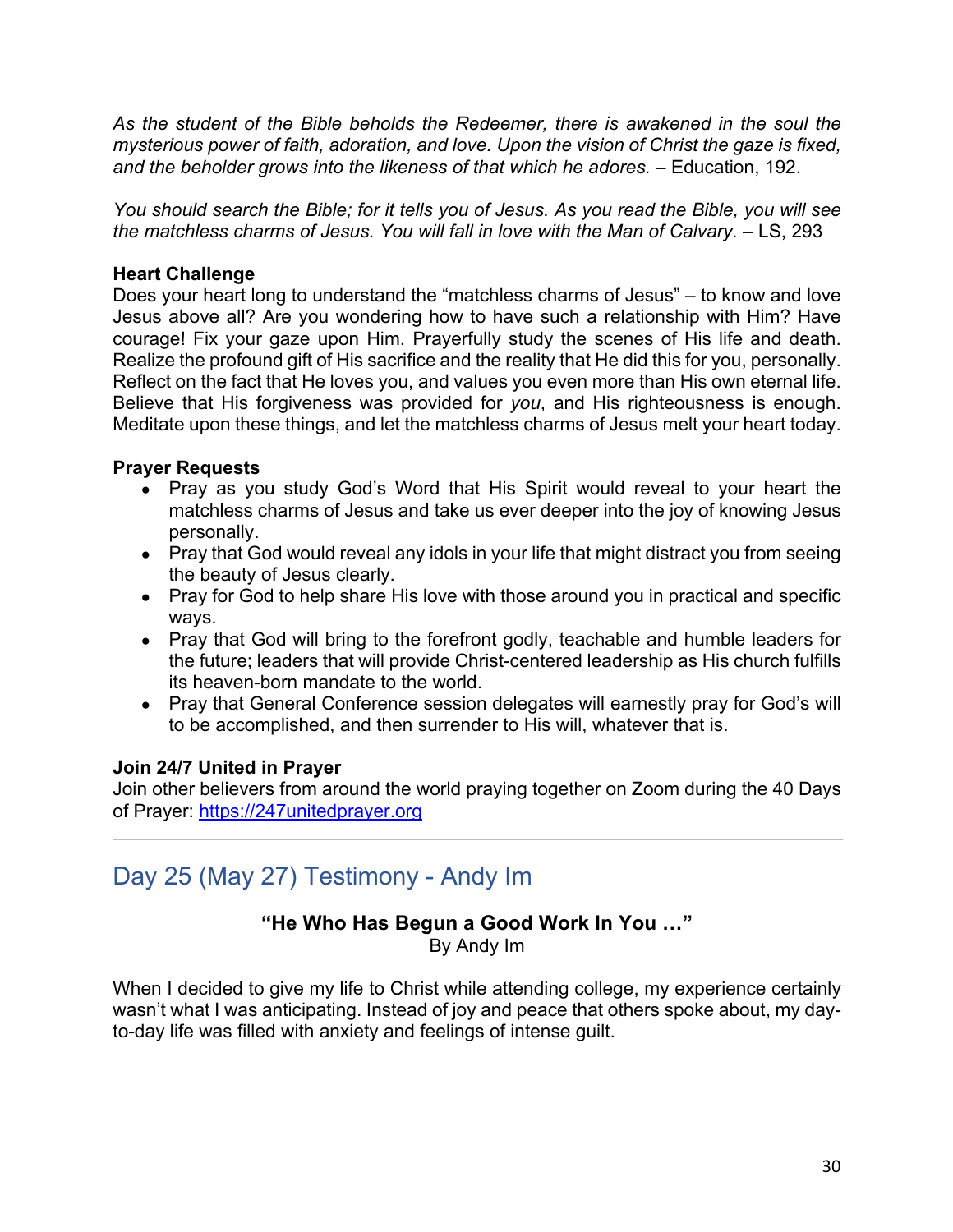I felt like I was never good enough and was constantly hitting the "reset" button after every perceived or apparent failure. I tried so hard to be perfect in my diet, exercise, devotional life, and daily habits.

But I never measured up to what I thought were the essential ingredients to being an authentic Seventh-day Adventist Christian. Eventually I came to the conclusion that either I stick with Christianity and go crazy from guilt, or leave all that behind altogether to enjoy the pleasures of the world.

I chose the latter, and said to myself, "If I'm going to enjoy the world and be lost, I might as well enjoy it all the way." I went from one extreme to the other and fully immersed myself in the enticements of the world. I experienced the artificially induced "high" in many forms. But, it wasn't long before I realized that the world was a dead-end street and I found myself once again in the pit of despair.

One late night, I began experiencing extraordinary feelings of anxiety after ingesting a particular substance. The experience was abhorrent and terrifying, but there was absolutely no way to escape the predicament I found myself in.

I was desperate.

It was then that I looked across my bedroom and saw the Bible that my mother had left for me. I picked it up and turned to the book of Psalms and began to read.

Moments later, I began experiencing something truly remarkable. While reading the Psalms, the anxiety began to fade away and I found myself taking in and comprehending what I was reading.

"There is power in the word," I thought to myself. How a drug-induced anxiety could vanish by reading Scripture was about as close to a miracle as I had ever experienced.

What really struck me that night when reading the Psalms was the portrayal of God as Someone who was for me—He was on my side! God wasn't vindictive, looking to nail me with wrongdoing. I caught a glimpse of Someone who pities His children in the same way a father pities his child (Ps. 103:13). I discovered that God wasn't out to get me, and that there was no circumstance or predicament that God couldn't rescue me from (Ps. 139:1- 10).

That night was the first of many, where I took the time to discover and read about who God really was. That makes all the difference in the world. How one relates to and experiences God is significantly determined by what we know Him to be.

But that's not the only thing that especially impacts one's experience as a Christian. I also discovered the precious teaching of the salvation that comes about through one's faith and trust in His work to accomplish what we are unable to do for ourselves—regardless of present and future circumstances, as bleak as they may be.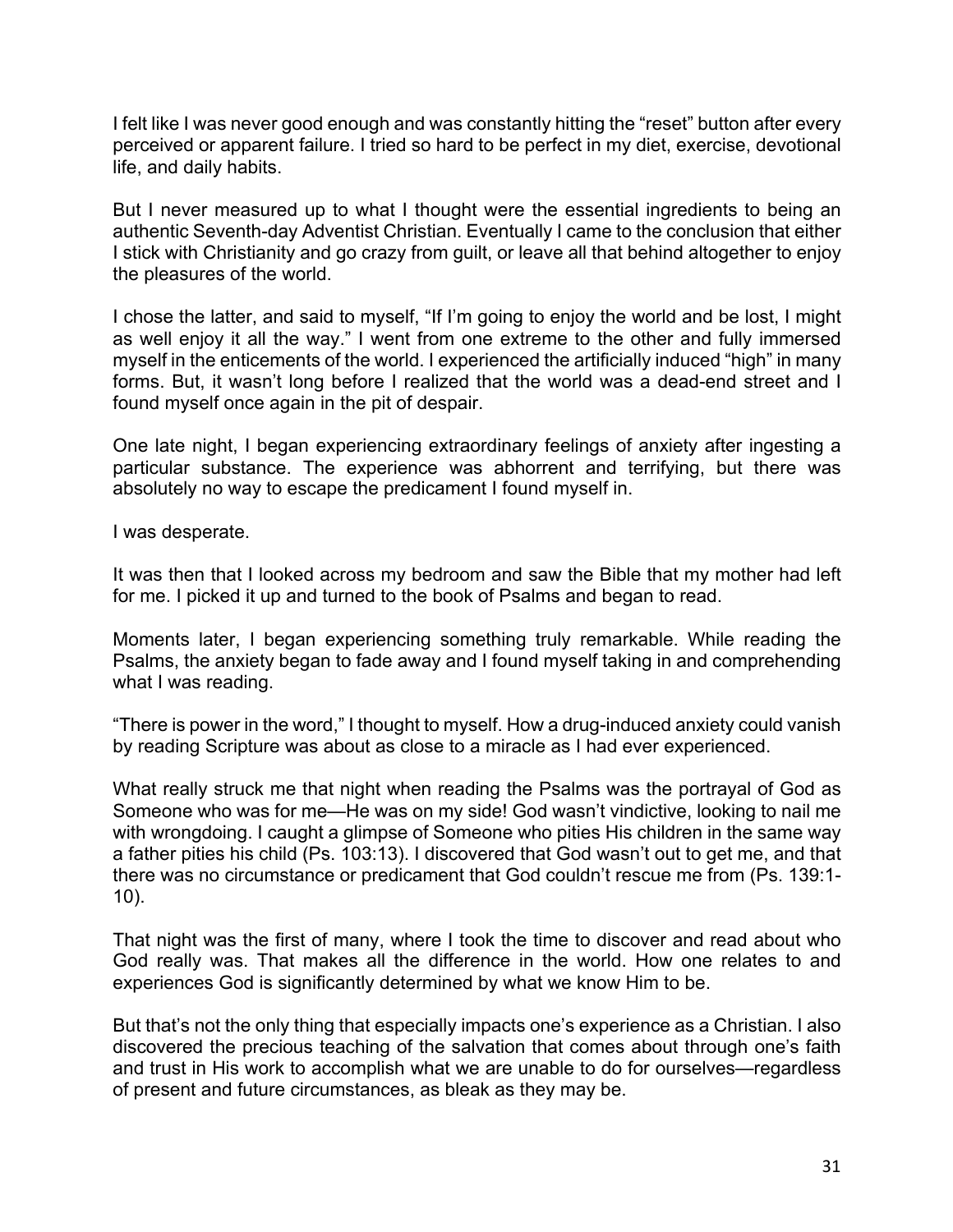The Bible informs us that the process of salvation is God's work within us. It's His responsibility to make the impossible, possible, so long as we give Him the permission to work in us to do of His good pleasure (Phil. 2:12,13).

The experience of salvation is also a process that takes time to iron out foibles, the dissonance we sometimes feel between what we know to be ideal versus our present predicaments and experiences.

Wherever you are in your experience, no matter how bleak the outlook, it's important to know by faith—not feelings—that God has your back. That He will complete the work that He has started.

In the words of Scripture we can, "[Be] confident of this very thing, that He who has begun a good work in you will complete it until the day of Jesus Christ" (Phil. 1:6).

Jesus is inviting you today to put your salvation completely into His hands. You're in good hands when you do that. Trust me.

*Andy Im serves as director of communications and Religious Liberty for the Michigan Conference. He enjoys photography, fishing, and playing pickle ball in his spare time. Andy is happily married to Laura, and they have two beautiful daughters—Olivia and Karis.*

### **Heart Challenge**

Isn't it an encouragement to know that God has your back? That He is for you, not against you? That He has pledged Himself to not only start the good work, but to finish it too? All He needs from us is our consent and obedient surrender, as He works out in us His salvation.

Will you give Him full access to your heart and life today? Will you allow Him to not just be your Savior, but your Lord, fully in control of every area of your life? Will you trust His righteousness, and that He knows best how to finish the good work He has begun in you?

- Pray that God would silence the lies of the enemy and show you that He is truly for you and not against you.
- Pray that you would trust His righteousness to save you, and that all selfrighteousness would be renounced.
- Pray for an increased emphasis on small group outreach in your local church so that all members are participating in personal witnessing.
- Pray that you would have strength to follow God's health principles, not as a rigid standard, but to enable your mind and heart to be fully in tune with the Holy Spirit.
- Pray for your 7 names. Pray how to take active steps to reach out to them.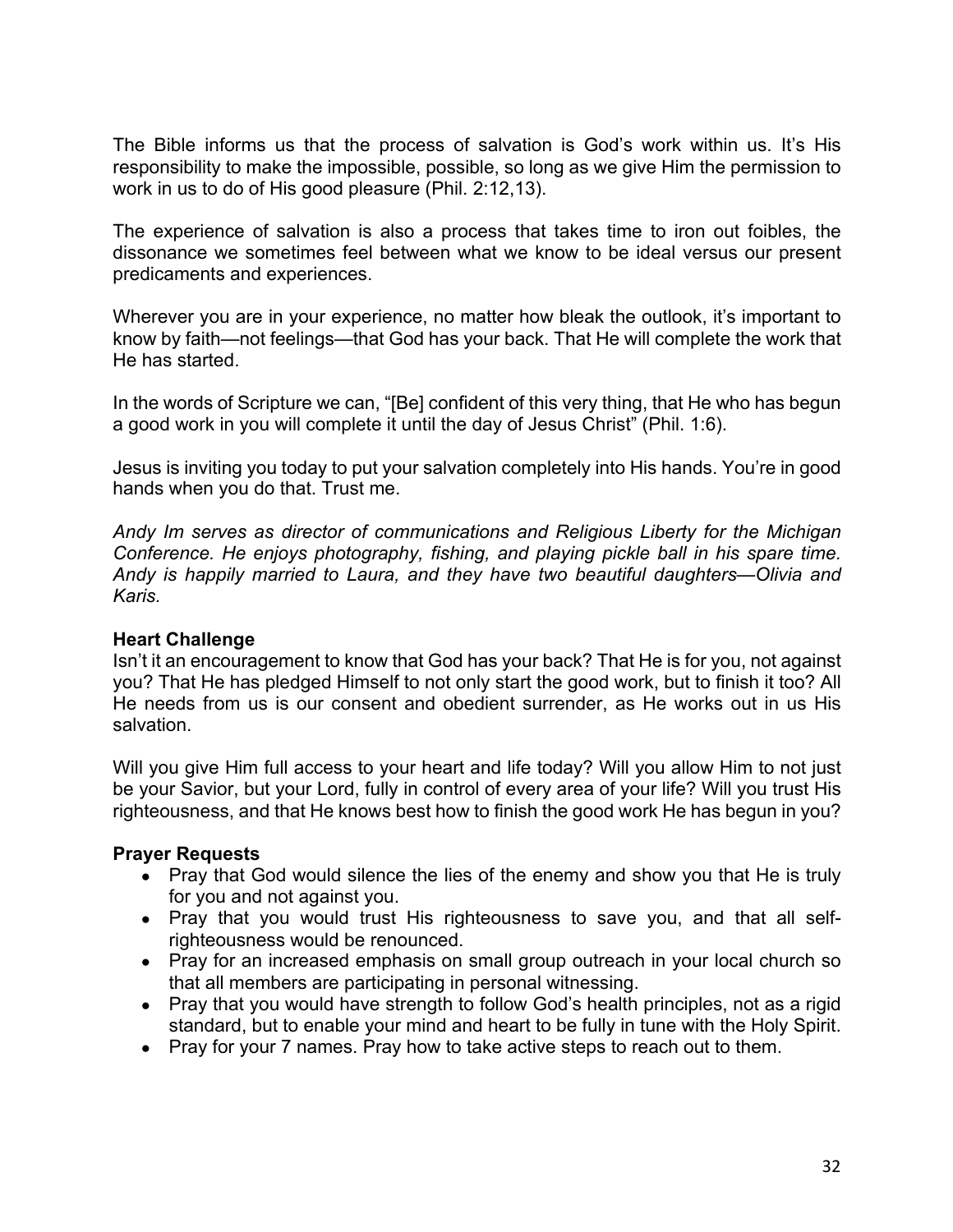# Day 26 (May 28) Prayer Requests Sabbath

- Pray for the upcoming General Conference Session in St. Louis, USA (June 6-11, 2022).
- Pray for broken families and relationships in your life.
- Ask God to show you somebody at church this week, that you can befriend that you've never reached out to before.
- Pray for church members throughout the Middle East, especially in Iran and Israel.
- Pray for those who are in prison both physically and spiritually. Pray that the truths of God's Word would set them free.

# Day 27 (May 29) Prayer Requests Sunday

- Pray for the political leaders in your city, province, and nation, by name if possible.
- Pray for the 30% of our church members (this is about 13,000 Ukrainian Adventist) who are losing their homes or being forced to abandon them.
- Pray for our church members in other countries who have opened their homes to refugees.
- Pray for God's will to be accomplished in your life today. Pray for divine appointments.
- Pray God's Word over your 7 names. Reach out and let them know you are praying. Ask them what you can pray for in their life.

#### **Resources to Go Deeper**

Praying the Word: Prayer and Promises

#### **Join 24/7 United in Prayer**

Join other believers from around the world praying together on Zoom during the 40 Days of Prayer: https://247unitedprayer.org

# **Week 5: May 30 - June 5 | Theme: The Holy Spirit**

# Day 28 (May 30) Devotional Thought - Ron Clouzet

# **"The Outpouring of the Holy Spirit"**

By Ron Clouzet

On the Day of Pentecost of the year AD 31, the Holy Spirit was poured out in great measure upon the emerging New Testament church. The results? Jesus' 120 disciples who were praying in the Upper Room were filled with the Holy Spirit (Acts 2:1, 4), people who once avoided witnessing for Jesus (Matt. 26:69-75) became bold (Acts 2:14-21; 4:7- 13), and 3,000 Jewish pilgrims to Jerusalem became the first group of Christians in history—all in one day (Acts 2:38-41).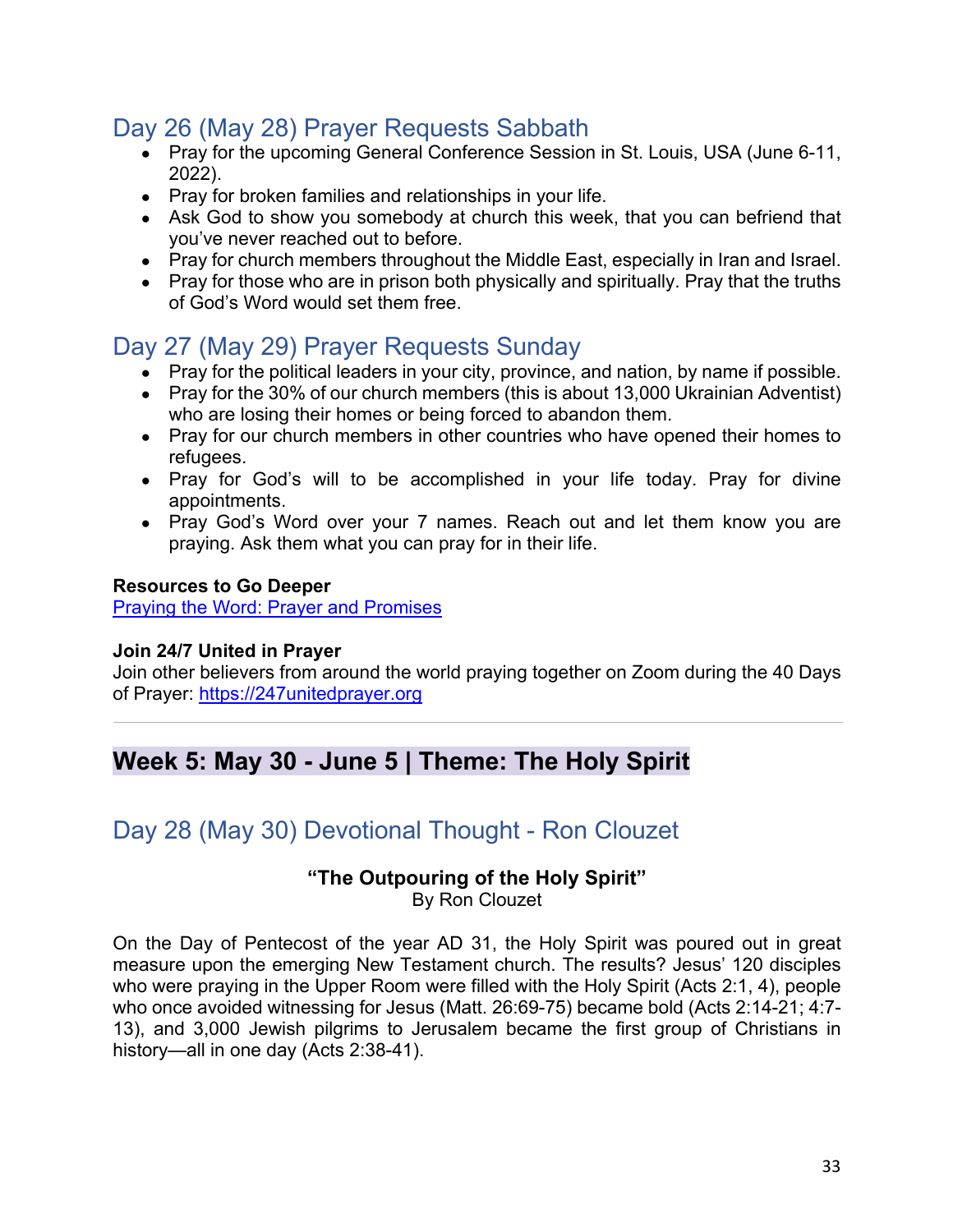That story is found in Acts 2, but Acts 2 would have never happened without Acts 1. Two things we should notice from Acts 1. The disciples were united, praying for the Holy Spirit (Acts 1:13-14), and they were reviewing the self-sacrificing ministry of Jesus on their behalf (see *The Acts of the Apostles*, pp. 35-38). It only took 10 days to see what they had been too blind to see before: the overwhelming love of God.

Two premises without which the church cannot expect the outpouring of God's Spirit with power to finish the work in the world are Calvary and Community.These are basic conditions for the outpouring of God's love in our hearts (Rom. 5:5).

When a church determines to focus on the love and ministry of Jesus on their behalf (Calvary) and when they press together to seek the outpouring of the Holy Spirit (Community) that church will experience the mighty power of God on their behalf.

"After the descent of the Holy Spirit, the disciples were so filled with love for Him and for those for whom He died, that hearts were melted by the words they spoke and the prayers they offered. They spoke in the power of the Spirit; and under the influence of that power, thousands were converted" (*The Acts of the Apostles*, p. 22).

How can we melt hearts? We can't. But Jesus can. And when we are full of Jesus (see Eph. 3:14-19), His love melts hearts through us. This powerful work of the Spirit will happen again in the church. "These scenes are to be repeated, and with greater power. The outpouring of the Holy Spirit on the day of Pentecost was the former rain, but the latter rain will be more abundant. The Spirit awaits our demand and reception. Christ is again to be revealed in His fulness by the Holy Spirit's power" (*Christ's Object Lessons,* 121).

Note that the power of God is not sheer or mere power, it is the profound and allencompassing love of Christ for you and me. Understanding that and receiving that in the heart turns into the mighty power of the Spirit for the finishing of the work. It happened two thousand years ago. It will happen again. Turn your eyes upon Jesus.

*Ron E. M. Clouzet, DMin, is a former division ministerial secretary and currently pastors the East Ridge Seventh-day Adventist Church in Tennessee.*

#### **Heart Challenge**

Is it your desire to have an Acts 1 experience of community and Calvary in order to be ready for the Acts 2 experience of the Latter Rain? Do you long for a heart filled with the love of God, and for a life that can be used as channel of God's love to those around you?

The good news is, that Jesus is more than happy to lead you, your family, and your church community into such a reality. Why not spend some time in prayer right now, asking Jesus for a fresh and clearer revelation of Calvary, so that the way can be paved for the outpouring of the Spirit upon you and the church?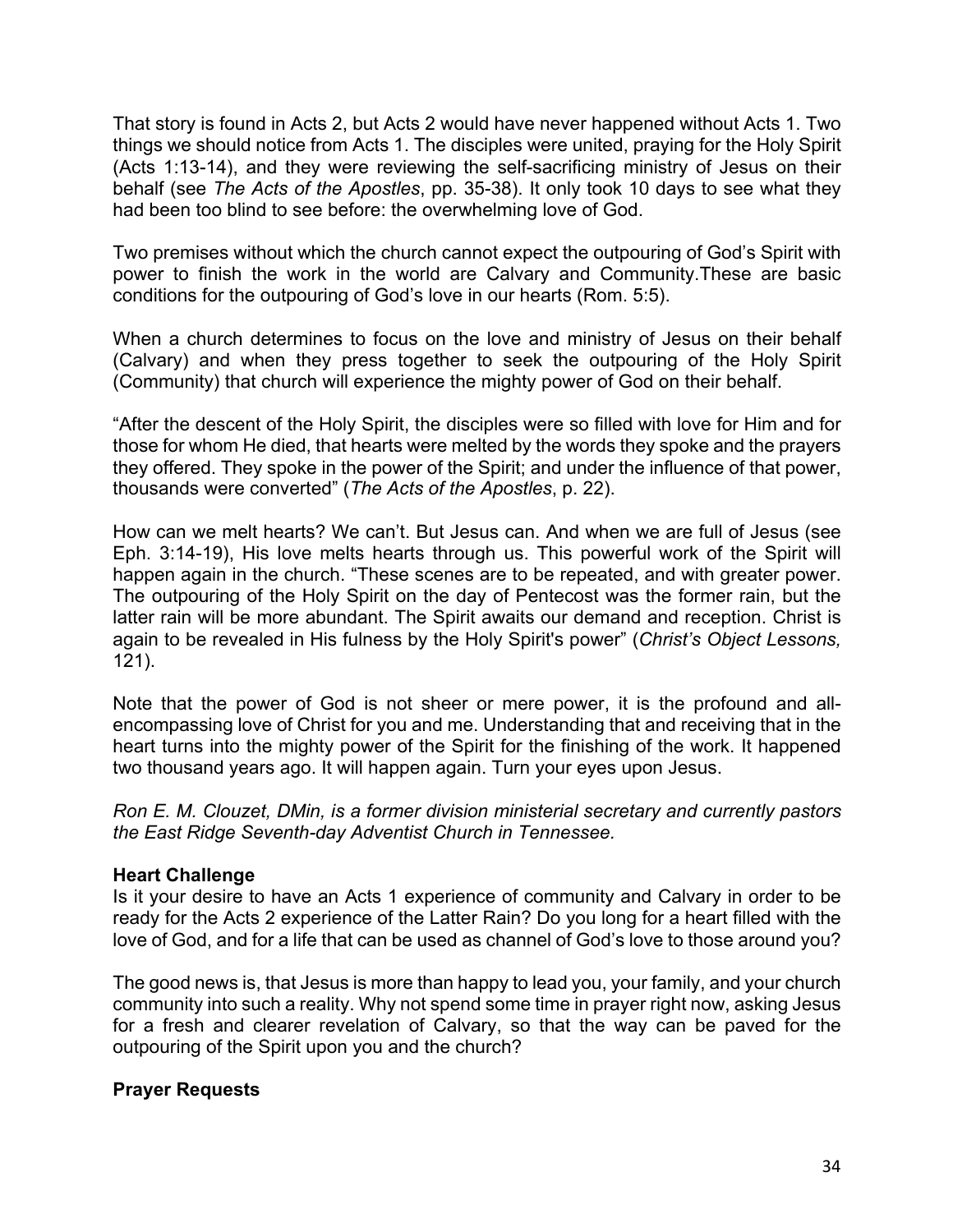- Ask God to clear your heart from distracting thoughts and intrusive emotions.
- Pray for Jesus to reveal Himself to you through the study of the cross.
- Ask for the Holy Spirit to fill you every day, to prepare you to be a vessel ready for the outpouring of the latter rain.
- Pray that God would help us as a people know what it means to be a community in prayer, and how to create a chain of prayer around the world.
- Pray for the online virtual prayer room happening during this 40 Days of Prayer, as well as during the General Conference session: https://247unitedprayer.org

#### **Resources to Take you Deeper:**

- Clearing the Way for the Holy Spirit to Work
- Promises for the Outpouring of the Holy Spirit

#### **Join 24/7 United in Prayer**

Join other believers from around the world praying together on Zoom during the 40 Days of Prayer: https://247unitedprayer.org

# Day 29 (May 31)

#### **The Divine Helper**

*Nevertheless, I tell you the truth: it is to your advantage that I go away, for if I do not go away, the Helper will not come to you. But if I go, I will send him to you.* – John 16:7

*The Holy Spirit was the highest of all gifts that He could solicit from His Father for the exaltation of His people. The Spirit was to be given as a regenerating agent, and without this the sacrifice of Christ would have been of no avail. . . . Sin could be resisted and overcome only through the mighty agency of the Third Person of the Godhead, . . . It is the Spirit that makes effectual what has been wrought out by the world's Redeemer. It is by the Spirit that the heart is made pure. Through the Spirit the believer becomes a partaker of the divine nature. Christ has given His Spirit as a divine power to overcome all hereditary and cultivated tendencies to evil, and to impress His own character upon His church. Of the Spirit Jesus said, 'He shall glorify Me.'* – The Desire of Ages, p. 671

#### **Heart Challenge**

Have you taken time to really contemplate and appreciate the incredible gift of the Holy Spirit? He is part of the Heavenly Trio, the Godhead, and He was sent to you as a gift from Jesus. He speaks, leads, convicts, helps, comforts, transforms and empowers you on your heavenward journey. He is helping you become more like our loving Savior.

Have you ever specifically invited the Holy Spirit into your life? Have you personally experienced Him "making effectual what has been wrought out by the world's Redeemer"?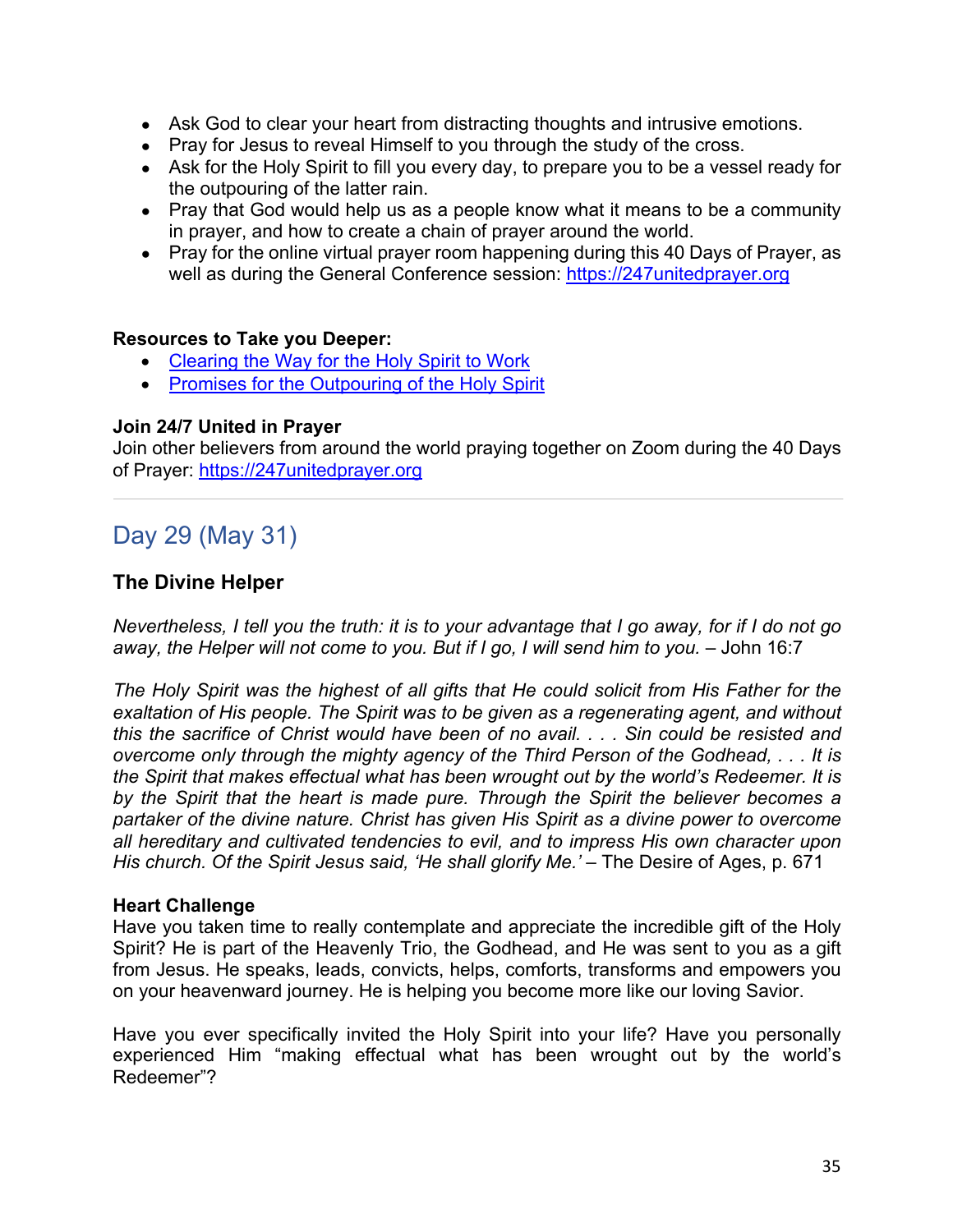Why not start earnestly pleading for a daily baptism of the Holy Spirit? Invite Jesus to live in and work through you, via His Spirit, and give Him access to every area of your life.

#### **Prayer Requests**

- Pray that God will help you better understand the biblical teaching of the Godhead and the baptism of the Holy Spirit as well as a deeper understanding of the personal nature of the Holy Spirit's work.
- Pray for Holy Spirit power to achieve victory over hereditary and cultivated tendencies to sin.
- Pray that you would be a faithful steward of your time and your tithe. Even though times are difficult the Bible tells us that those who honor God, He will honor (1 Sam. 2:30).
- Pray for a sweet spirit of unity among the General Conference session delegates, that will transcend any differences of opinion. Pray that all delegates will humbly accept any outcomes, even if they may not be in accordance with personal desires.
- Pray the prayer of Jesus in John 17 for all of us to be one in unity. For fulfilled marriages, harmonious families and churches, all under the will of God.

#### **Join 24/7 United in Prayer**

Join other believers from around the world praying together on Zoom during the 40 Days of Prayer: https://247unitedprayer.org

# Day 30 (June 1)

# **A Saving Connection**

*And when he comes, he will convict the world concerning sin and righteousness and judgment: concerning sin, because they do not believe in me; concerning righteousness, because I go to the Father, and you will see me no longer; concerning judgment, because the ruler of this world is judged.* – John 16:8-11

*The promise of the Holy Spirit is not limited to any age or to any race. Christ declared that the divine influence of His Spirit was to be with His followers unto the end. From the Day of Pentecost to the present time, the Comforter has been sent to all who have yielded themselves fully to the Lord and to His service. To all who have accepted Christ as a personal Saviour, the Holy Spirit has come as a counselor, sanctifier, guide, and witness.* – Acts of the Apostles, p. 49

#### **Heart Challenge**

Part of the Holy Spirit's work is to convict of sin, righteousness, and judgment. These three elements of His "convicting work" are represented in the Sanctuary and its services.

In the courtyard the sacrifice for sin took place (pointing to Jesus on the Cross and His imputed righteousness); in the Holy Place the three elements of experiencing the imparted righteousness of Christ were revealed—in the Table of Showbread (Bible study),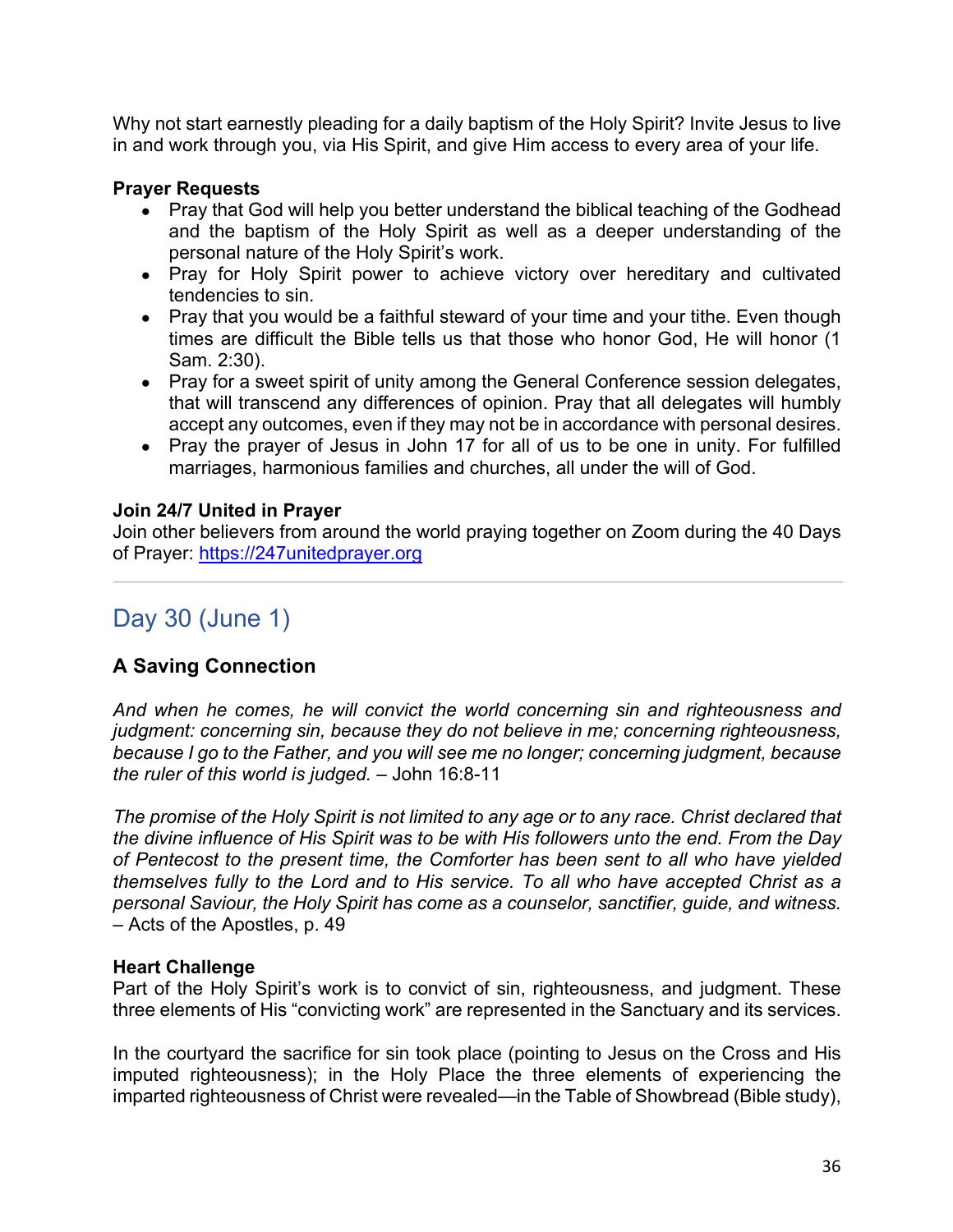the Altar of Incense (Prayer), and the Candlestick (Spirit-filled witnessing). All three elements were exemplified in the life of Christ as a model for us today; And in the Most Holy Place we are reminded of the importance and reality of the judgment as the High Priest only entered on the Day of Atonement (pointing to Jesus engaging in the investigative judgment on your behalf).

In other words: The Holy Spirit's work is to lead you into a salvation experience through faith in everything that Jesus is, has done, and is now doing for you.

Do you understand the personal significance of the beautiful work of the Holy Spirit? Will you joyfully embrace His work and let Him lead you to Jesus, and also make you like Jesus in character as we live through the time of the judgment?

### **Prayer Requests**

- Pray for the Holy Spirit to work in the lives of the 7 names on your list.
- Pray for the Holy Spirit to work in any area in your own life that needs spiritual healing.
- Pray that the Holy Spirit would help you love and obey God and His Word.
- Pray that in our eagerness to find creative ways to witness to others, we won't lose our dependence on Christ, His Word, His righteousness, His sanctuary service, and His saving power in the great controversy.
- Pray for the weak and vulnerable around you, especially for orphans and widows, and those enslaved.

### **Join 24/7 United in Prayer**

Join other believers from around the world praying together on Zoom during the 40 Days of Prayer: https://247unitedprayer.org

# Day 31 (June 2)

### **A Reflection of Jesus' Character**

*But the fruit of the Spirit is love, joy, peace, patience, kindness, goodness, faithfulness, gentleness, self-control; against such things there is no law.* – Galatians 5:22-23

*As you receive the Spirit of Christ—the Spirit of unselfish love and labor for others—you will grow and bring forth fruit. The graces of the Spirit will ripen in your character. Your faith will increase, your convictions deepen, your love be made perfect. More and more you will reflect the likeness of Christ in all that is pure, noble, and lovely. . . . This fruit can never perish, but will produce after its kind a harvest unto eternal life.* – Christ's Object Lessons, p. 67-68

### **Heart Challenge**

The Spirit leads us to Jesus. And as we abide in Jesus through a daily filling of the Holy Spirit, He will develop in us a character that reflects each day a little more the selfless,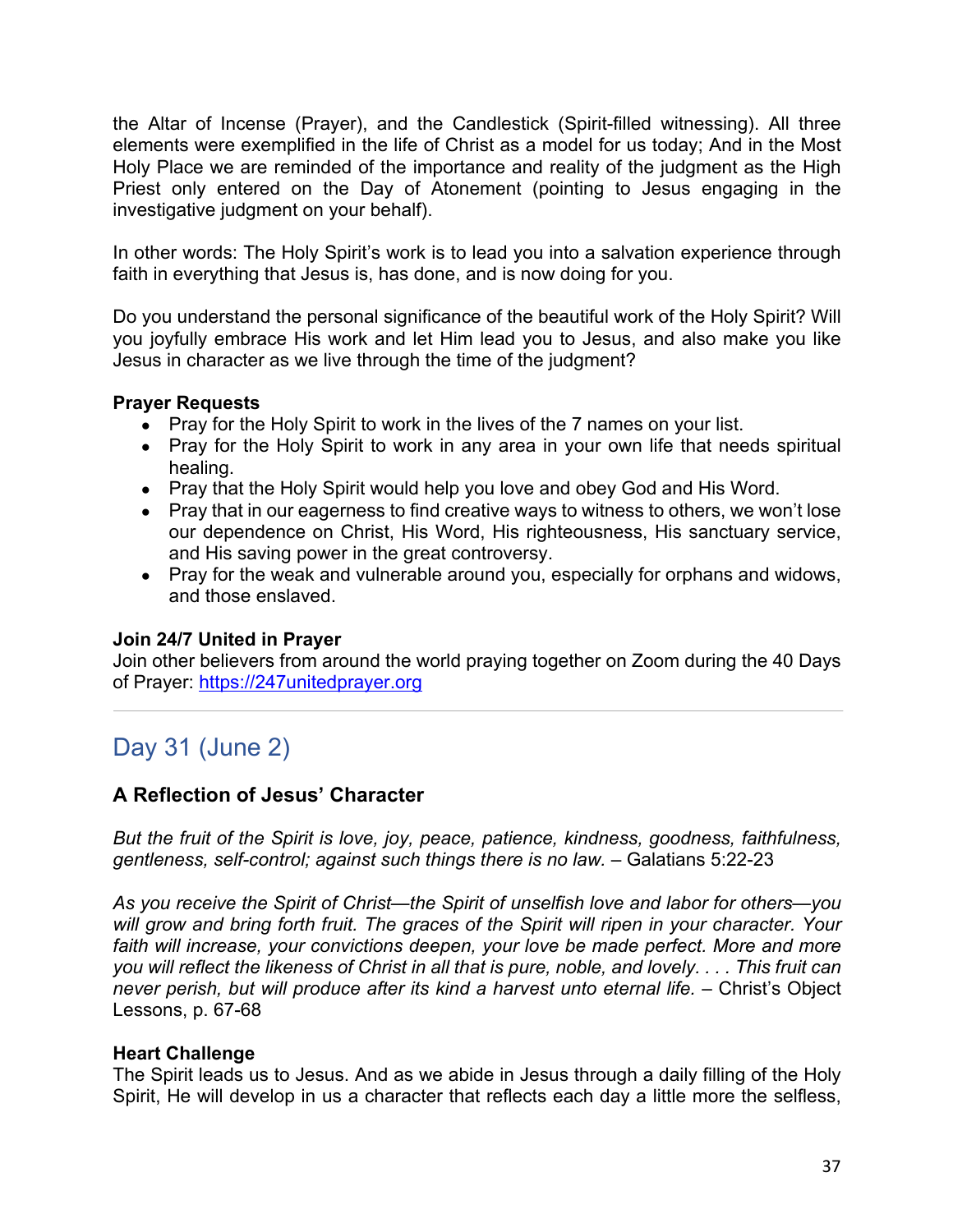self-sacrificial, loving character of our Savior. It is a transformational process of a lifetime. Just like a mango does not appear an hour after the seed has been planted but takes its time to grow into a tree that eventually bears fruit, so also the work of sanctification is a process that takes time. But rest assured that through abiding in Christ and faithfulness to His Word every aspect of the fruit of the Spirit will become evident in your life, not one will be missing!

Have you let the Holy Spirit grow His fruit in you? Are there some ways you have been resisting the growth of the fruit of the Spirit in your life? Is it your desire to reflect Jesus more and more until all that people see is His character of love in you?

#### **Prayer Requests**

- Pray for God to develop in you the fruit of the Spirit every aspect of it.
- Pray that God would show you if there are specific areas in your life where you have resisted the Spirit's work.
- Pray for forgiveness if you have grieved the Spirit.
- Pray for the thousands of ethnic groups around the world, that make up 69% of earth's population, that have not yet had a clear presentation of Jesus. Pray for new innovative ways to reach them.
- Pray for Mission to the Cities initiatives around the world. Examples of some special projects underway are Calcutta, India, Tokyo, and Japan where our work faces major challenges. Pray for the teams who are working diligently in these locations.

### **Join 24/7 United in Prayer**

Join other believers from around the world praying together on Zoom during the 40 Days of Prayer: https://247unitedprayer.org

# Day 32 (June 3) Testimony - Don MacLafferty

### **"When the Holy Spirit Overrules"**

By Don MacLafferty

A woman shyly approached my wife April and me at the end of a revival in a small church in Alberta, Canada. "Would you come and call for a revival in my church?" she asked. "We desperately need a revival!"

"Have the pastor of your church call me, and if God wants us to come to your church, we will come," I assured her. Months went by. Nothing. We prayed for her church.

One day, the pastor called and invited me to come and talk to his leaders. I drove through the snow, praying as I traveled. I walked into the church and shivered as I continued down a dark hallway and finally found a side room with a small circle of discouraged leaders, waiting to talk.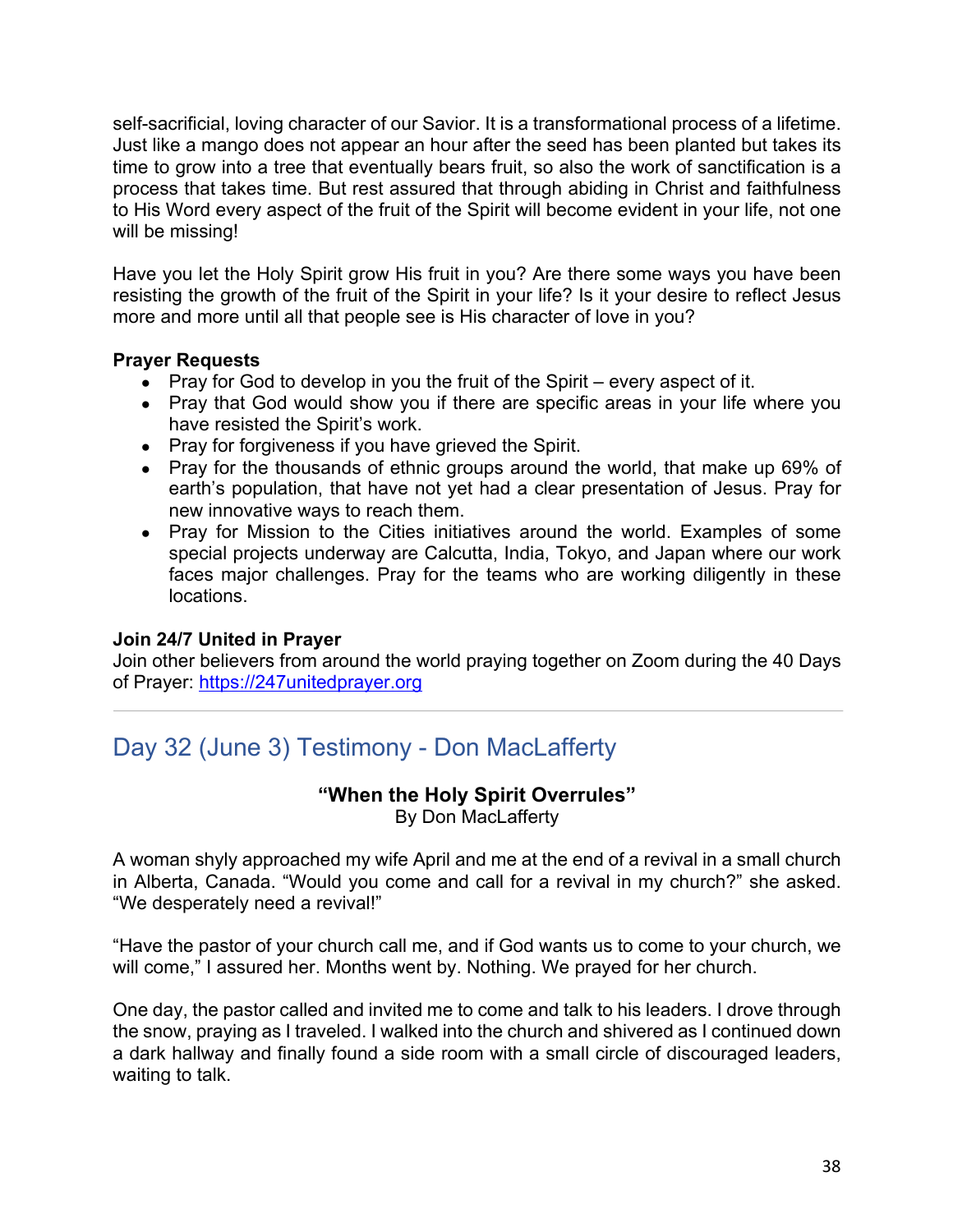After a short prayer, I was invited to share. I told what we had seen God do in other churches and schools. I joyfully shared about the power of God to call all to repentance, forgiveness, and transformed lives. The group listened in absolute silence. Too much silence.

"Please tell me about your church," I invited.

"Well..." began one, "a revival week would never work here!" Other voices chimed in: "We are way too busy here to come out more than a night or two." "We are completely fragmented by culture and the countries from which we came. We do not come together for anything." Finally, another leader summed it up: "Revival won't happen here."

I sucked in my breath, said a prayer in my mind, and responded, "God can do anything. Nothing is impossible with God." The leaders looked at the floor, thanked me for coming, and walked me to the door.

But God moved on the hearts of one or two leaders there. They began to pray. They prayed and prayed. God listened. I received an invitation to come and call for revival, and, listening to the voice of the Holy Spirit, April and I went!

We requested that they prayerfully gather as many as possible prior to the revival to pray and be trained to be small group leaders. They agreed. We came on the appointed night and walked into the spacious church, hoping for thirty or forty prayer partners. One person was working feverishly to set up for the meeting. Eventually, eight or nine people showed up. Many of them were late. They said it really wasn't the best night to come. We prayed with them, equipped them, and left the church very concerned.

God impressed us to come and pray and train the people a second time. The church promised to find more people. On the appointed night for training, we arrived with much hope and expectation. Less showed up than the first time. But we got on our knees and prayed and claimed God's promises.

One little boy, I will call him Dex, was sitting next to his mother in our circle of prayer. He waved his hand to get my attention. "Can I be a small group leader?" he blurted out. He was young, very young, yet he had more passion for revival than all the adults put together.

"Yes, you can!" I assured him. "Team up with your mom. You can work together." His grin was bigger than the moon. His mother's eyes were bright and shiny with tears. God whispered to my heart, "A little child will lead them."

The first night of revival came. Dex and his mom sat in the front with a circle of chairs, while I called for revival. They led their little group in the Word and in prayer. The Holy Spirit was present.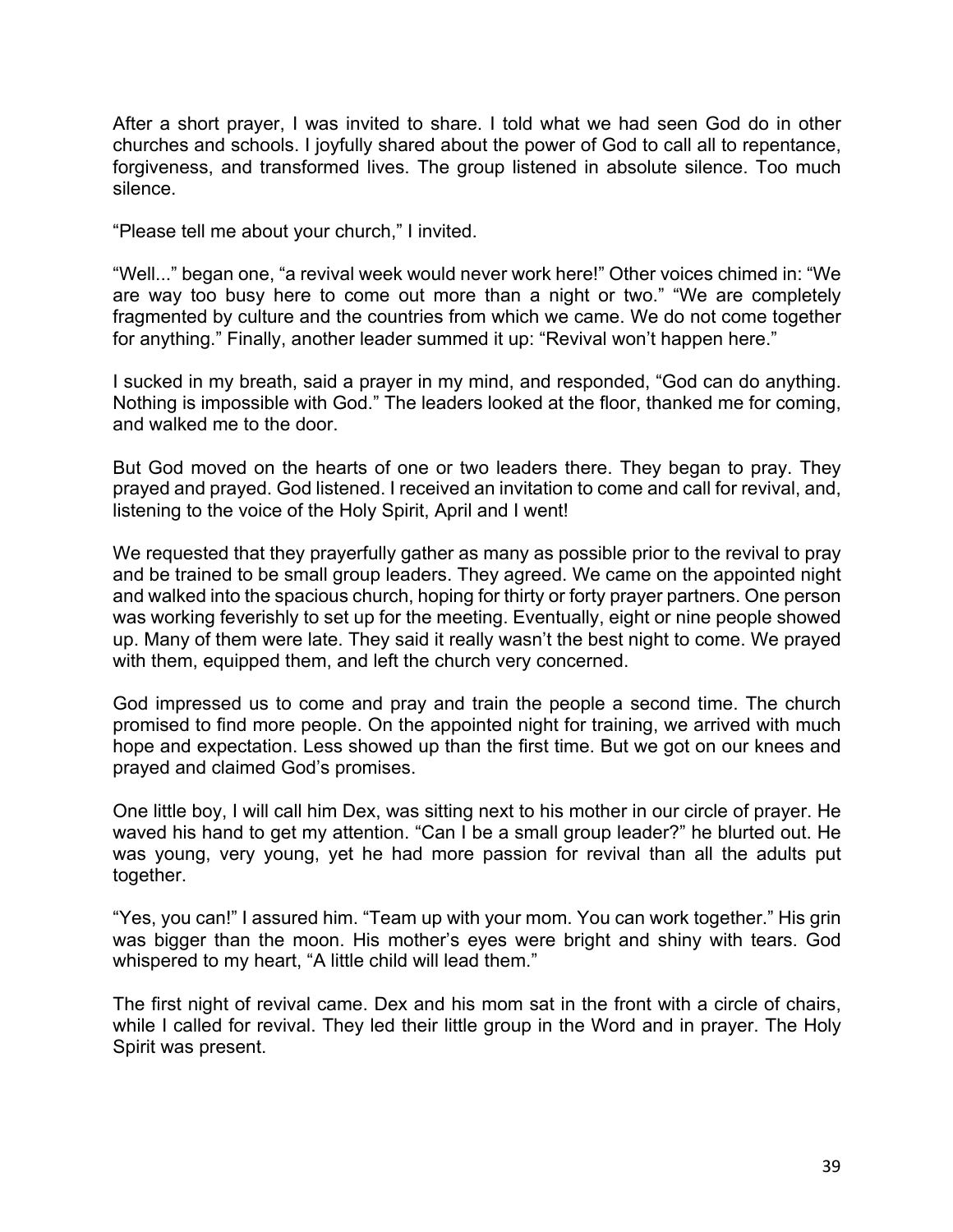"Less will come tomorrow night" one attendee predicted, as he left that first meeting. But we pressed forward. Every day, a few of us prayed for every member in that church, whether they came to church anymore or not. We asked God to touch the hearts of each person with the love and power of the Holy Spirit. We asked God to do what only He could do.

And every night, more people came, not two or three, but many. Young and old came. People came from work in their work clothes. People came who had not come to church in a long time. As the Holy Spirit moved on hearts, people started walking across the room. They reached out to people they had never talked with and sat down to eat a meal together before the meetings. People who were bitter towards each other confessed and asked for forgiveness. People with hard hearts had their hearts broken open to receive the love of God, some for the first time.

The Holy Spirit was working! God was lighting up the darkness, to gather those who were scattered to be a family of God once again. That's what the Holy Spirit does!

*Don MacLafferty is founder/president of In Discipleship. God has moved on Don and his wife April's heart to call young and old to a daily revival with Jesus through the power of the Holy Spirit. They mobilize churches and schools to partner in equipping parents to disciple their children and prepare them for mission.*

### **Heart Challenge**

Prayer and revival go hand in hand. Today's testimony has made that abundantly clear. How are things in your church? Is there a lack of revival? Could it be because there is a lack of earnest prayer? Is God maybe calling you to start praying for revival in your congregation? Why not find a prayer partner in your church, and ask God to guide you as you pray for individuals, circumstances, and overall revival for your local church?

Just imagine what will happen when we let the Holy Spirit work in our midst!

- Pray for revival for your church and for your pastor(s) and elder(s) to be filled with the Spirit.
- Pray that God give you a prayer partner, or even multiple prayer partners to pray for revival.
- Pray for the Holy Spirit to be poured out on all division, union, conference and local church leaders, as well as on supporting ministries or leadership.
- Pray that you would respond however the Holy Spirit leads, even if that means stepping out in faith, maybe even to cross a "Jordan River."
- Claim the promises of Ezekiel 36:25-27 and Ezekiel 37 and watch God bring true revival. Spiritually dead people and churches can live by the Holy Spirit!
- Pray for the 7 names on your prayer list.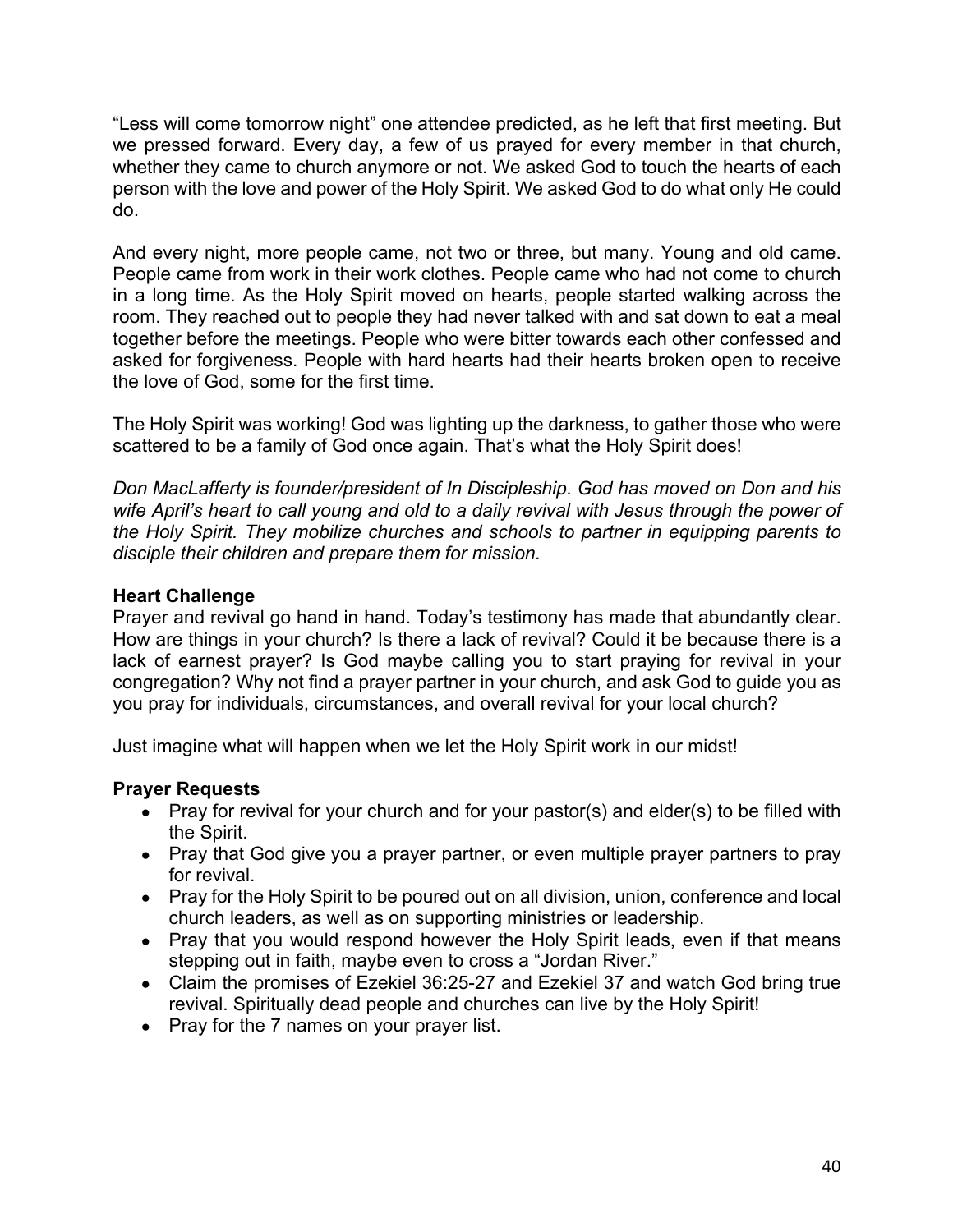# Day 33 (June 4) Prayer Requests Sabbath

- $\bullet$  Pray for an extra measure of the Holy Spirit to be poured out on your life this Sabbath.
- Pray for those who are alone, or still struggling under lockdowns, like in Chinese cities. Pray that believers would sense Jesus' nearness no matter their circumstances.
- Pray for an unreached people group that God might be placing on your heart. Pray for ways you could adopt that group and for ways that you can reach out to them in some practical way.
- Pray that the appeal "Jesus is Coming! Get Involved!" will take urgent priority in each of our daily lives.
- Pray for our media ministries around the world, Hope Channel, 3ABN, and many others, that they will continue to spread God's truth far and wide.

# Day 34 (June 6) Prayer Requests Sunday

- Pray for the General Conference Session in St. Louis, USA which begins tomorrow. Pray for safety in travel as well as heart preparation for the delegates
- Pray for the Holy Spirit's special blessing upon the meetings and decisions that will be made.
- Pray for the session planning team and all the logistics to come together smoothly for those delegates who are attending virtually.
- Pray for the onsite prayer room, that many will come to pray.
- Pray for the General Conference leaders to have Holy Spirit wisdom in how to advance the mission of God's church and which leaders to choose for the future.

### **Resources to Go Deeper**

Learning to Walk by Faith: Conversations with Don MacLafferty

### **Join 24/7 United in Prayer**

Join other believers from around the world praying together on Zoom during the 40 Days of Prayer: https://247unitedprayer.org

# **Week 6: June 6-11 | Theme: The Three Angels' Messages**

# Day 35 (June 6) - Devotional Thought - Mark Finley

# **"End Time Prayer"**

By Mark Finley

Although prayer has been at the heart of the Christian church for centuries, it is doubly important in this crisis hour of earth's history. Satan has unleashed demonic spirits to bring deception, disaster, and death to our planet. God will not be caught by surprise. He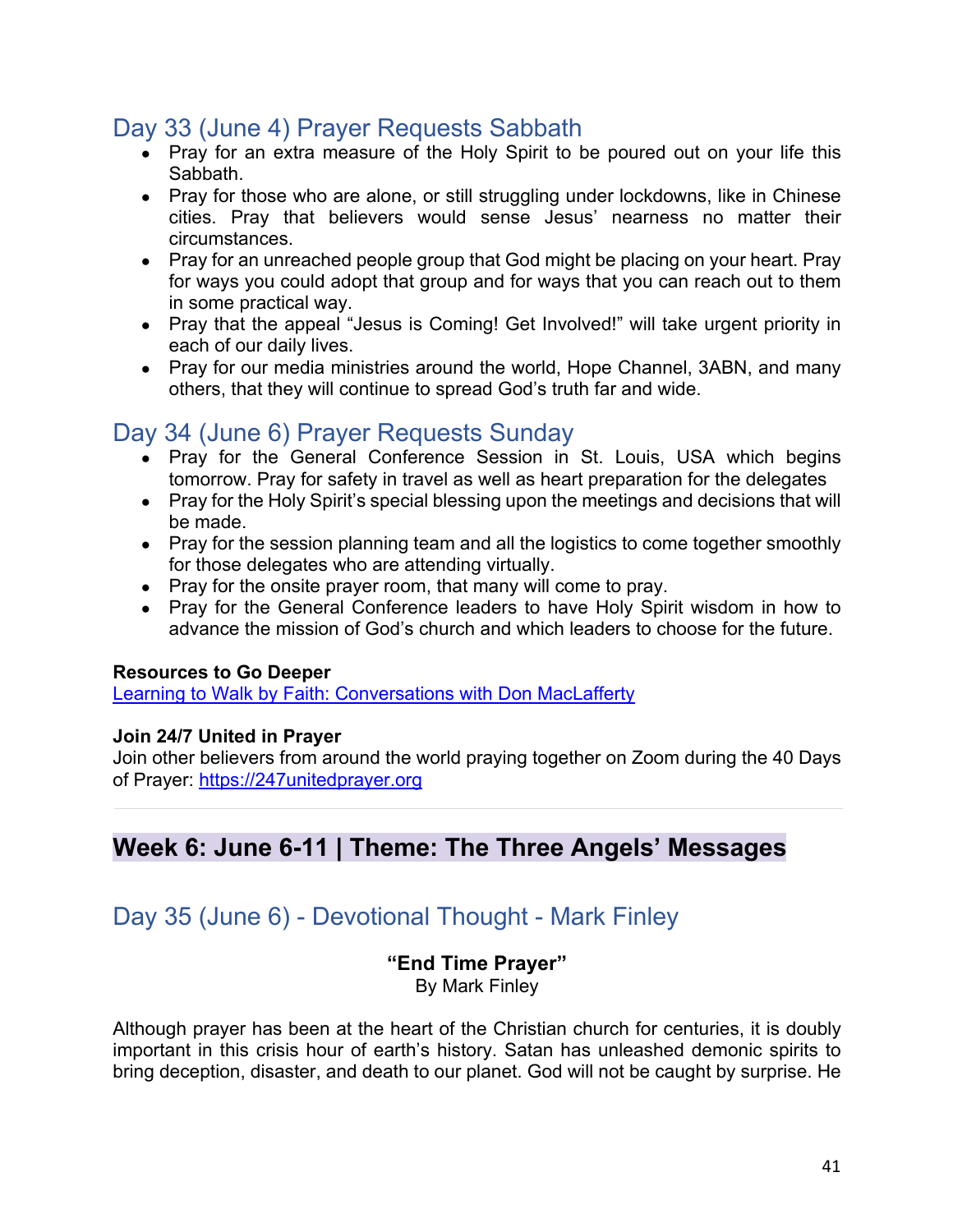will pour out His Spirit in latter rain power on His praying church. The "loud cry" of Revelation's third angel will sound from one end of the earth to the other.

The apostle John states, "After these things I saw another angel coming down from heaven with great authority and the earth was illuminated with his glory." (Rev. 18:1)

The angel descends from the glorious presence of God in the throne room of the universe with the commission to warn the inhabitants of the earth of what is coming. The text says that the angel comes with "great authority." The New Testament Greek word for authority is "Exousia." Jesus uses this word in the gospel of Matthew in harmony with the sending out of His disciples. In Matthew 10:1, Jesus gives His disciples "authority" over the principalities and powers of hell. He sends them out with the divine power to be victorious in the battle between good and evil. In Matthew 28:18, He once again sends them out but this time with "all authority in heaven and earth to go therefore and make disciples of all nations."

When the disciples left their prayer session in the upper room at Pentecost, they went forth with the authority of the living Christ. In a few short years, the disciples proclaimed the gospel to the then known world (Col. 1:23).

At the end of time the Holy Spirit will be poured out on a praying people in unprecedented power. The gospel will rapidly be spread to the ends of the earth. Thousands will be converted in a day. God's grace and truth will impact the entire planet.

The devil is not going to surrender without a major fight. We will soon enter the battle of the ages between good and evil. Paul's counsel to the Ephesians speaks to us with increasing relevance today. "Finally, brethren be strong in the Lord and the power of His might…For we do not battle against flesh and blood, but against principalities, against powers, against the rulers of darkness of this age, against the spiritual hosts of wickedness in the heavenly places." (Eph. 6: 6-10)

We are in a real battle between good and evil. What is Paul's counsel? "Be strong in the Lord and in the power of His might."

In this battle Jesus is our strength in weakness. Jesus is our light in darkness. Jesus is our victory in temptation. Jesus is our hope in despair. Jesus is our mighty conqueror. The apostle Paul reminds us that "… the weapons of our warfare are not carnal but mighty in God for pulling down of strongholds." (2 Corinthians 10:4)

In Christ, the devil is a defeated foe. Whatever attacks you face, whatever temptations the evil one throws at you, whatever challenges you are confronted with, whatever difficulties you experience, you can face Satan in the Name of Jesus. He has never lost a battle with the devil yet. He is the Mighty Conqueror pulling down the strongholds of hell, triumphing over the powers of evil and defeating the enemy in our behalf. Through prayer there is power in Jesus to defeat the devil every time.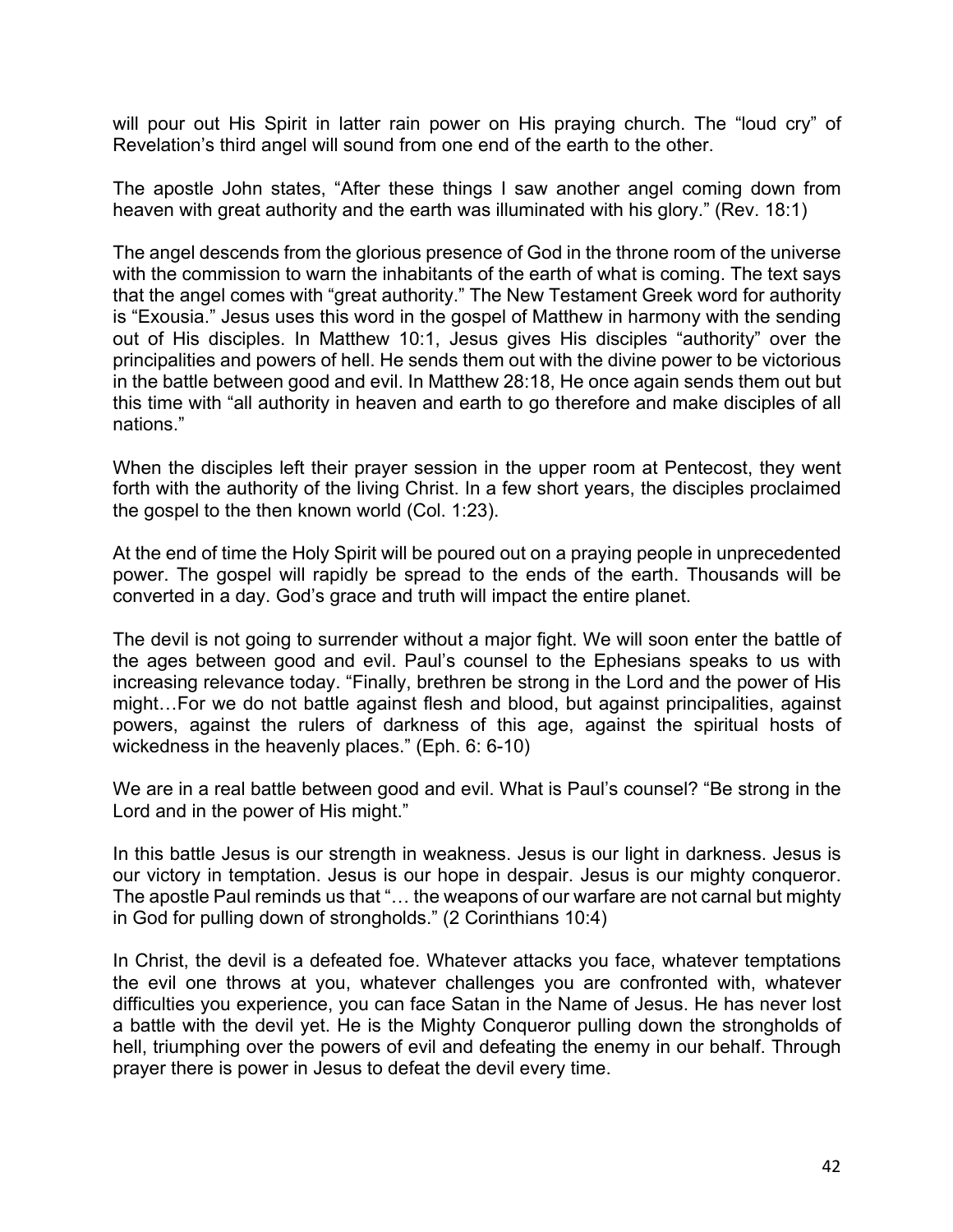*Mark Finley is a well-known international evangelist, author and assistant to the president of the General Conference of Seventh-day Adventists.*

#### **Heart Challenge**

If there has ever been a time when God's people need to engage in much prayer, it is now. We are living in the last days and faced with the final events. Satan very much desires to destroy the church and its members. His greatest fear is that believers will be thoroughly connected to Jesus and glorify Him through a life of love, truth, and service.

Whatever attacks from Satan you might be facing, you can trust in Jesus to come through for you.

Do you long for that victorious end-time faith that will stand no matter the test? Why not spend some extra quality time in prayer with Jesus today, drinking deep from the Fountain of eternal life, love and truth, and being equipped for service to Him in these last days?

#### **Prayer Requests**

- Pray for God to develop in you an end time faith that works through love.
- Pray for spiritual fortitude, through a strong connection with Jesus, to resist and endure the devil's attacks and temptations.
- Pray for the Holy Spirit to bless today's General Conference Session business meetings with the many decisions for the world church.
- Pray for the Holy Spirit to guide in the election of leadership that will humbly honor His Word and unselfishly advance the mission of the church.
- Pray that many will visit the General Conference session onsite and virtual internet prayer rooms.

### **Resources to Go Deeper**

The Difference between True and False Revival – by Mark Finley

#### **Join 24/7 United in Prayer**

Join other believers from around the world praying together on Zoom during the 40 Days of Prayer: https://247unitedprayer.org

# Day 36 - June 7

### **The First Angel**

*Then I saw another angel flying directly overhead, with an eternal gospel to proclaim to those who dwell on earth, to every nation and tribe and language and people. And he said with a loud voice, "Fear God and give him glory, because the hour of his judgment has come, and worship him who made heaven and earth, the sea and the springs of water."* – Revelation 14:6-7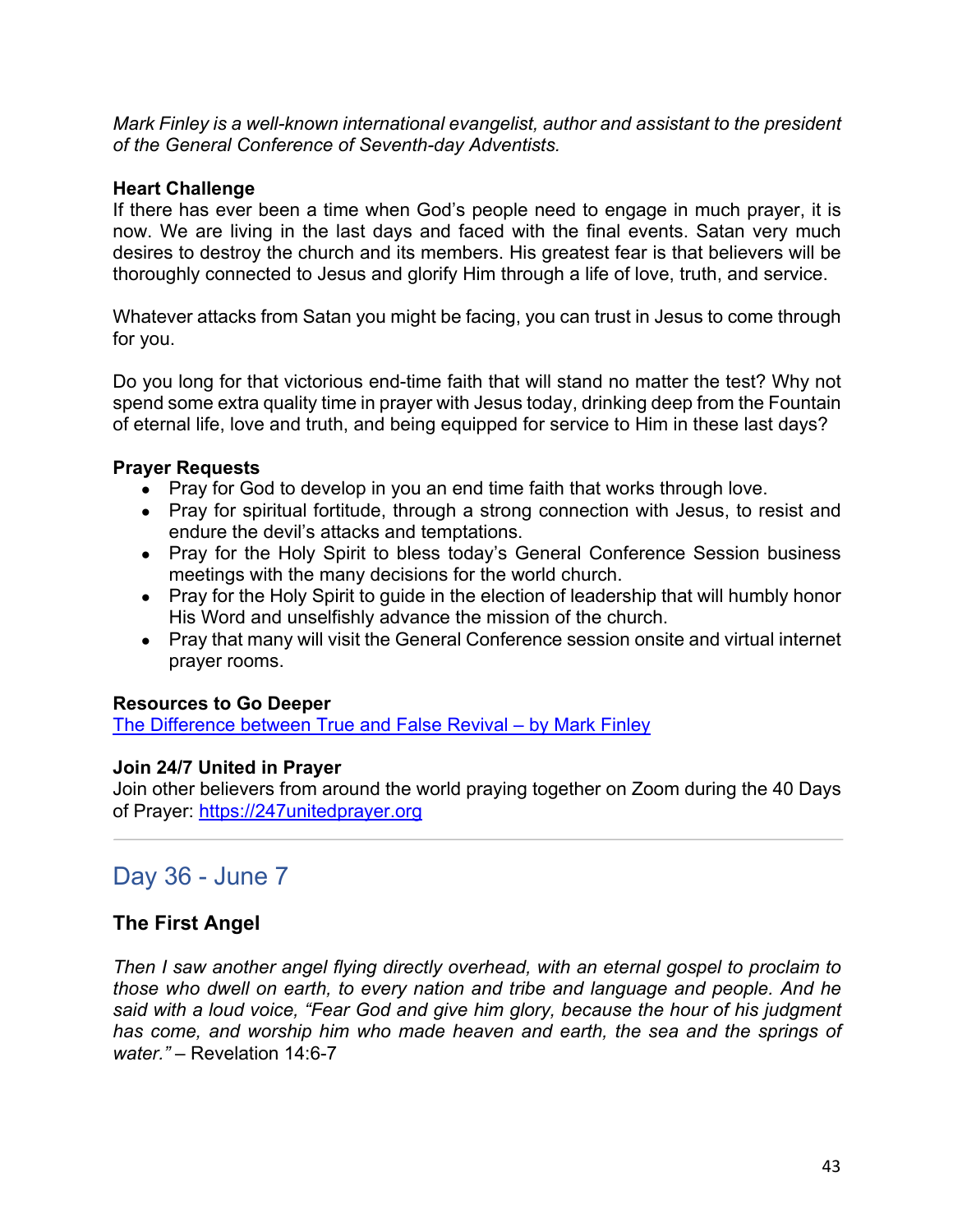*The duty to worship God is based upon the fact that He is the Creator and that to Him all other beings owe their existence. And wherever, in the Bible, His claim to reverence and worship, above the gods of the heathen, is presented, there is cited the evidence of His creative power.* – Lift Him Up, p.51

#### **Heart Challenge**

Seventh-day Adventists have the unique, prophetic calling to proclaim in words and actions the Three Angels' Messages to the entire world in preparation of the Second Coming of Jesus. The foundation of the Three Angels' Message is the everlasting gospel. The good news that Jesus *is* your Salvation. By receiving Him with living faith, you receive cleansing of, and victory over sin, and life eternal.

The first angel's message can be summarized like this: God is Your Creator. That's why you are loved and desired by Him and have no need to worship self or any form of idol. As His creation and in response to His love, you are enabled to reflect His loving character, especially now as we are living in the days of the judgment.

Will you take hold of your end-time identity in Jesus and let Him live out His life within you? Do you trust that this intimate relationship with Jesus can give you confidence in the judgment?

#### **Prayer Requests**

- Pray for God to be glorified in your life as your Creator and Redeemer.
- Pray for a clearer understanding of your end-time identity in Jesus.
- Pray that God help you know in Whom you can safely place your confidence in this time of judgment.
- Pray for our brothers and sisters who are living in areas of governmental conflict and religious suppression.
- Pray about how you can support believers in this part of the world.

#### **Join 24/7 United in Prayer**

Join other believers from around the world praying together on Zoom during the 40 Days of Prayer: https://247unitedprayer.org

# Day 37 (June 8)

### **The Second Angel**

*Another angel, a second, followed, saying, "Fallen, fallen is Babylon the great, she who made all nations drink the wine of the passion of her sexual immorality."* – Revelation 14:8

*God still has a people in Babylon; and before the visitation of His judgments these faithful ones must be called out, that they partake not of her sins and "receive not of her plagues."* – Maranatha, p. 171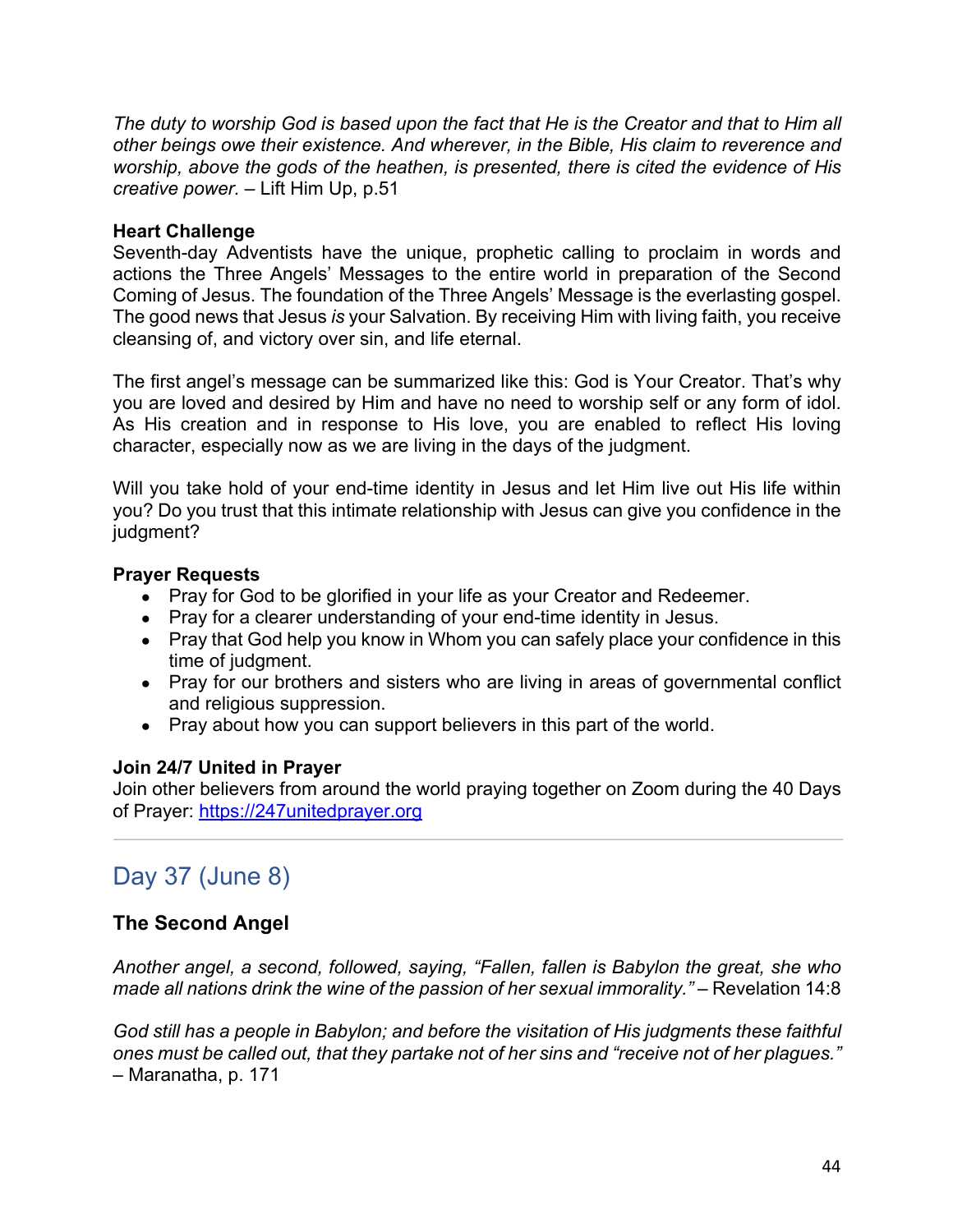#### **Heart Challenge**

The second angel's message is short but clear: This world with all its broken and false belief systems, institutions, and movements, is corrupted, unreliable, and fallen.

The only response to this cutting truth is to hide your trust in the Solid Rock, our Creator and Redeemer of all mankind – Jesus. And while Babylon is indeed fallen, there are many people in Babylon who have realized this reality and are true seekers who are waiting for the call of truth, so they can come out.

You might have come out of Babylon already, but has Babylon come out of you? Or are there still areas in your life where you put your trust in the broken systems of this world? Why not surrender all today? Why not take things a step further and join Jesus in calling people out of this sinking ship?

### **Prayer Requests**

- Pray for a deeper understanding of the Three Angels' Messages.
- Pray for God to take anything "Babylonian" out of your heart, and to give you courage to call people out of spiritual confusion.
- Pray for today's General Conference Session business meetings with its decisions for the world church.
- Pray for the General Conference Youth Ministries, and youth ministries in your local church to be used in bringing our children back to Jesus.
- Pray for some of the most difficult and unentered areas of the world. Pray for God's Spirit to break the strongholds by His mighty power and miracles.
- Pray earnestly for your 7 names. Don't give up!

### **Join 24/7 United in Prayer**

Join other believers from around the world praying together on Zoom during the 40 Days of Prayer: https://247unitedprayer.org

# Day 38 (June 9)

# **The Third Angel**

*And another angel, a third, followed them, saying with a loud voice, "If anyone worships the beast and its image and receives a mark on his forehead or on his hand, he also will drink the wine of God's wrath, poured full strength into the cup of his anger, and he will be tormented with fire and sulfur in the presence of the holy angels and in the presence of the Lamb. And the smoke of their torment goes up forever and ever, and they have no rest, day or night, these worshipers of the beast and its image, and whoever receives the mark of its name." Here is a call for the endurance of the saints, those who keep the commandments of God and their faith in Jesus.* – Revelation 14:9-12

*"God bids you with one hand, faith, take hold of His mighty arm, and with the other hand, love, reach perishing souls. Christ is the way, the truth, and the life. Follow Him. Walk not after the flesh, but after the Spirit. Walk even as He walked. This is the will of God, even*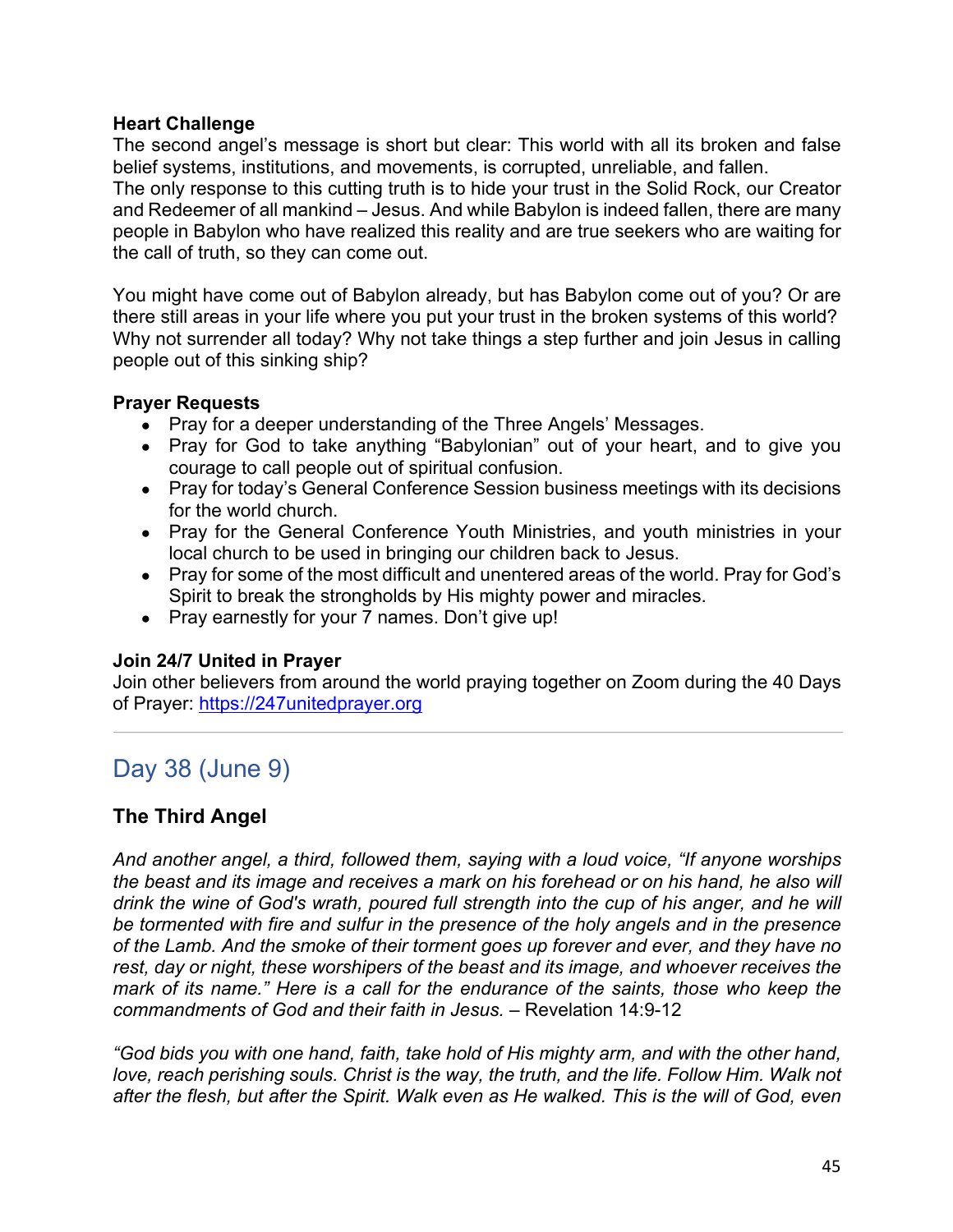*your sanctification. The work you have to perform is to do the will of Him who sustains your life for His glory. If you labor for yourselves, it can profit you nothing. To labor for others' good, to be less self-caring and more in earnest to devote all to God, will be acceptable to Him and be returned by His rich grace."* – Testimonies, Vol. 2, p. 170

#### **Heart Challenge**

Satan, the originator of all death, misery, selfishness, pain, sin, and all who embrace His falsehoods will be destroyed in the final judgment, in order for justice and love to be restored to the universe. Only those who put their trust in the loving Savior Jesus Christ will be eternally saved and transformed into a new person who reflects the selfless love of God. Soon there will be no more opportunity to win a lost soul for Jesus.

Is it your desire today, to do all that is within your ability to reach this lost world with the love of God, and the message of repentance, salvation, and judgment? Will you shine as Christ's representative in a dark world? Will you stand, live, speak, care, bless, love, and embrace your prophetic identity as a Seventh-day Adventist? And if you are not yet a Seventh-day Adventist, is it your desire to join God's end-time movement, follow God's Word, be baptized, and engage in Jesus' special mission for you?

### **Prayer Requests**

- Pray for understanding of the Third Angels' Message.
- Pray for strength to obey God's Word however He leads.
- Pray for a heart for mission and ministry.
- Pray that Jesus will increase your faith in Him and for Him to shine through you.
- Pray earnestly for your 7 names, as well as for your unsaved neighbors who live nearby.

### **Join 24/7 United in Prayer**

Join other believers from around the world praying together on Zoom during the 40 Days of Prayer: https://247unitedprayer.org

# Day 39 (June 10) Testimony - Dan Serns

#### **"The Everlasting Gospel Changed Bill's Life!"** By Dan Serns

Shortly after moving to a new neighborhood, my wife and I discovered that it got pretty loud at night. We complained about our neighbors for a while before deciding that we should be praying for them. We didn't even know their names, but we made a prayer list anyway.

We prayed for "the-big-boat neighbors," who had a massive boat parked in their driveway. We prayed for "the cussing neighbors," who cussed more than the rest. We prayed for "the man with two dogs," who always came by our house every evening, yelling at his dogs, who were pulling him along faster than he wanted to go.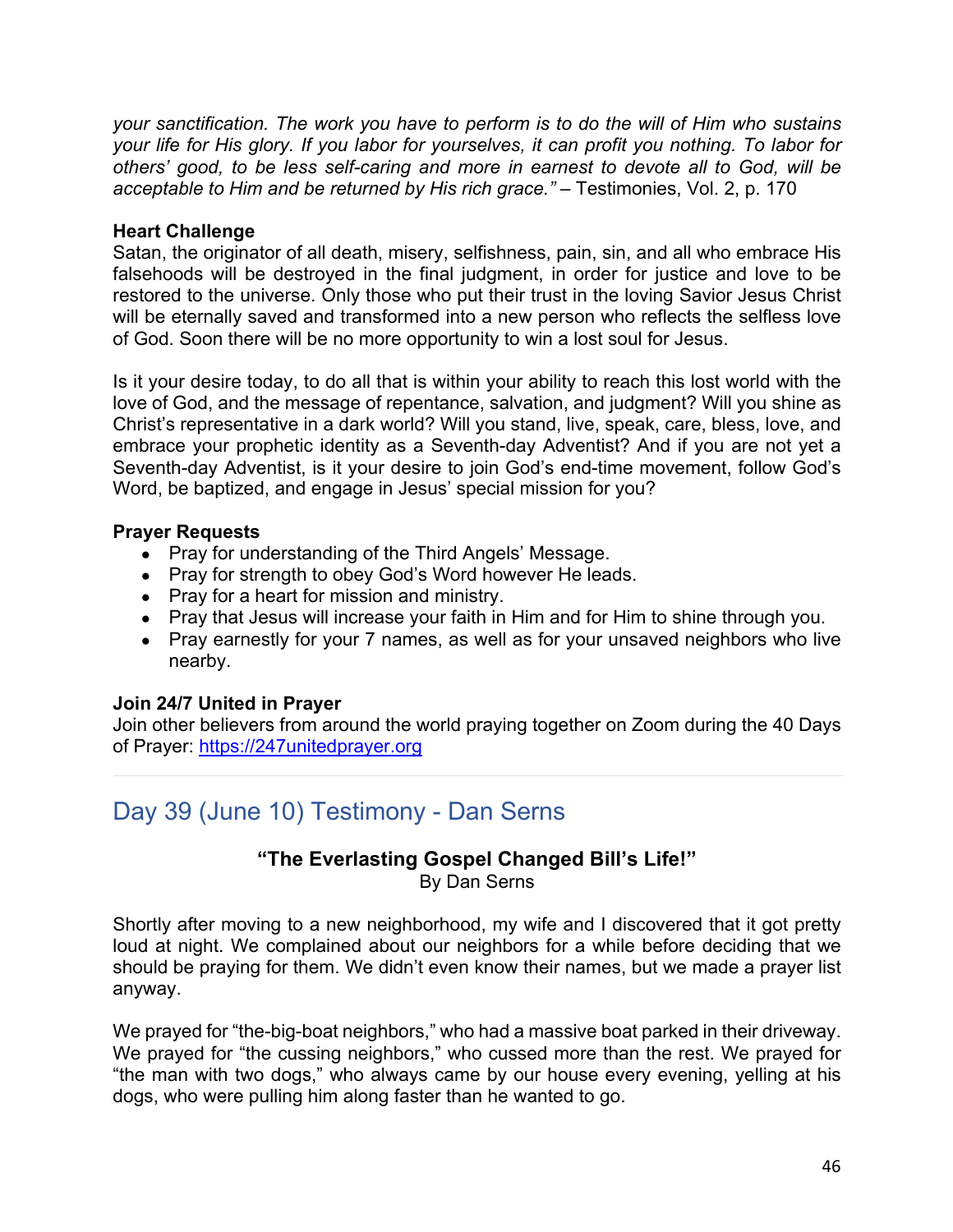When you pray to Jesus consistently for people for a few weeks, He puts a desire in your heart to do something else to help them. We talked it over and decided to start a Biblestudy group in our home on Tuesday evenings. We personally invited the people on our prayer list. We also handed out invitations to the rest of the homes in the neighborhood. And we invited people from our church family to join us.

On the first night, we had six visitors in our home: five from the church and "the man with two dogs." We learned his name was Bill and he was 65 and about to retire. Bill didn't say much during that first hour together, and when it was his turn to read the Bible, he said "Pass." At the end, he thanked us and the next week he came back. He came back the week after that as well, and the third week no one came except Bill.

Since no one else was in attendance, he began to ask us questions. His first question was, "In our Bible study guides there are often two numbers with two dots between them. What is that mean?" It was a great opportunity to help Bill learn how to read and use the Bible. He was very grateful.

The fourth week everyone came back, including Bill. The study was about the everlasting gospel from Revelation 14. We read how we are all sinners and deserving of death, but Jesus came to live and die and pay for our sins. We shared how when we confess our sins and put our trust in Him, we receive eternal life. Then we shared how Jesus gives us victory over our struggles and how He's preparing an incredible future for each one of us.

At the end of the study, I invited each person (if they were willing) to say, "Jesus, I want You to be in charge of every part of my life." That night Bill invited Jesus to be His Savior and Lord. I was so excited! I could just imagine Jesus up in heaven saying to the angel Gabriel, "Start a new mansion! Someone else has accepted Me, and I am giving him a sense of peace that he's never experienced before. I'll transform him, and someday I'll bring him home to My house where he will live forever with me."

A few weeks later we learned that Bill had died of a heart attack while out spending time with his grandson. Bill's wife asked us to conduct his funeral. As we were preparing for this sad and unexpected funeral service, his wife Sharon told us, "Bill loved the Bible study at your home each week. He never owned a Bible before you started studies with him. But it changed his life."

Bill's life story is over, but I believe he will be among the first to rise in the clouds to meet Jesus when He returns. And we look forward with that hope!

The same Jesus that transformed Bill's life can transform anyone! Our great news, also known as the "everlasting gospel" (Rev. 14:6), will be proclaimed to the whole world before Jesus returns (Matt. 24:14). Let's be bold with sharing this good news while we still have opportunity. Let's not keep hiding behind closed doors or share a watered-down gospel that fails to lead people to the foot of the cross. This beautiful gospel of the three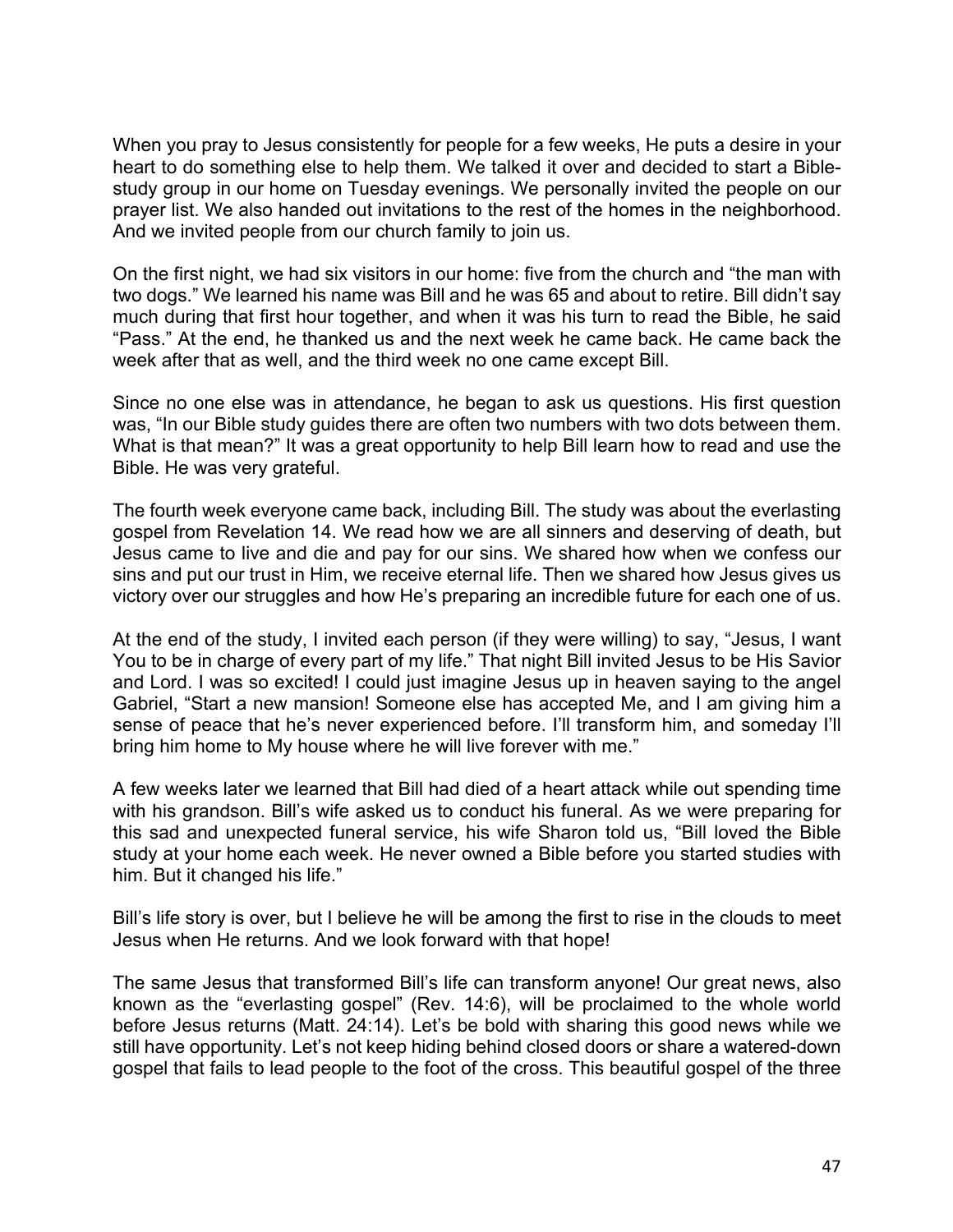angels' messages has power to transform our entire lives. Let's share it! Jesus is coming soon!

*Dan Serns is president of the Central California Conference.*

#### **Heart Challenge**

Isn't it amazing to see what is possible when we start praying for people and then ministering to them as God leads? You never know, you might be somebody's last chance to hear about Jesus. Why not ask God right now to show you people you can pray for and minister to in your own neighborhood. Ask for the ability to share the truths of the Three Angels' Messages with Holy Spirit effectiveness. If you pray these prayers in sincerity, amazing divine appointments will happen!

As you prayed for the 7 names on your list, we want to encourage you to keep praying and to keep reaching out to them. Minister to them. Seek for ways to serve them and love them like Jesus. God is able and willing to move in the lives of these individuals, and as you continue to pray, it makes a difference in the unseen world. Someday, if not now, you will see the answers to your prayers.

### **Prayer Requests**

- Pray for the Holy Spirit to lead in the final days of the General Conference session.
- Pray for those coming into positions of new leadership, that the Holy Spirit would equip them for the task ahead of them.
- Pray for opportunities to reach out to your family, friends, neighbors, and coworkers with the gospel of Jesus.
- Continue to pray for your 7 names, looking for ways to serve them.
- Pray for God to give you at least one person who you can lead to Christ in this coming year.

# Day 40 (June 11) Praises for Sabbath:

- Praise God for what He has done in your life over these past 40 days of prayer. Be specific.
- Praise God for what He's going to do through the newly elected, and re-elected leaders of the world church as they face the upcoming years of leadership and the burden of its responsibilities.
- Praise God for how He's working, and going to work, in the lives of those 7 names you've been praying for during the 40 Days of Prayer.
- Praise God that He's going to give you the faith to stand thru the end-times and that soon, He will be coming in the clouds to take us home.
- Praise God that He has even greater things in store for you, and this is only the beginning of His amazing journey for your life!

#### **Resources to Go Deeper**

Visit https://www.revivalandreformation.org for ongoing new resources.